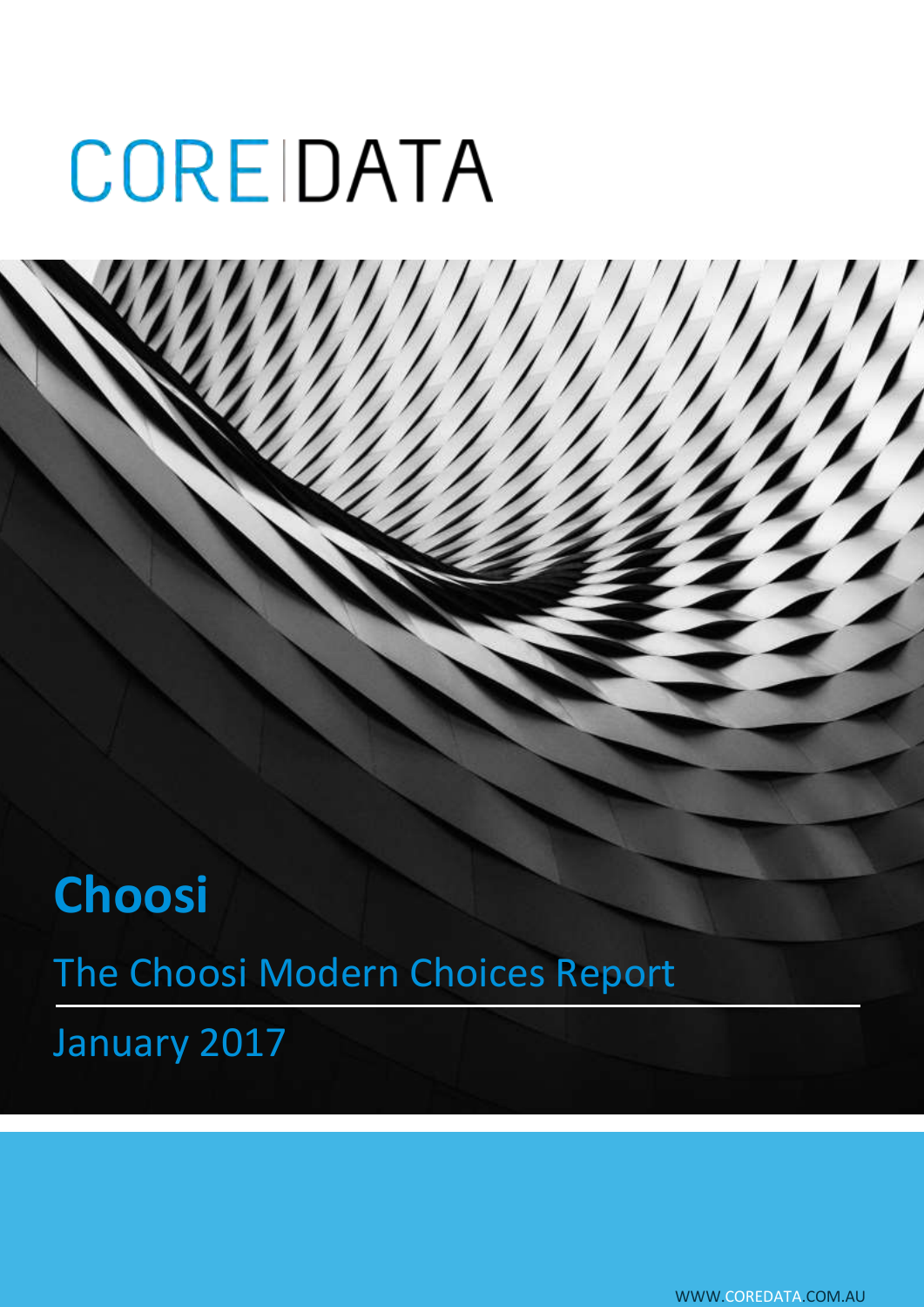# KEY FINDINGS

#### Are modern conveniences really making our lives better?

- Technology, particularly the Internet, is clearly a valued part of the modern Australian life
- While modern conveniences and their accessibility appear to make lives easier for most Australians, some claim that they can be more of a hindrance than a help and can make lives more stressful
- With the pros and cons of technology and modern conveniences, the more traditional real life connections with friends and family also play an important part in making lives easier

#### Wearables could face an uphill battle to reach mainstream status

- Wearables have not yet reached mainstream status in Australia, with the majority of Australians having never used them previously citing their lack of relevance and usefulness
- Furthermore, although wearables can help Australians achieve their health goals, many admit it is hard to maintain the commitment to using such devices long term

#### Be intimate with me, but not too intimate!

- Online security and privacy concerns are prevalent among Australians
- Interestingly however, despite these concerns, most Australians still expect some degree of online personalisation and companies to be 'digitally intimate' with them

#### Is 'ethical' just lip service?

- Most Australians are concerned with environmental, social and governance issues and view ethical considerations as important in purchasing decisions, to a point where they would shun brands they deem to be unethical
- However, Australians are generally reluctant to fork out extra for a more ethical purchase
- Most do not take a product's ethical claims at face value and some even question their legitimacy and whether they are just 'marketing'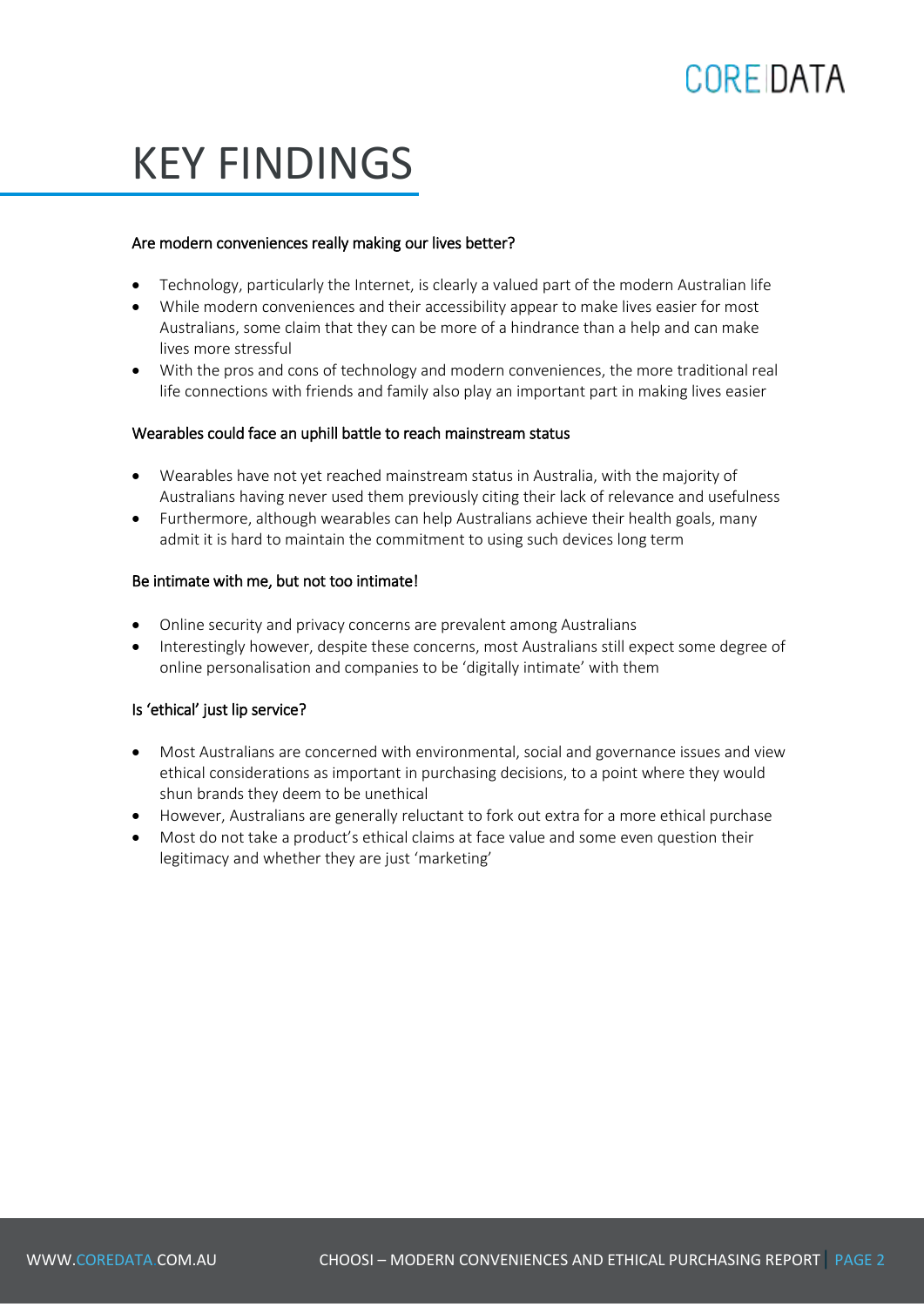# MAIN FINDINGS

#### MODERN CONVENIENCES

- Technology, particularly the Internet, is clearly a valued part of the modern Australian life
- While modern conveniences and their accessibility are making lives easier for most Australians, some claim that they can be more of a hindrance than a help and can make lives more stressful

#### What are your favourite and most valued modern conveniences?



*Source: CoreData Ethical Purchasing Survey (January 2017)*

*Question: What are your favourite and most valued modern conveniences?*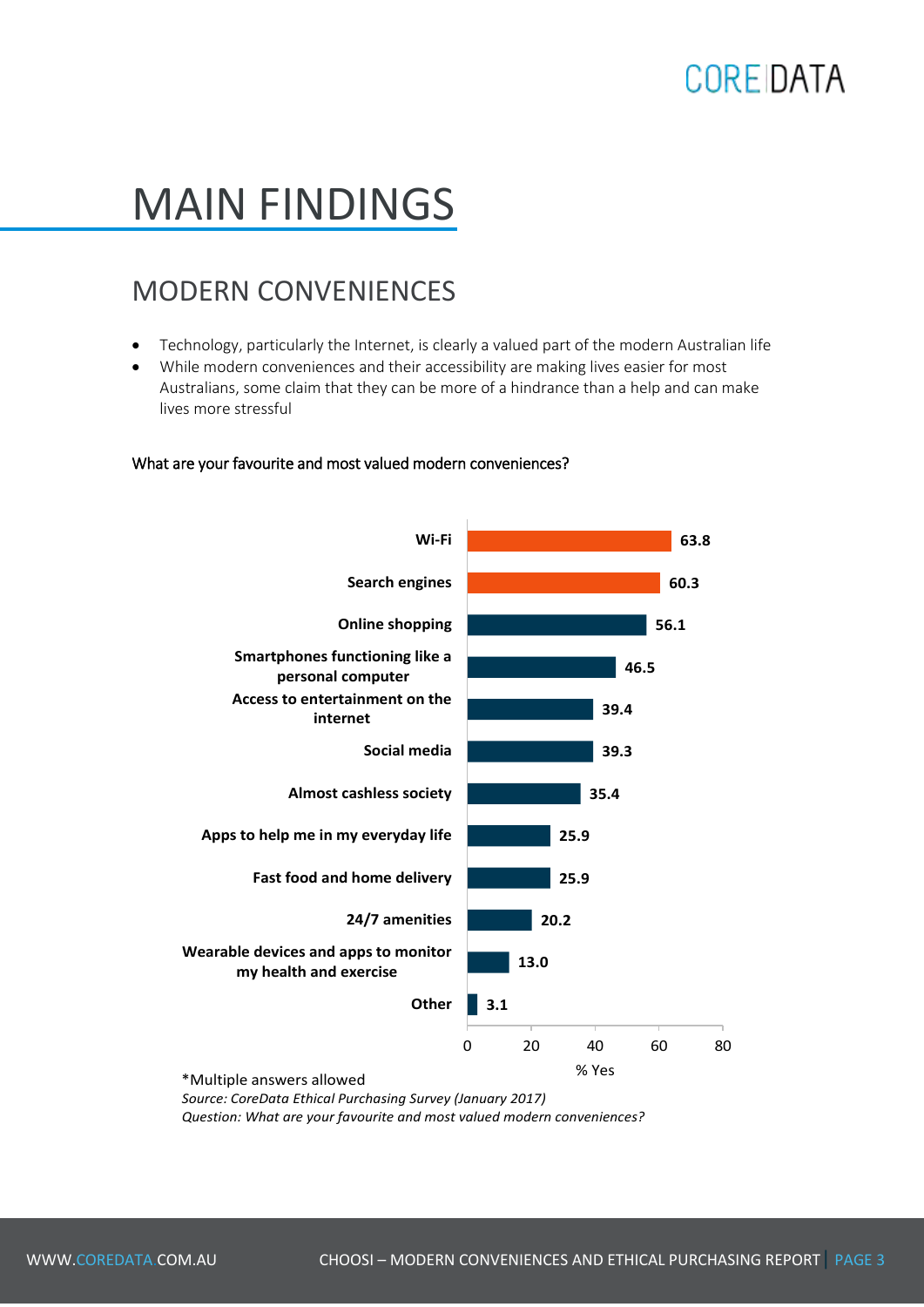Technology, particularly the Internet, is clearly a valued part of the modern Australian life, with respondents most commonly citing Wi-Fi (63.8%), search engines (60.3%) and online shopping (56.1%) as their favourite and most valued modern conveniences.

#### With so much technology now being introduced to make our lives 'easier', what do you find more of a help than a hindrance?



*Source: CoreData Ethical Purchasing Survey (January 2017) Question: With so much technology now being introduced to make our lives 'easier', what do you find more of a help than a hindrance?*

The vast majority (82.2%) of respondents find auto bill pay and banking and access to choices with online shopping (78.0%) more of a help than a hindrance.

Although most find apps to manage affairs or health more of a help than a hindrance (59.9% and 55.2% respectively), around three in 10 hold the opposite view (28.7% and 31.6% respectively). The majority (63.4%) view customised online advertisements as more of a hindrance than a help, with less than three in 10 (28.4%) holding the opposite view.

The younger Gen Ys and Gen Xs are more likely to find the aforementioned pieces of technology as more of a help than a hindrance, particularly access to choices with online shopping (85.4% and 80.5% respectively).

On the other hand, Pre-Boomers are the most likely to hold the opposite view, particularly in regards to customised online advertisements (77.4%) and apps to manage their affairs (59.6%).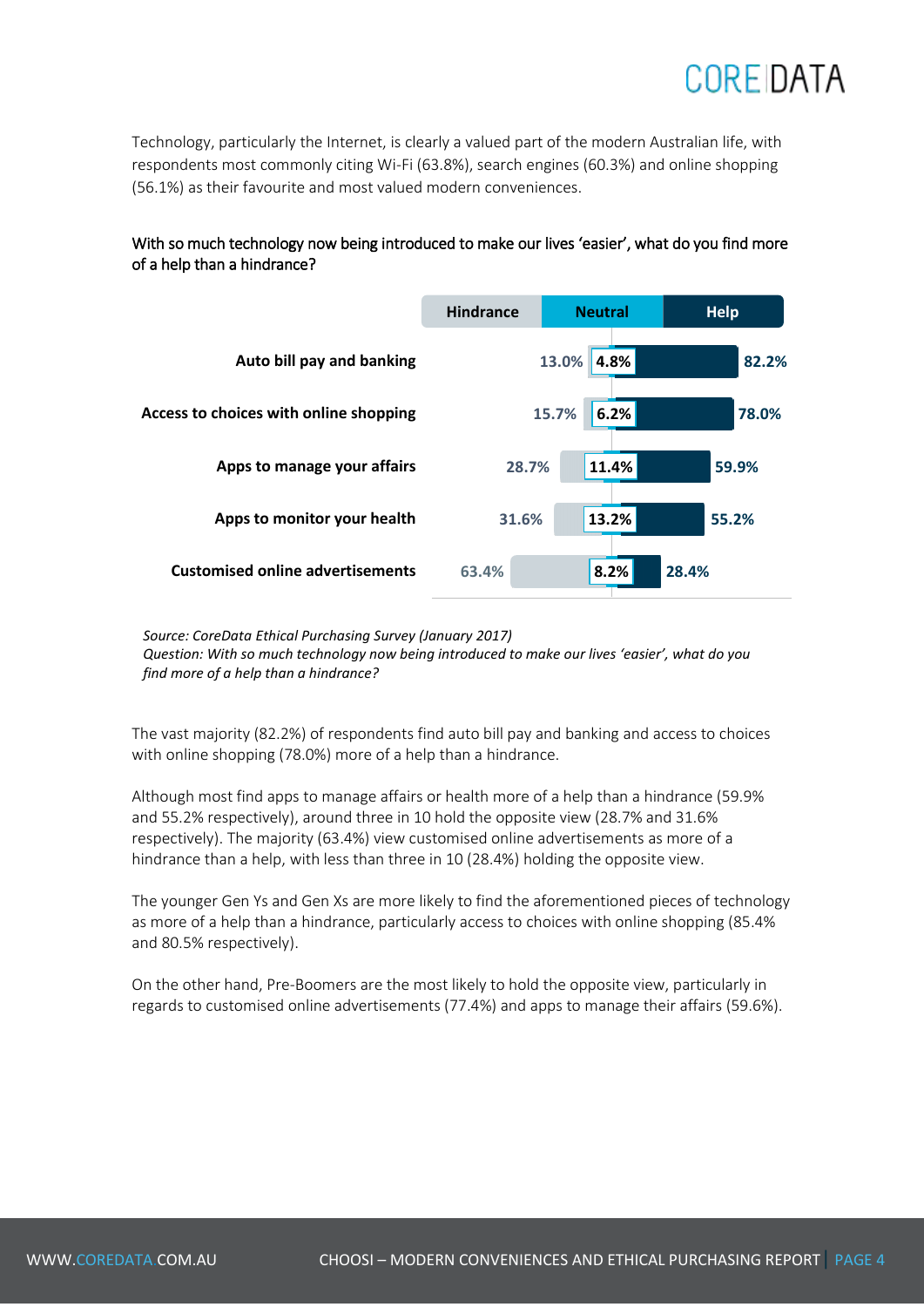

Why do you find *the following technology* more of a hindrance than a help?

\*Multiple answers allowed

*Source: CoreData Ethical Purchasing Survey (January 2017) Question: Why do you find the following technology more of a hindrance than a help?*

For respondents who find the aforementioned pieces of technology more of a hindrance than a help, they cite irrelevance as the main reason for their view. Some also say these pieces of technology are frustrating to use or do not work well for them.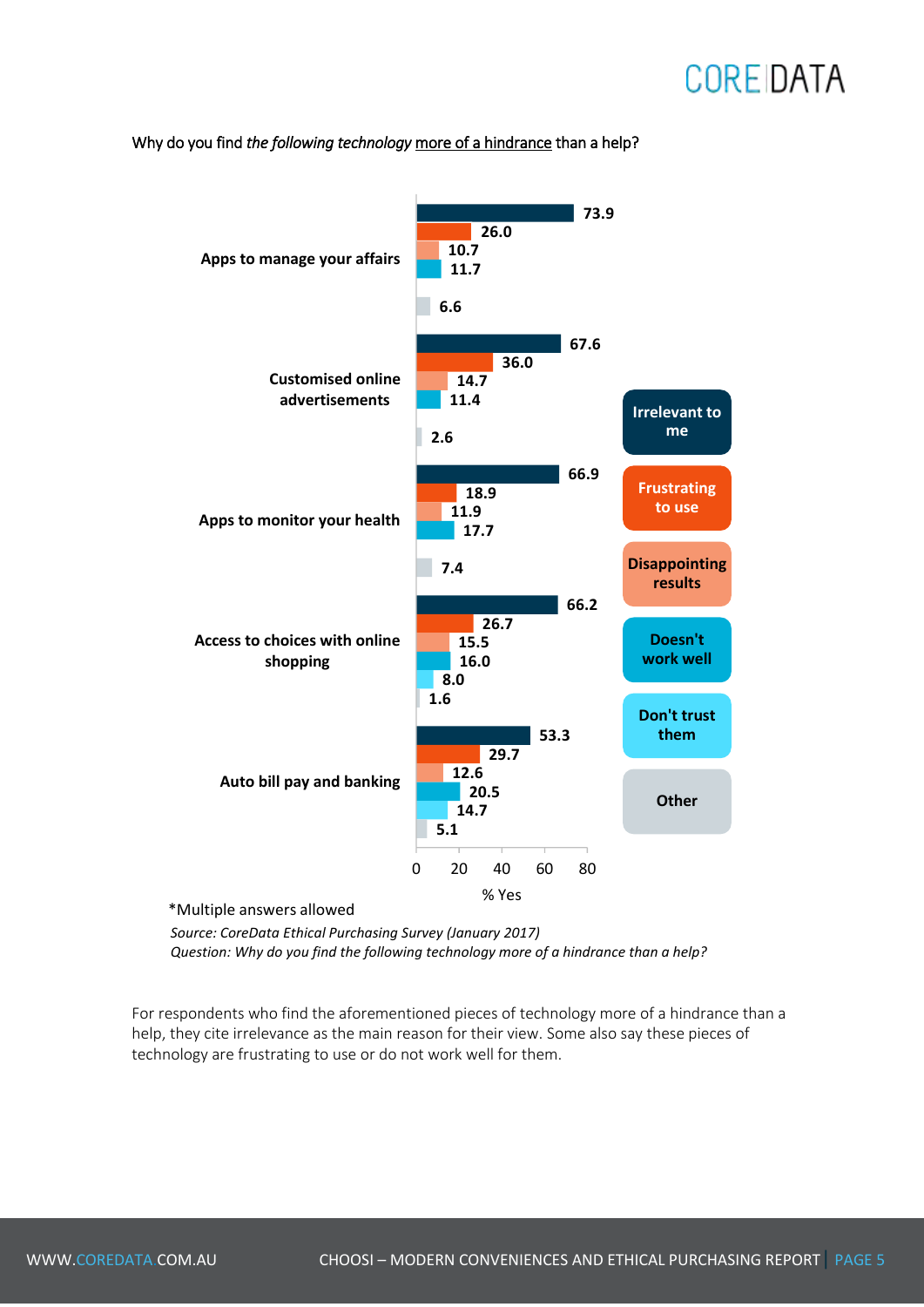

Why do you find *the following technology* more of a help than a hindrance?

\*Multiple answers allowed

*Source: CoreData Ethical Purchasing Survey (January 2017) Question: Why do you find the following technology more of a help than a hindrance?*

For respondents who find the aforementioned pieces of technology more of a help than a hindrance, they most commonly cite usefulness and the time savings as the main reasons for their view.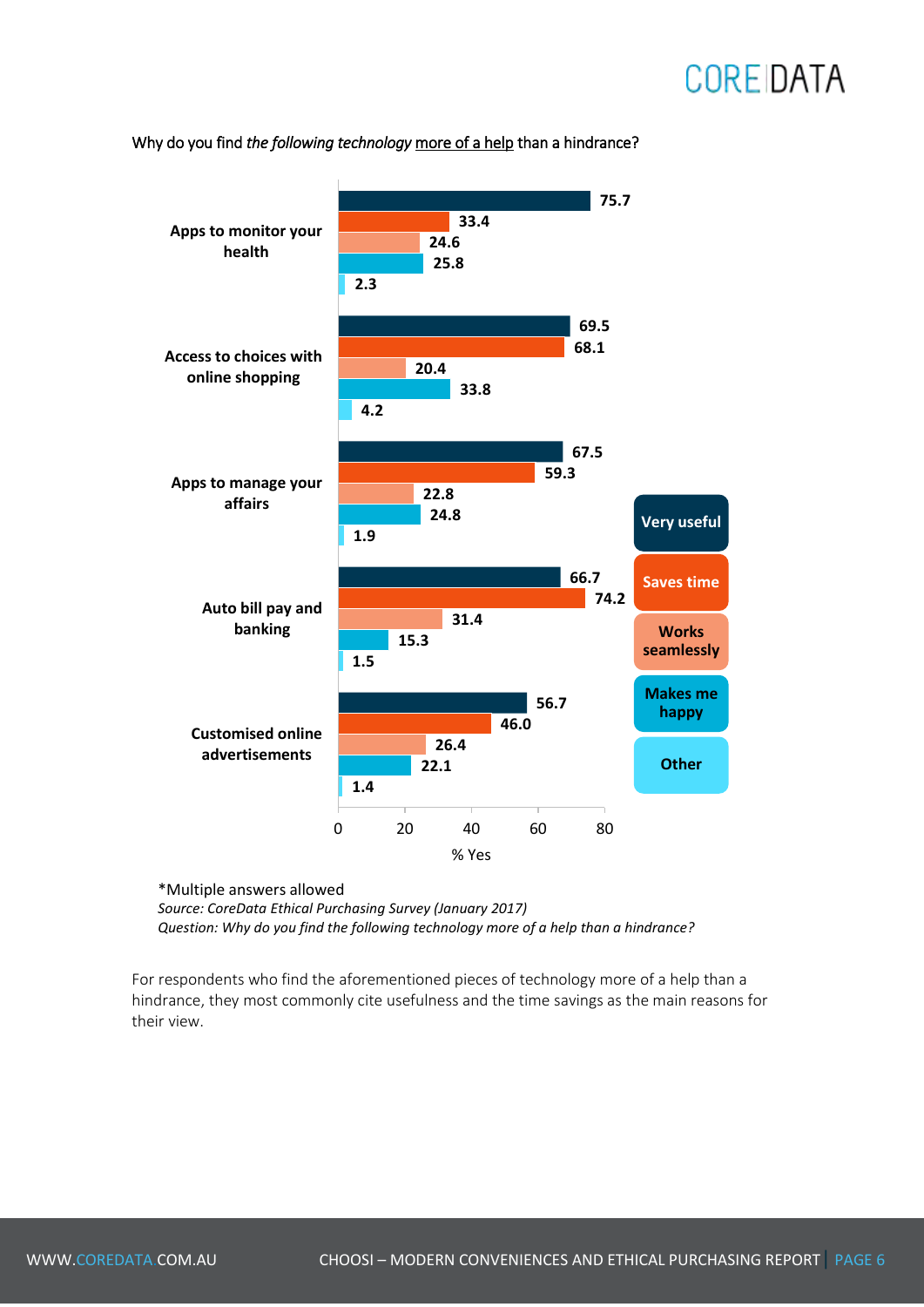Thinking about modern conveniences and the easy access we have to them, do you think they make our lives...



*Source: CoreData Ethical Purchasing Survey (January 2017) Question: Thinking about modern conveniences and the easy access we have to them, do you think they make our lives…*

The large majority (77.3%) of respondents say modern conveniences and their accessibility make their lives easier. The majority also say they are less stressed (69.5%) or happier (66.1%) from having access to modern conveniences.

However, close to one in five (18.2%) claim modern conveniences make their lives more stressful, while close to one in four (23.4%) claim they are less happy from having access to modern conveniences.

Gen Ys are the most likely to say modern conveniences make their lives easier (84.7%), while Gen Xs are the most likely to say these conveniences make them less stressed (76.4%) or happier (72.8%).

On the other hand, Pre-Boomers are the most likely to say modern conveniences make their lives more difficult (27.7%), more stressful (24.7%) or make them less happy (35.6%).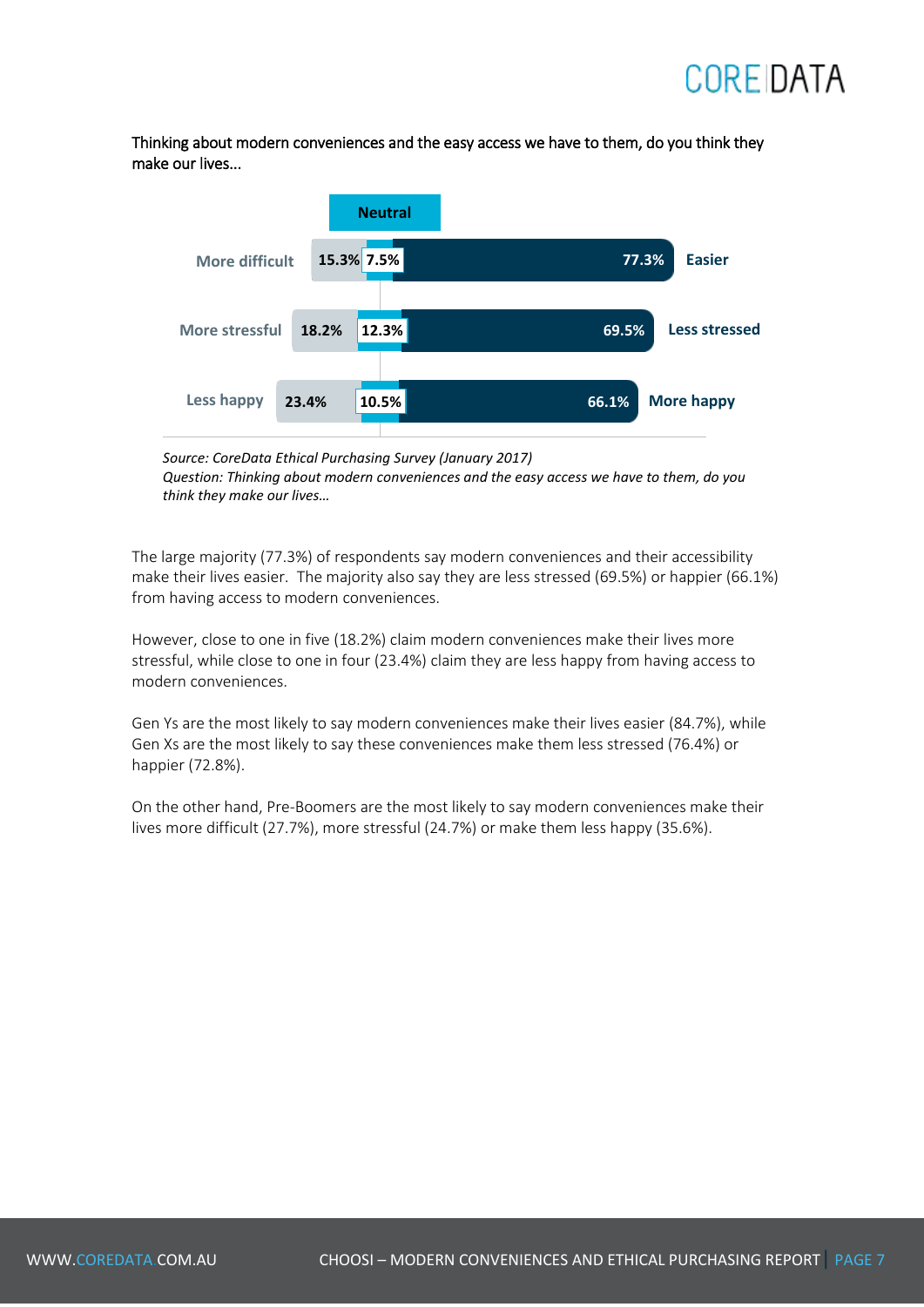

How is your life different than 10 years ago, now that there are so many products and services available to make things more convenient?

**10 years ago 48.6 41.3 28.7 26.9 20.2 18.2 Save a lot of time I can make choices quicker Avoid a lot of hassles Overwhelmed with choice Less stressful Little difference Other\*\* 36.7 31.8 24.0 33.3 19.9 20.3 5.4 10 years from now**

How do you think your life will be different in the future (i.e. 10 years from now), with ever increasing amounts of products and services available to make things more convenient?

\*Multiple answers allowed

\*\*No 'Other' option for '10 years ago' question

*Source: CoreData Ethical Purchasing Survey (January 2017)*

*Questions: How is your life different than 10 years ago, now that there are so many products and services available to make things more convenient?*

% Yes

*How do you think your life will be different in the future (i.e. 10 years from now), with ever increasing amounts of products and services available to make things more convenient?*

Close to half (48.6%) of respondents say the abundance of products and services available compared to 10 years ago saves a lot of time, while more than two in five (41.3%) claim the increase in options helps them make choices quicker.

Looking ahead 10 years however, the proportion of those who hold these views drops to 36.7% and 31.8% respectively, with one in three (33.3%) claiming the ever increasing amounts of available products and services will make them overwhelmed with choice. This is higher than the 26.9% who hold this view regarding the present compared to 10 years ago.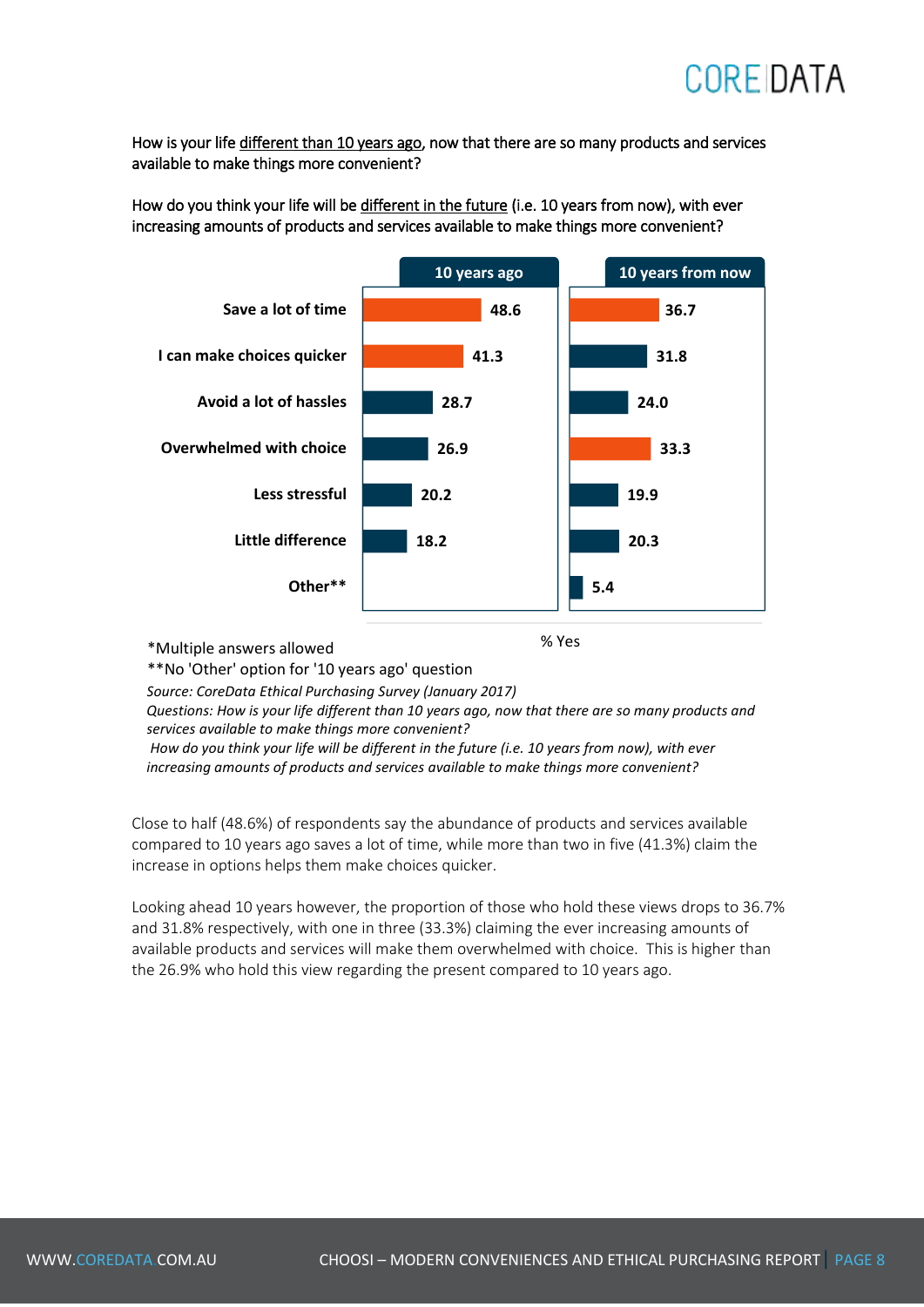**27.2 16.8 23.9 12.8 60.1 63.0 54.3 48.0 87.3 79.8 78.2 60.8** 0 20 40 60 80 100 **An easier life doesn't necessarily mean a better life Having so much choice and accessibility these days has made us less loyal to brands than in the past Having so much choice and accessibility these days doesn't mean we are getting better value Having so much choice and accessibility these days just makes it harder to choose what I want** % **Strongly agree Agree % Agree**

How much do you agree with the following statements?

*Source: CoreData Ethical Purchasing Survey (January 2017) Question: How much do you agree with the following statements?*

Although there is a widely held view that modern conveniences make lives easier, the vast majority (87.3%) of respondents agree or strongly agree that an easier life does not necessarily equate to a better life.

Four in five (79.8%) agree or strongly agree that having so much choice and accessibility has led to reduced loyalty to brands than in the past. However, a similar proportion (78.2%) agree or strongly agree that having so much choice and accessibility does not necessarily equate to better value for consumers.

More than three in five (60.8%) agree or strongly agree that having so much choice and accessibility just makes it harder to choose what they want.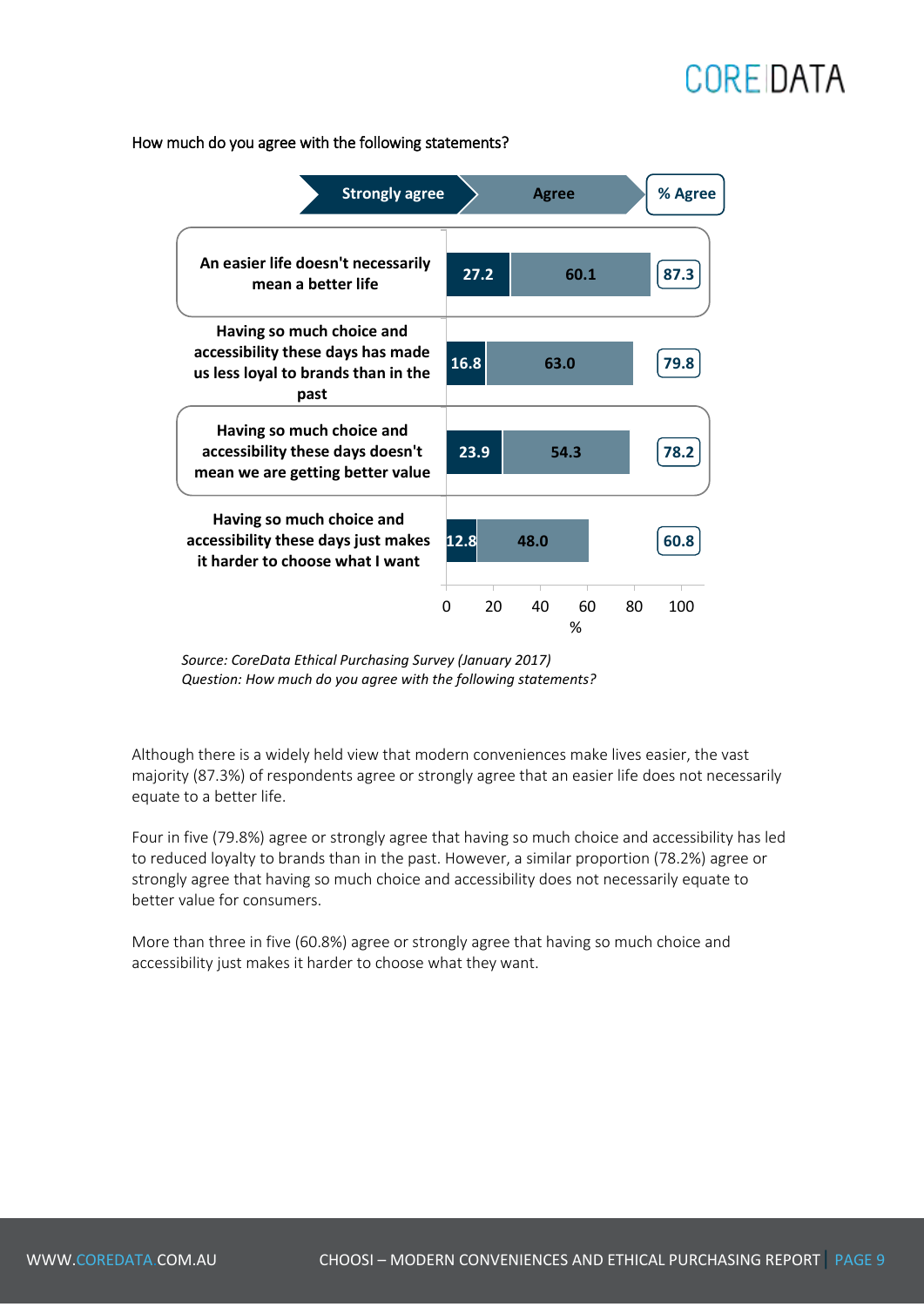#### **Less No change More Research before buying 3.9% 38.0% 58.1% Online shopping 6.1% 38.3% 55.6% Purchasing through apps 10.6% 22.4% 67.1% Guided by peer reviews 10.6% 65.9% 23.6%**

#### How has the way you purchase things changed over the last 5 years?

*Source: CoreData Ethical Purchasing Survey (January 2017) Question: How has the way you purchase things changed over the last 5 years?*

There has been some change in consumer purchasing behaviour over the last five years. Close to three in five respondents say they have been doing more research before purchasing or more online shopping (58.1% and 55.6% respectively).

Close to one in four (23.6%) have been more guided by peer reviews, while a similar proportion (22.4%) have been purchasing more through apps, although neither of these holds true for the majority (65.9% and 67.1% respectively).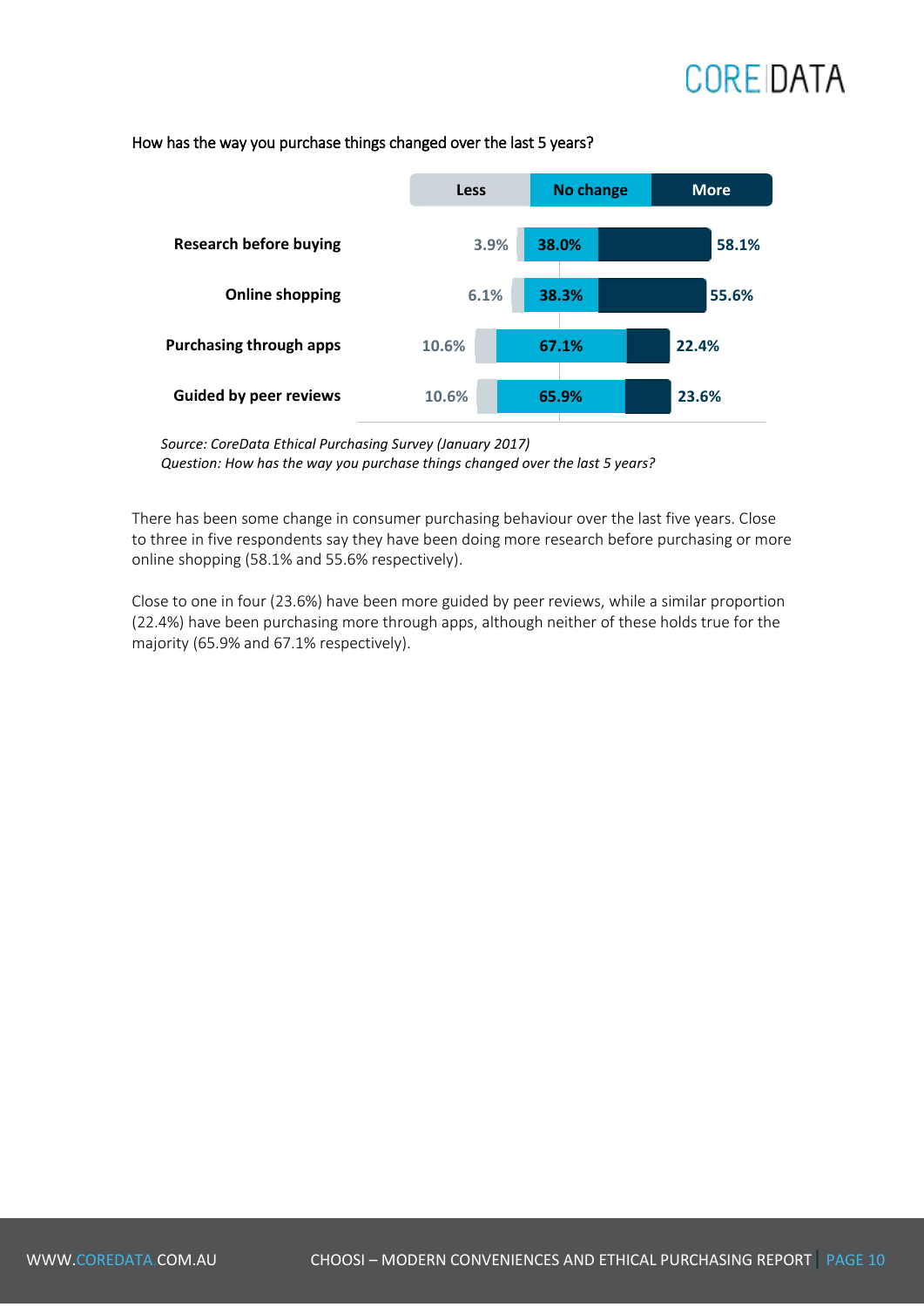If you needed some cash and were right in front of an ATM of another bank, would you use it and pay a fee of \$2.50 or walk for an extra 10 minutes to use your own bank's ATM and avoid the fee?



*Source: CoreData Ethical Purchasing Survey (January 2017)*

*Question: If you needed some cash and were right in front of an ATM of another bank, would you*  use it and pay a fee of \$2.50 or walk for an extra 10 minutes to use your own bank's ATM and avoid *the fee?*

More than half (53.5%) of respondents say they would walk an extra 10 minutes to use their own bank's ATM if they needed some cash and were in front of an ATM of another bank. Close to a third (32.2%) would only use another bank's ATM if they were in a rush, while only one in seven (14.3%) claim they would pay the \$2.50 fee to use another bank's ATM.

Pre-Boomers are the most likely to be willing to walk an extra 10 minutes to avoid the extra ATM fee (65.7%), while Gen Ys are the most likely to have no issues in using another bank's ATM (23.5%).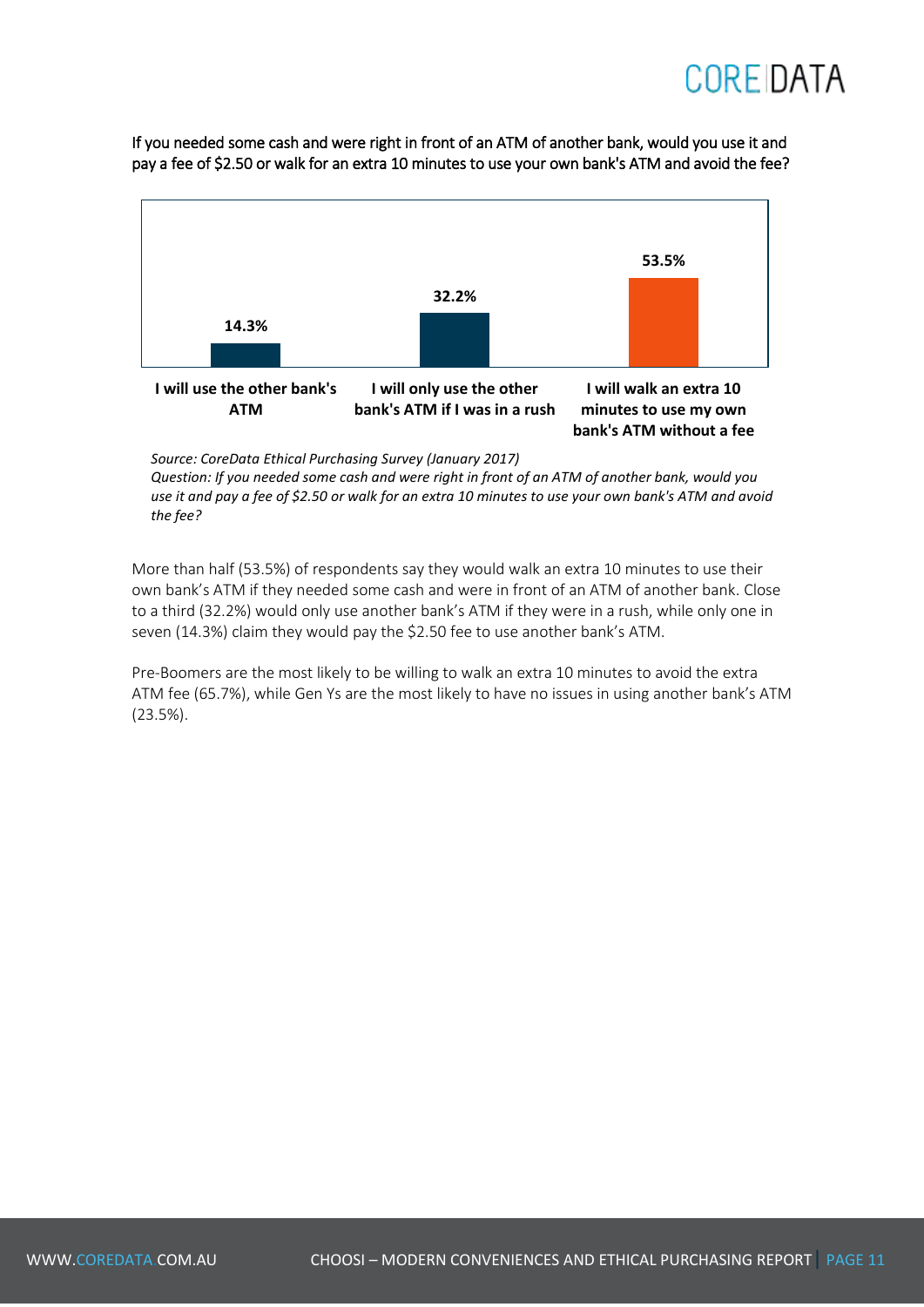#### WHAT REALLY MAKES LIFF FASY?

- The Internet as a modern convenience is making lives easier for Australians
- However, real life connections with friends and family are also important in making lives easier

What are the top three things you do to simplify things in your life?



Average ranking score (0 - 10)

*Source: CoreData Ethical Purchasing Survey (January 2017) Question: What are the top three things you do to simplify things in your life?* 

Using the Internet is by far the most commonly cited way for respondents to simplify their life, with an average ranking score of 9.6 out of 10. Planning and organising (5.9) and using modernday devices (5.6) round out the top three.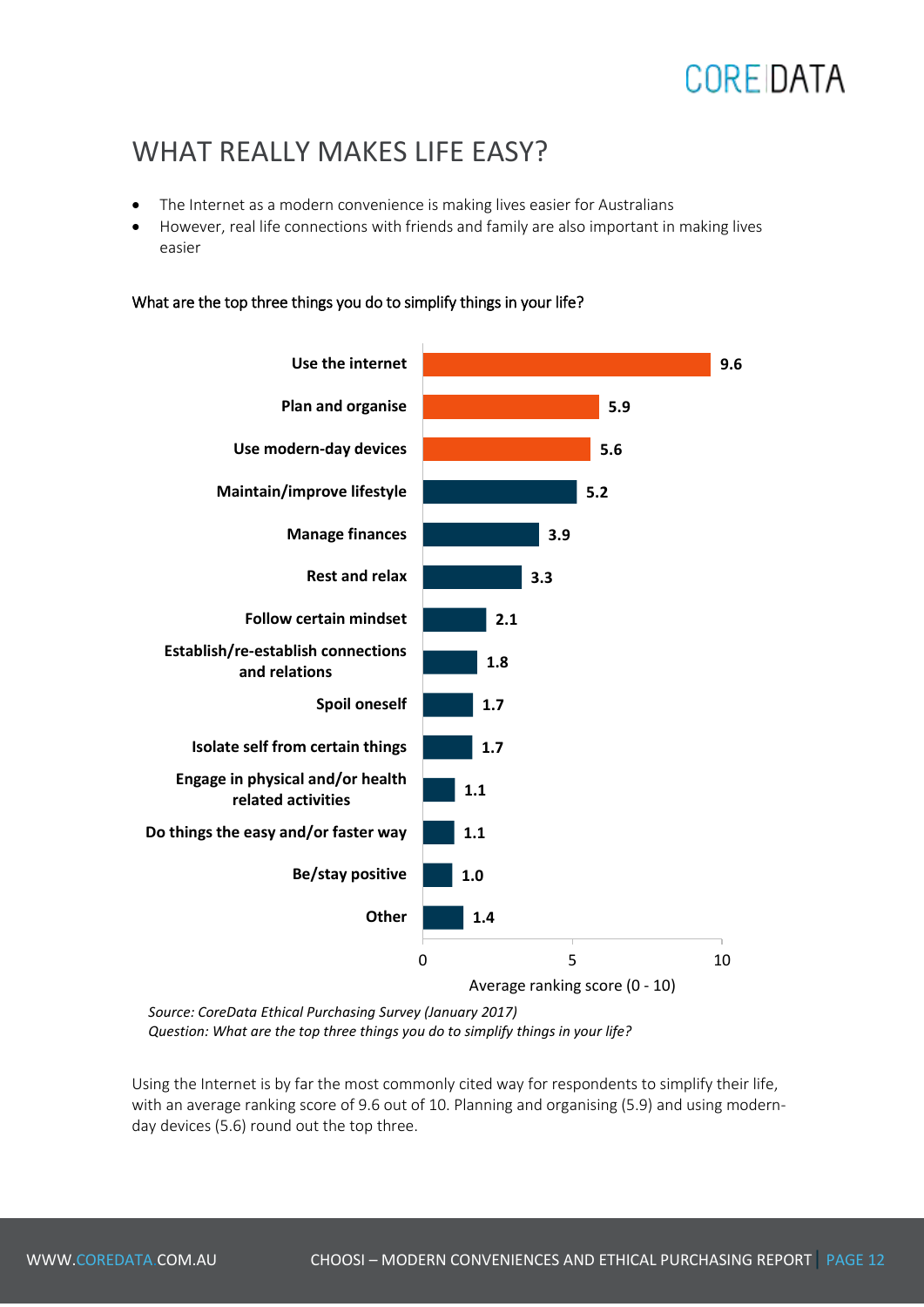Which people in your life tend to make things easier for you?



*Question: Which people in your life tend to make things easier for you?*

More than two in five (41.8%) respondents say their partner tends to make things easier for them, while more than a third (34.0%) point to their friends and more than one in five (22.3%) point to their mum.

Interestingly however, one in four (25.1%) claim no one tends to make things easier for them.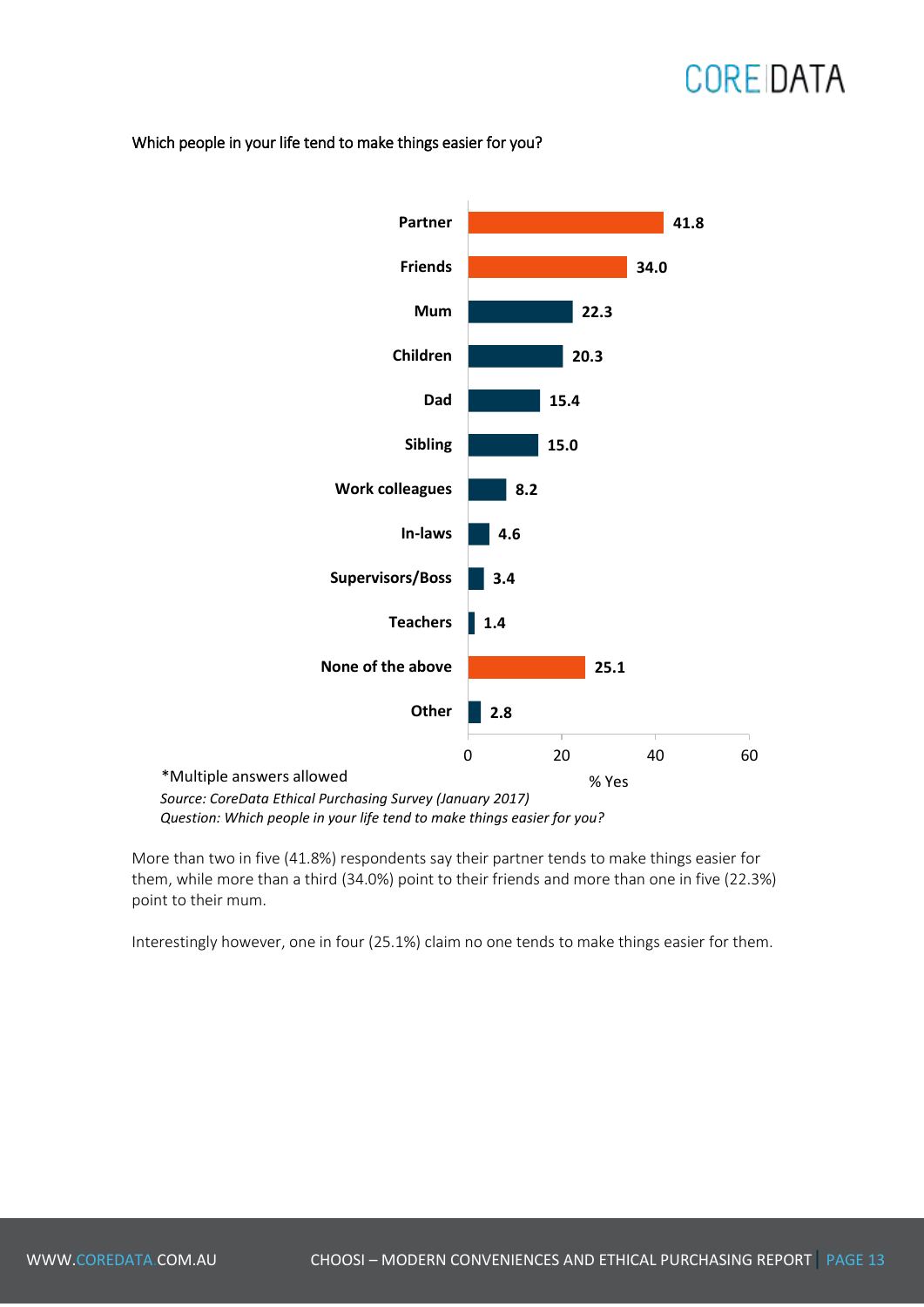#### How do they tend to make your life easier?

*''My partner is always looking out for me as I am for them. My children ground me and bring me joy and happiness. My GP brings me peace of mind. All very important and all hard earned relationships. See the good in every relationship. If there is none then rethink if you need that person in your life. I only have happy, positive people in my life.'' (56 years old, Female, QLD)* 

*''I ask my 43 year old son who lives with me, to do some things around the house. He has taken over the mowing and the vegetable garden landscaping. He and my daughter (who does not live with me) make my life easier by being there.'' (69 years old, Female, VIC)* 

*''My husband helps me keep our home clean and in order, sees to the maintenance of my car, helps in the kitchen and other household chores. My friends are always there for me should I need emotional support.'' (61 years old, Female, NSW)* 

*''My partner looks after the finances & bill paying, the cooking, some of the cleaning, and some of the grocery shopping. My son puts his things away after use so I don't have to.'' (54 years old, Female, WA)* 

*''My Mum accepts me unconditionally. She seems to know things before I do. She bails me out and takes the pressure off when I have any pressures in life.'' (39 years old, Female, QLD)* 

*''The children help with technology when I don't know how to use it and my partner helps with things around the house.'' (70 years old, Female, WA)* 

*''Help me by driving me to shops or medical appointments and GP's. They have useful suggestions to help me.'' (74 years old, Female, NSW)* 

*''Because they play an important role in your life. They are my happiness and they make my life easier.'' (19 years old, Male, WA)* 

*''Both friends and children tend to give good advice when I need it or point me in the right direction.'' (73 years old, Female, WA)* 

*''They understand life changes and adapt to them.'' (68 years old, Male, QLD)* 

*''Provide a 'sympathetic ear' to listen to issues/problems affecting me, provide physical/emotional support if/when required and tend not to be judgemental.'' (69 years old, Male, SA)* 

*''As an invalid, my wife helps me immensely.'' (57 years old, Male, WA)*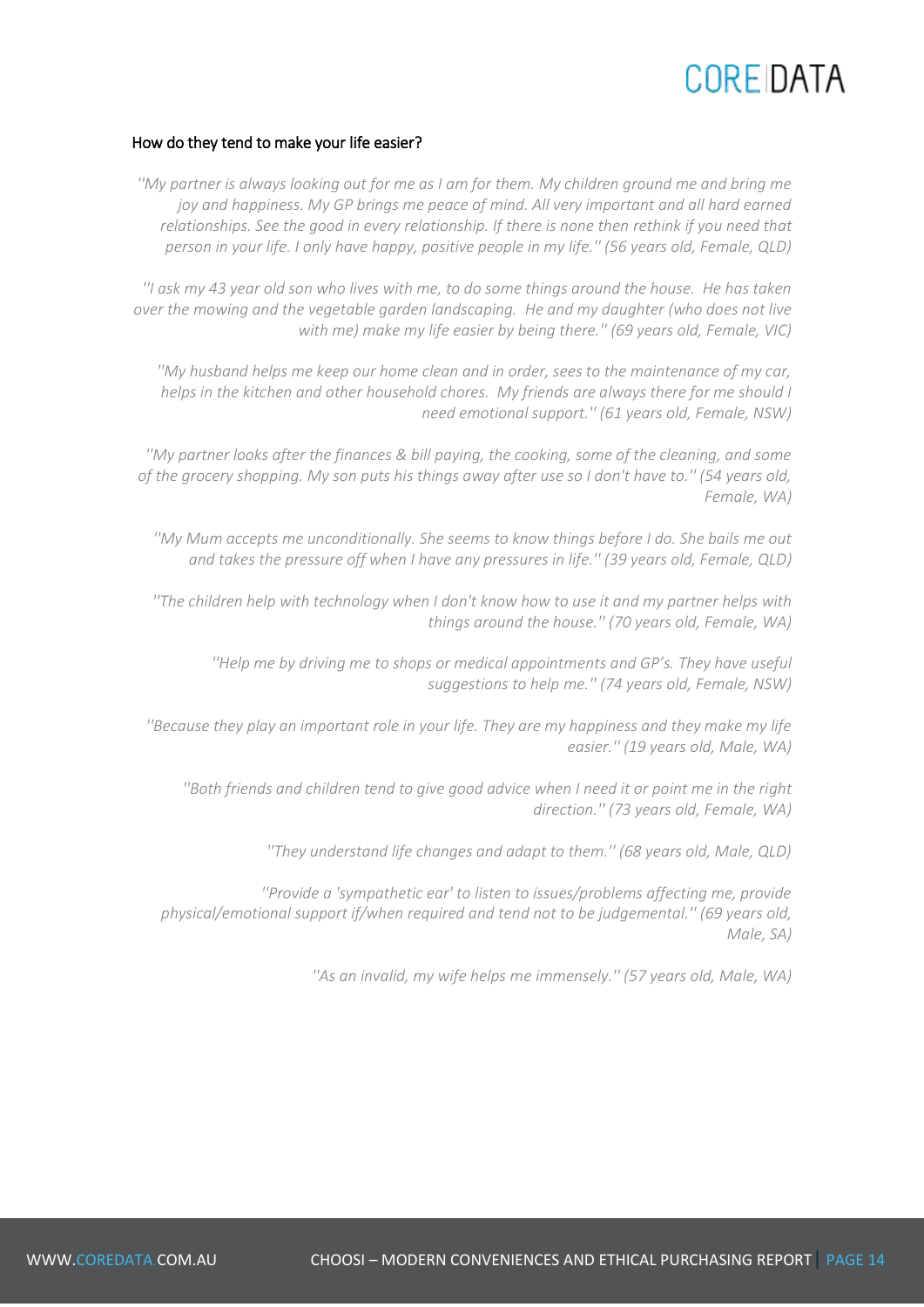Considering all the choices we have today, what are the top three things you do to help make smart decisions in your life?



*Source: CoreData Ethical Purchasing Survey (January 2017) Question: Considering all the choices we have today, what are the top three things you do to help make smart decisions in your life?*

With the choices available, researching is by far the most commonly cited way for respondents to make smart decisions in life, with an average ranking score of 9.9 out of 10. Using technology (5.3) and assessing the situation (4.5) round out the top three.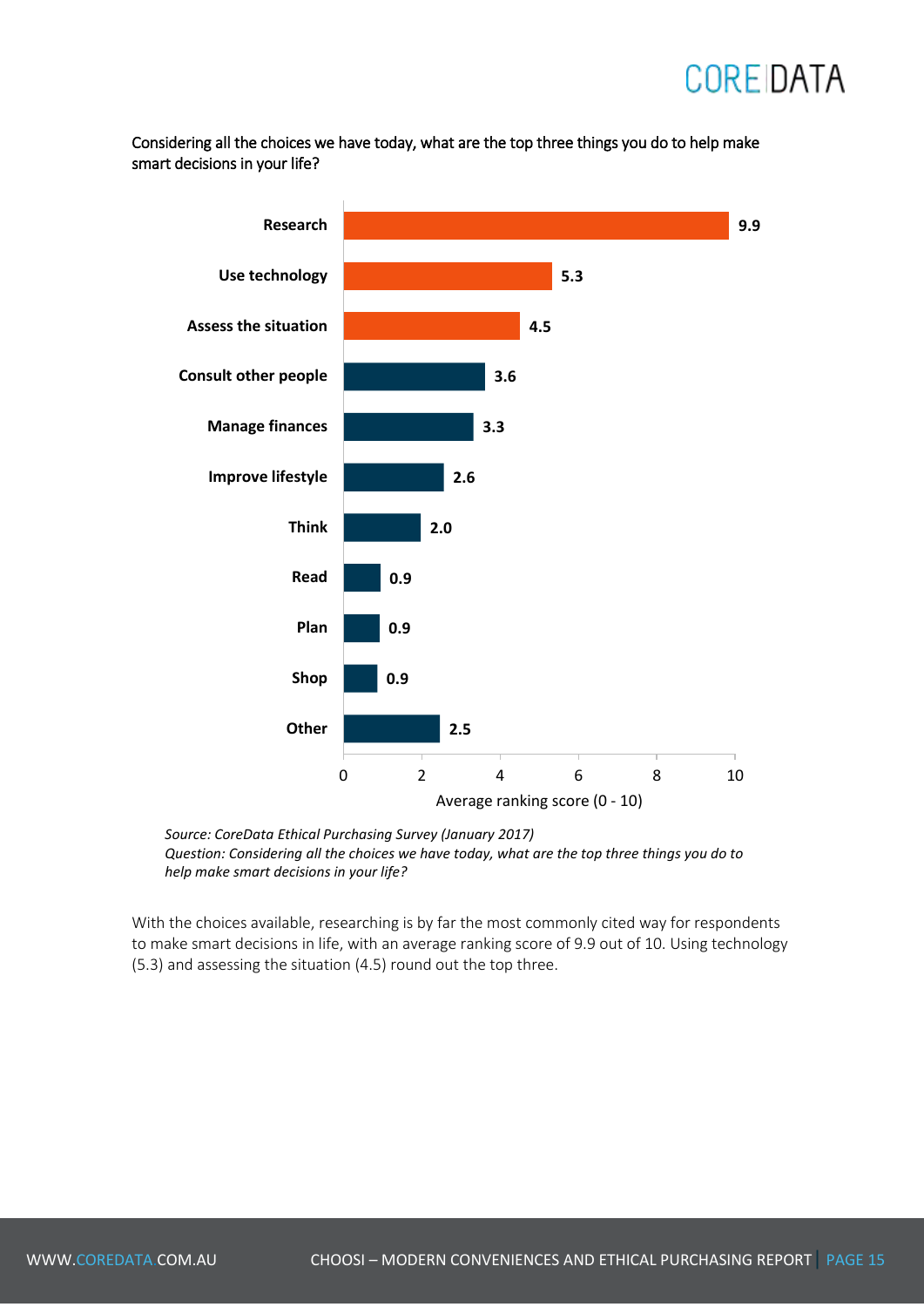We all tend to use a range of technology-based items in our everyday lives, what would you say are the three items that have the greatest impact on your life?



*Source: CoreData Ethical Purchasing Survey (January 2017)*

*Question: We all tend to use a range of technology-based items in our everyday lives, what would you say are the three items that have the greatest impact on your life?*

Among respondents, mobile phone/smartphone is by far the most commonly cited piece of technology that has the greatest impact on their lives, with an average ranking score of 9.5 out of 10. Computer and portable devices/gadgets (both 4.4) and the Internet (3.5) are the other key pieces of technology that have had the greatest impact.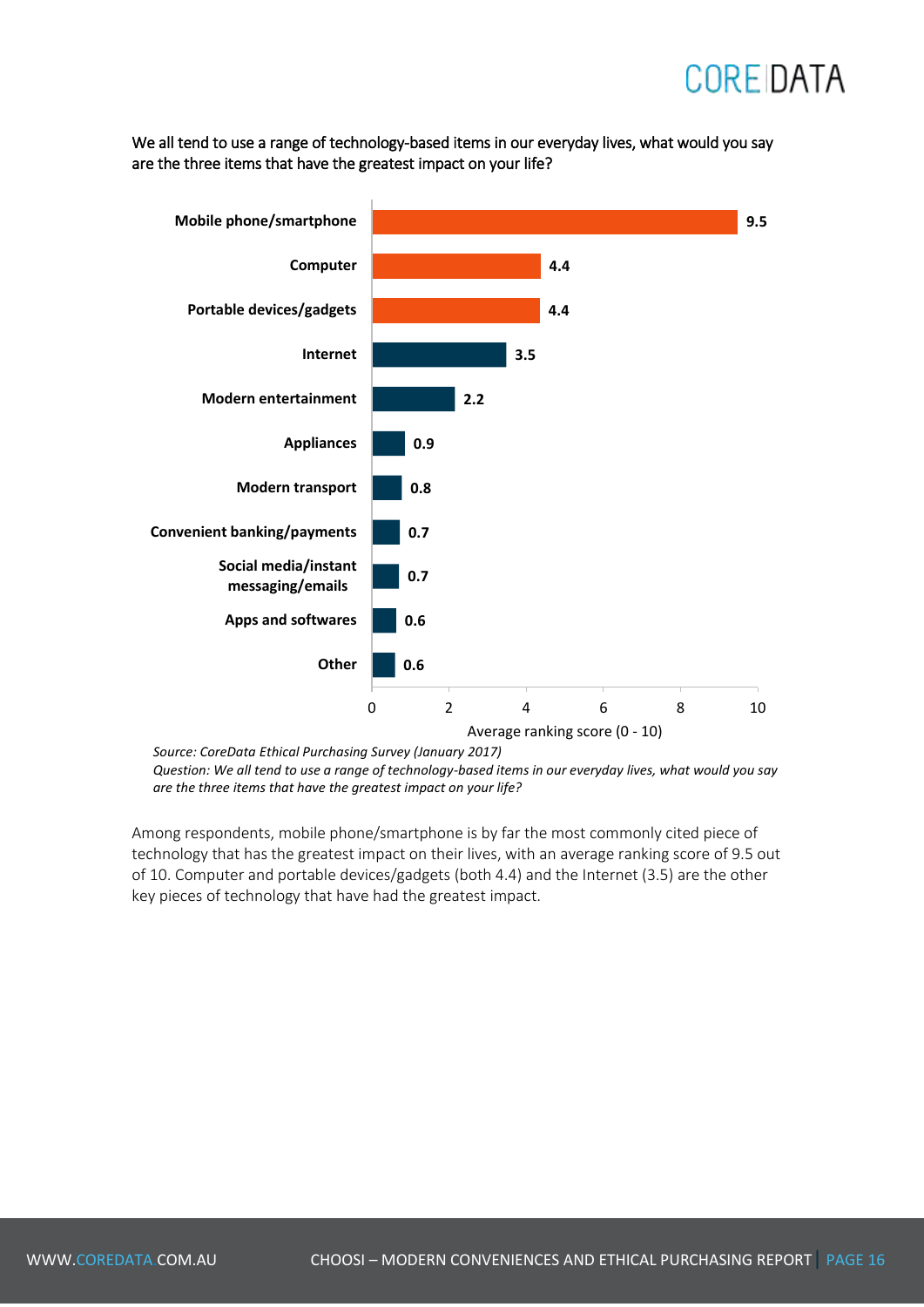#### PERSONAL MONITORING DEVICES

- Wearables have not yet reached mainstream status in Australia, with the majority of Australians having never used them, previously citing their lack of relevance and usefulness
- Furthermore, although wearables can help Australians achieve their health goals, many admit it is hard to maintain the commitment to using such devices long term



#### Have you ever used a wearable technology device to monitor your health and exercise?

Only one in six (16.1%) respondents say they are currently using a wearable technology device to monitor their health and exercise. One in nine (11.9%) have done so in the past, while the large majority (72.0%) have never used wearable technology devices for monitoring their health and exercising.

Gen Ys are the most likely to be currently using or have used wearable technology devices to exercise and monitor health (42.4%), while Pre-Boomers are the most likely to have never used such devices (81.9%).

*Source: CoreData Ethical Purchasing Survey (January 2017) Question: Have you ever used a wearable technology device to monitor your health and exercise?*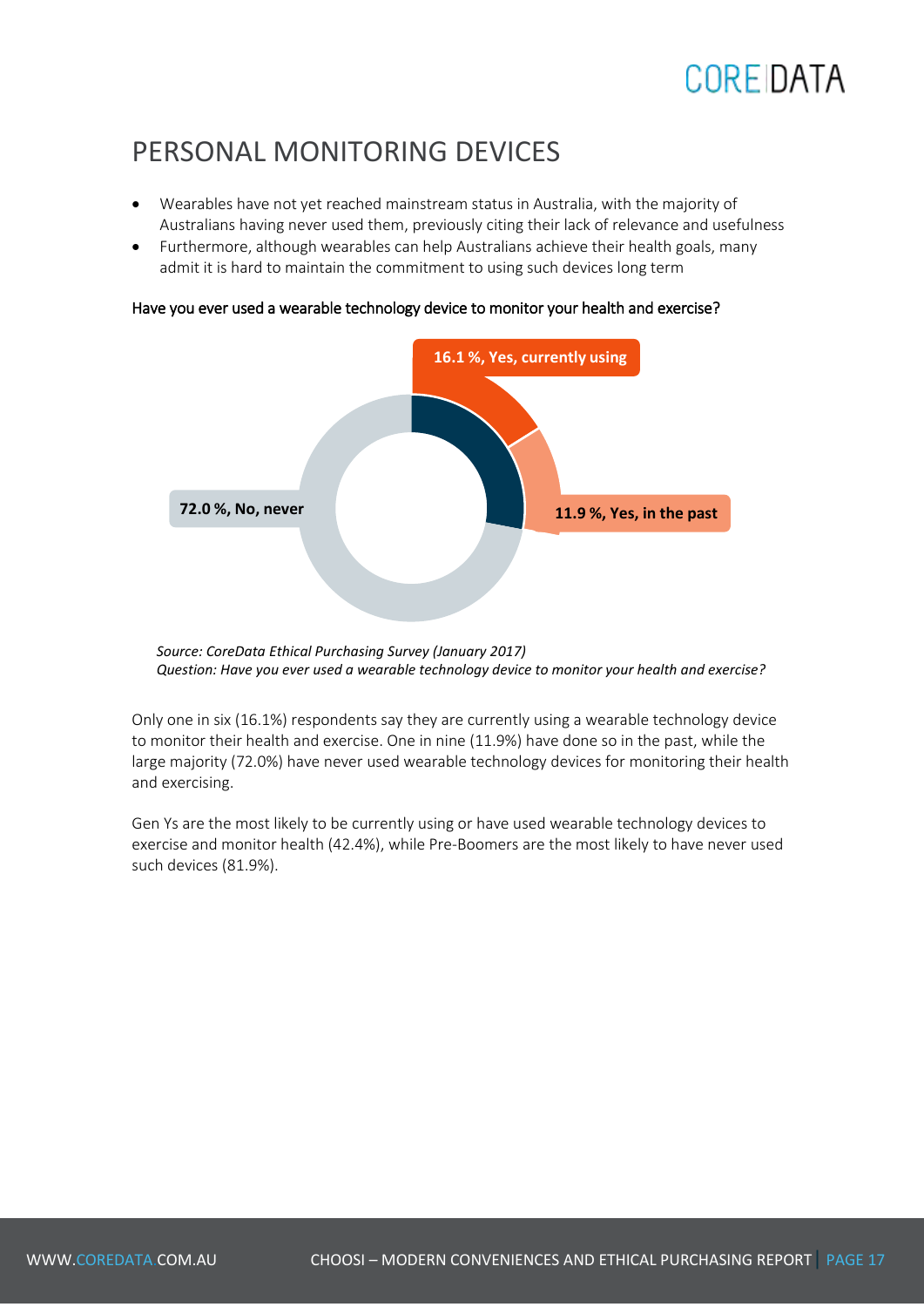

Why have you never used a wearable technology device to monitor your health and exercise?

*Question: Why have you never used a wearable technology device to monitor your health and exercise?*

For respondents who have never used wearable technology devices to monitor their health and exercise, more than two in five (43.4%) say they do not see the point of using them, while more than a third (36.1%) say these devices are too expensive for the value they bring. A further three in 10 (30.4%) claim they are not really into these technology gimmicks.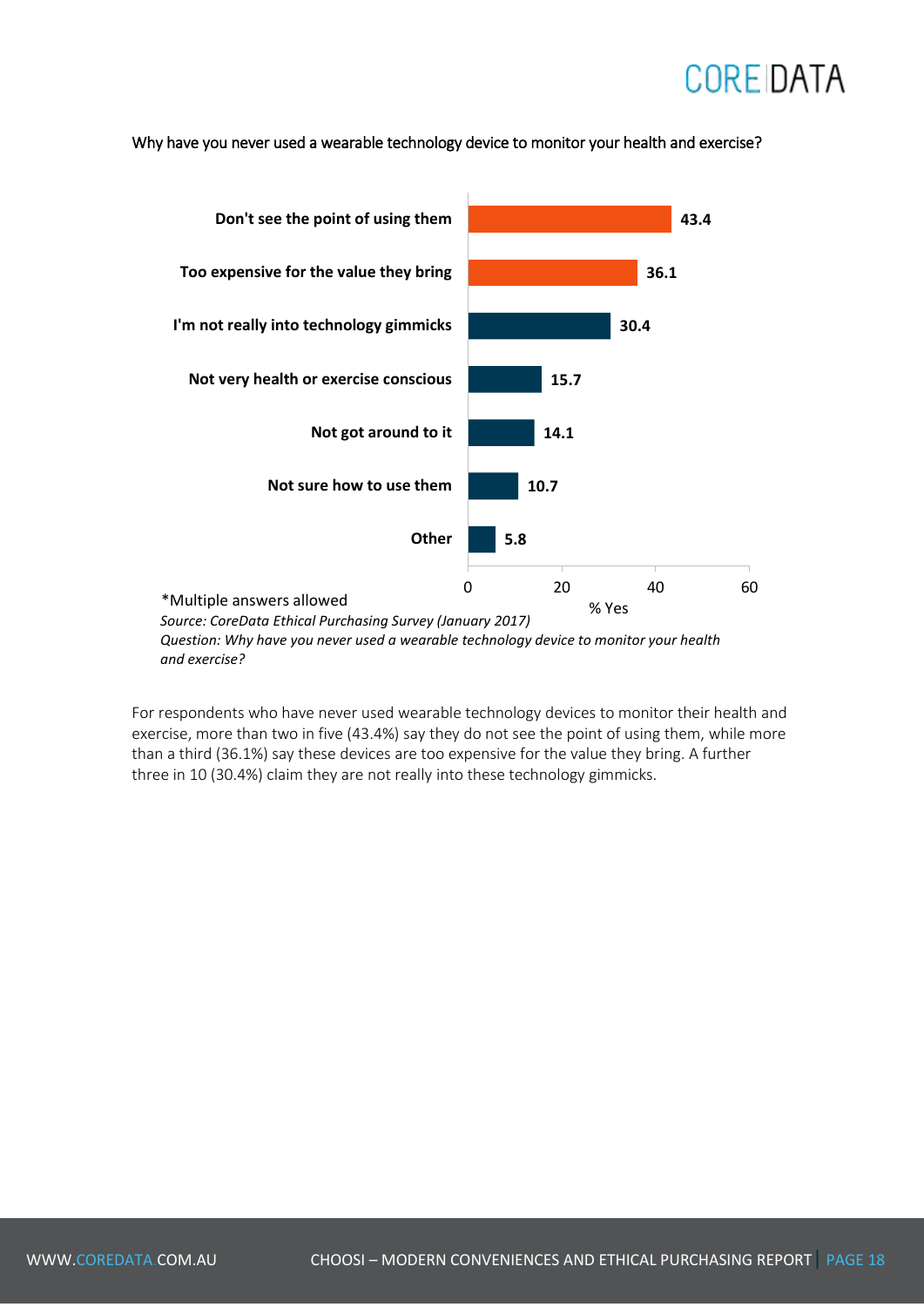

Why are you no longer using a wearable technology device to monitor your health and exercise?

*Question: Why are you no longer using a wearable technology device to monitor your health and exercise?*

For respondents who stopped using wearable technology devices to monitor their health and exercise, two in five (40.3%) claim they were not very useful, while one in five (20.8%) admit they found it hard to keep up the commitment. One in six (16.4%) say such a device felt like a glorified pedometer.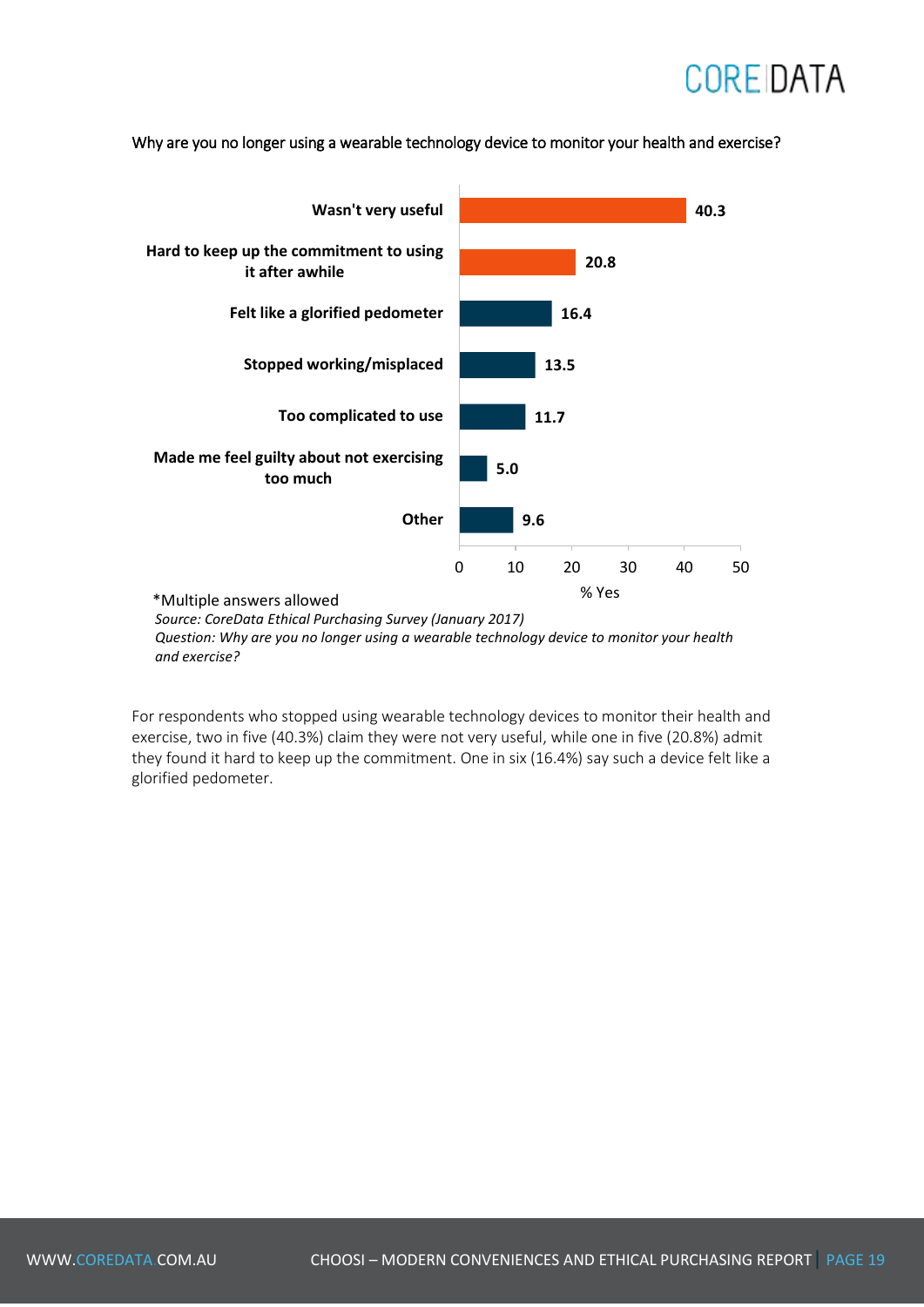#### Which of the following functions is/was the wearable device useful for?



*Source: CoreData Ethical Purchasing Survey (January 2017) Question: Which of the following functions is/was the wearable device useful for?*

The large majority (73.1%) of respondents who are currently or previously used wearable technology devices say they are useful for tracking their progress, while close to half (47.7%) say such devices encourage them to reach their goals. More than a third (36.6%) say such devices provide them with important data.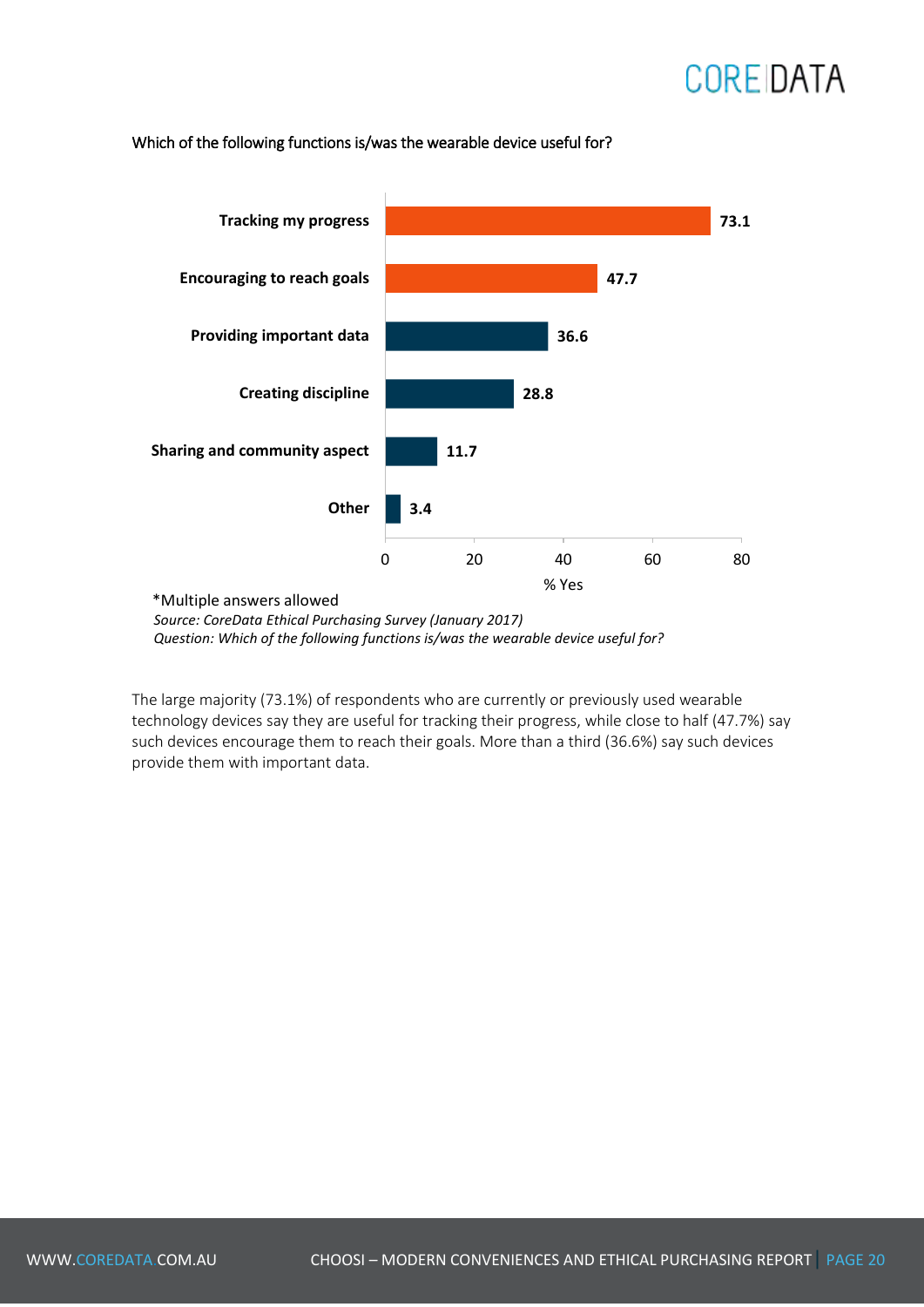



#### Do you find it hard to maintain your commitment to using wearable devices long term?

For respondents who are currently using or have used wearable technology devices, close to half (47.8%) do not find it hard to maintain the commitment to using them long term. However, more than half (52.1%) admit to difficulties in maintaining the commitment to using them long term, with a third (33.4%) saying their commitment only lasted weeks.

*Source: CoreData Ethical Purchasing Survey (January 2017) Question: Do you find it hard to maintain your commitment to using wearable devices long term?*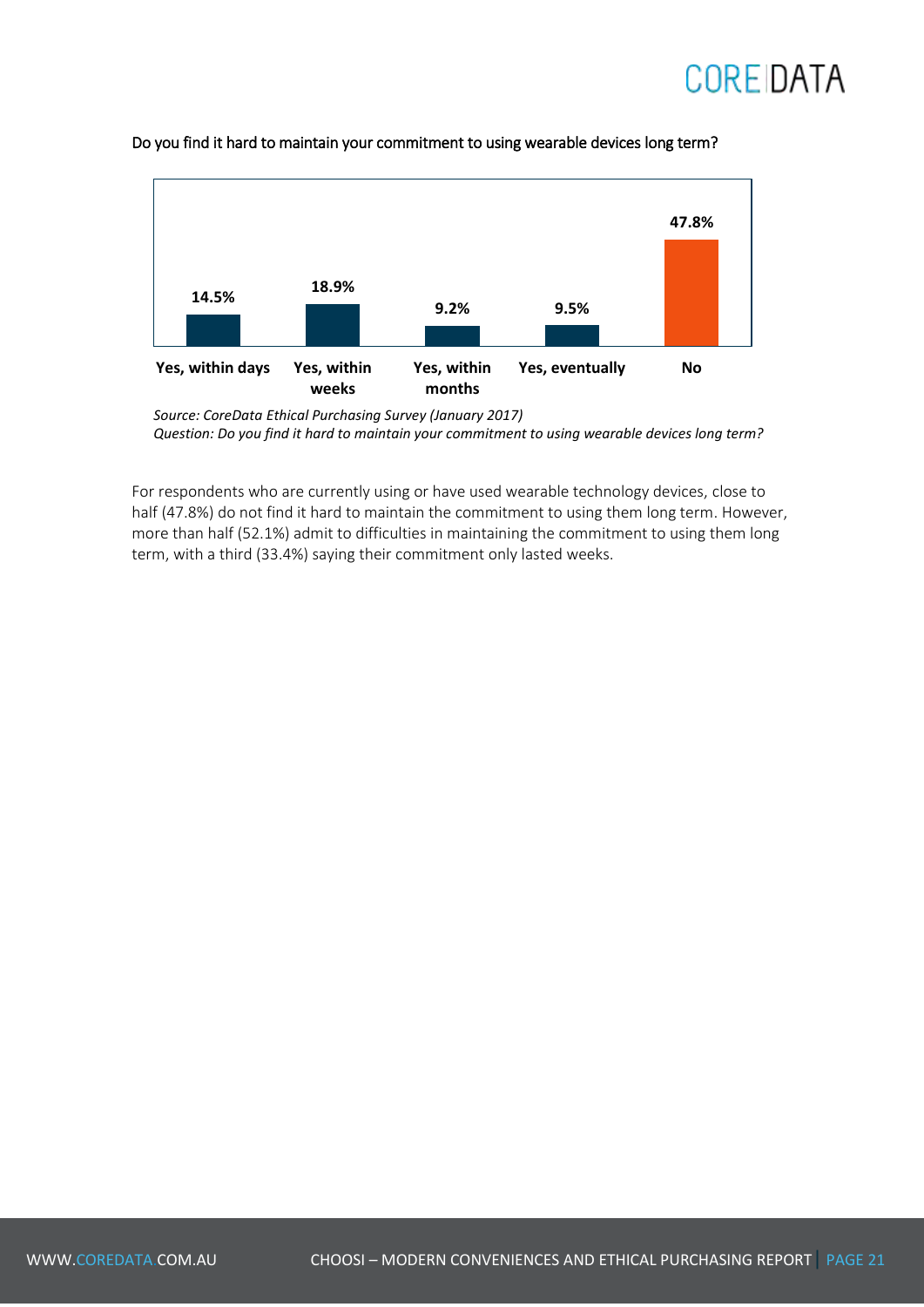Do these wearable devices ever make you feel bad when you are not meeting your goals? Is that a good thing?



*Source: CoreData Ethical Purchasing Survey (January 2017) Question: Do these wearable devices ever make you feel bad when you are not meeting your goals? And is that a good thing?*

Most (60.8%) respondents who are currently or have previously used wearable technology admit such devices make them feel bad when they are not meeting their goals at least sometimes. The majority say this is a good thing, particularly those who always feel bad for not meeting their goals (76.9%).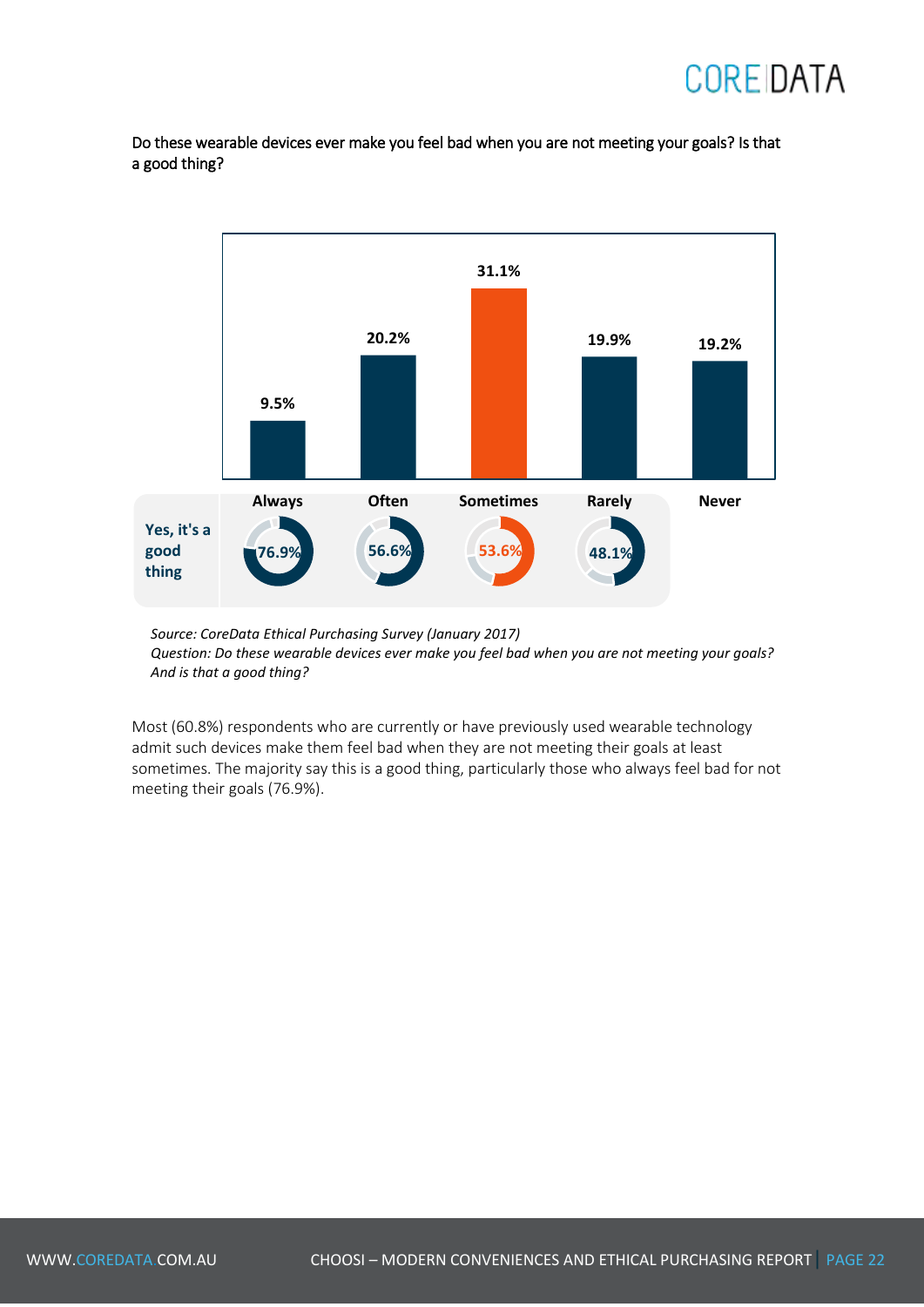#### Do wearable devices tend to make you feel more competitive?



*Question: Do you find it hard to maintain your commitment to using wearable devices long term? And is that a good thing?*

The majority (63.6%) of respondents who are currently or have previously used wearable technology admit such devices tend to make them feel more competitive at least sometimes. The majority say this is a good thing, particularly those who always feel more competitive (95.5%).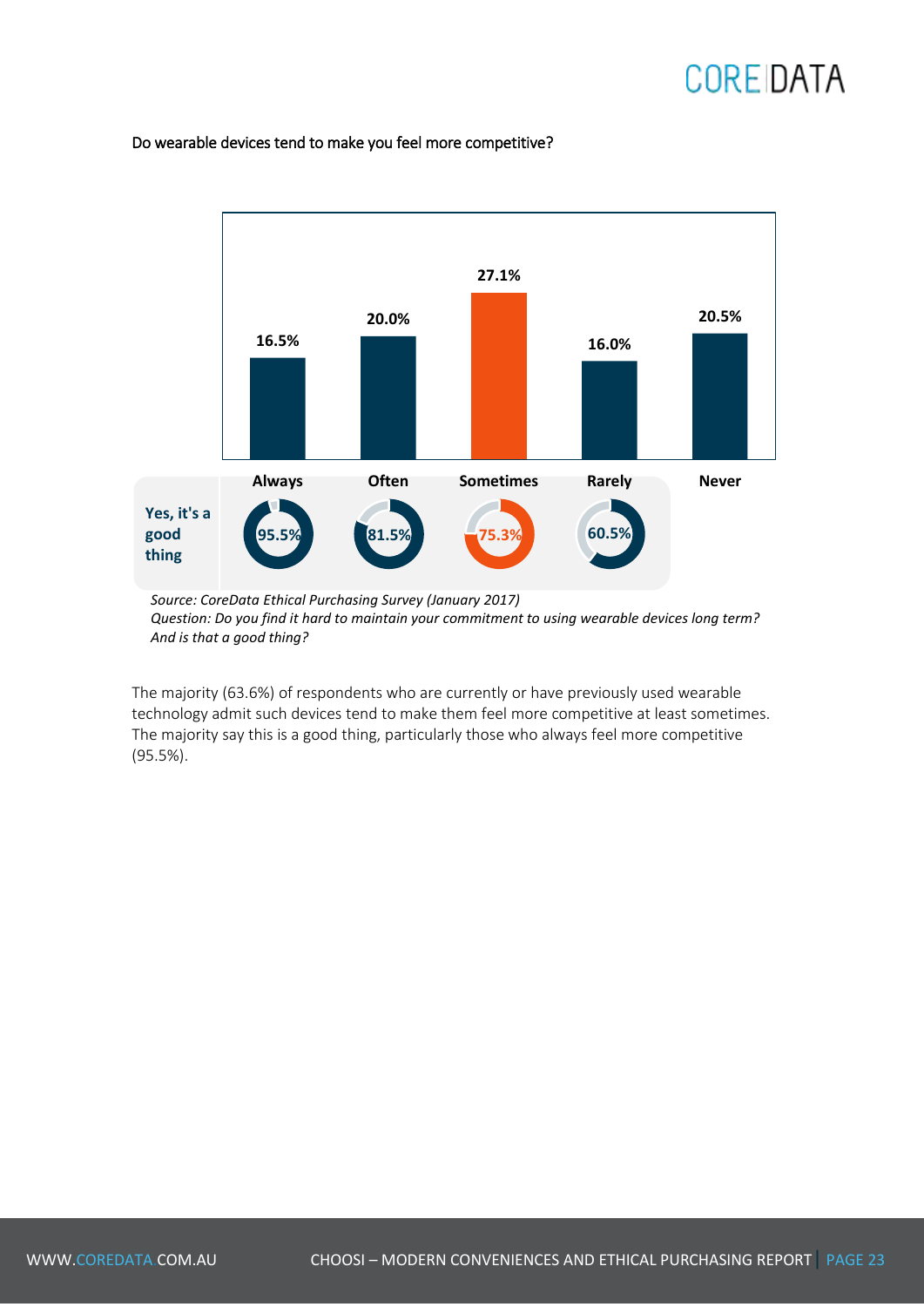

Do you find it annoying seeing other people posting their exercise routines and health improvements to social media with these devices?

| Do you find it annoying<br>seeing other people posting                                       | 14.3% 10.1% | 24.1%                                                                              | 16.7% | 34.8%  |              |
|----------------------------------------------------------------------------------------------|-------------|------------------------------------------------------------------------------------|-------|--------|--------------|
| their exercise routines and<br>health improvements to<br>social media with these<br>devices? |             | $\blacksquare$ Always $\blacksquare$ Often $\blacksquare$ Sometimes $\blacksquare$ |       | Rarely | <b>Never</b> |

*Source: CoreData Ethical Purchasing Survey (January 2017) Question: Do you find it annoying seeing other people posting their exercise routines and health improvements to social media with these devices?*

Respondents are on the fence regarding other people's social media posts on exercise routines and health improvements with wearable technology devices. While more than half (51.5%) are rarely or never annoyed by such posts, close to half (48.5%) find them annoying at least sometimes.

Do wearable devices make you feel more stressed out by always reminding you of these goals you have set or do they inspire you to push harder?



*Source: CoreData Ethical Purchasing Survey (January 2017)*

*Question: Do wearable devices make you feel more stressed out by always reminding you of these goals you have set or do they inspire you to push harder?*

More than a third (35.7%) of respondents who are currently or have used wearable technology devices say these devices act as an inspiration to push harder.

However, close to three in 10 (28.8%) say these devices do not sway them either way as they are not always sure of their factual correctness. More than one in four (25.7%) say these devices are neither a help nor a hindrance.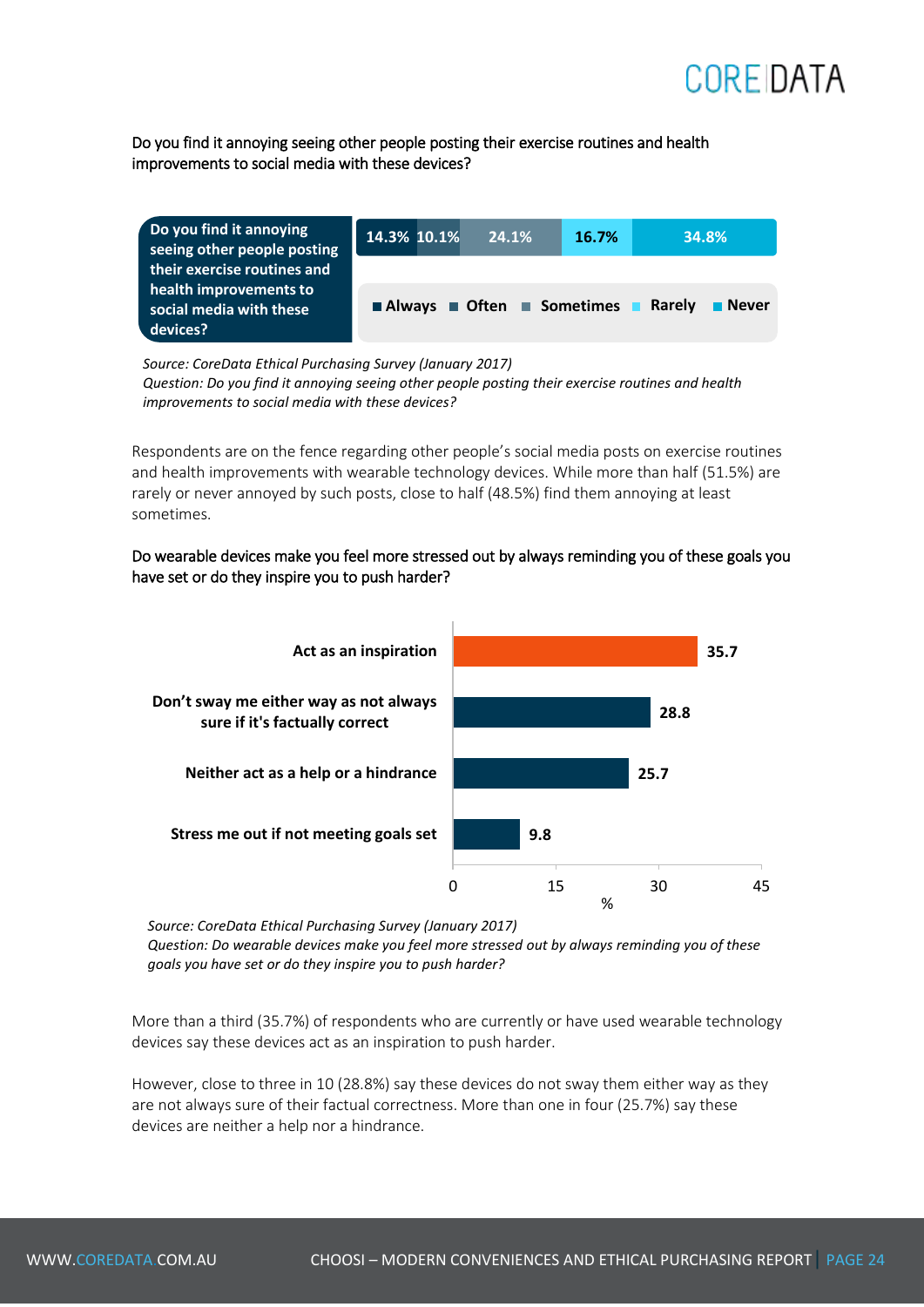#### DIGITAL INTIMACY

- Online security and privacy concerns are prevalent among Australians
- Interestingly however, despite these concerns, most Australians still expect some degree of online personalisation and companies to be 'digitally intimate' with them

#### How much do you agree with the following statements about customised advertisements on the internet?

|                                                                                                           | <b>Strongly agree</b> |      | <b>Agree</b> |    | % Agree |
|-----------------------------------------------------------------------------------------------------------|-----------------------|------|--------------|----|---------|
| I am concerned about online security and<br>privacy                                                       | 37.4                  |      | 48.4         |    | 85.8    |
| I worry about having all my information<br>stored by others                                               | 34.0                  |      | 47.5         |    | 81.5    |
| It feels like once I buy or just 'like'<br>something I tend to keep seeing similar<br>things in my feed   | 29.9                  |      | 50.4         |    | 80.3    |
| I get annoyed when they get it wrong<br>and put irrelevant advertisements and<br>stories in my feeds      | 28.8                  |      | 45.4         |    | 74.2    |
| If I have to remember another password<br>my head will explode                                            | 28.0                  | 41.9 |              |    | 69.9    |
| With all the technology these days I<br>expect companies I interact with to know<br>me and my preferences | 8.5                   | 44.4 |              |    | 52.9    |
| I appreciate the greater digital intimacy<br>we tend to have with brands these days                       | 6.7                   | 43.8 |              |    | 50.5    |
| Things are much easier now since<br>companies get to know me better and<br>remember who I am              | 6.5<br>41.3           |      |              |    | 47.8    |
|                                                                                                           | 0<br>20               | 40   | 60<br>%      | 80 | 100     |

*Source: CoreData Ethical Purchasing Survey (January 2017)*

*Question: How much do you agree with the following statements about customised advertisements on the internet?*

The vast majority of respondents agree or strongly agree that they are concerned about online security and privacy (85.8%), they worry about having all their information stored by others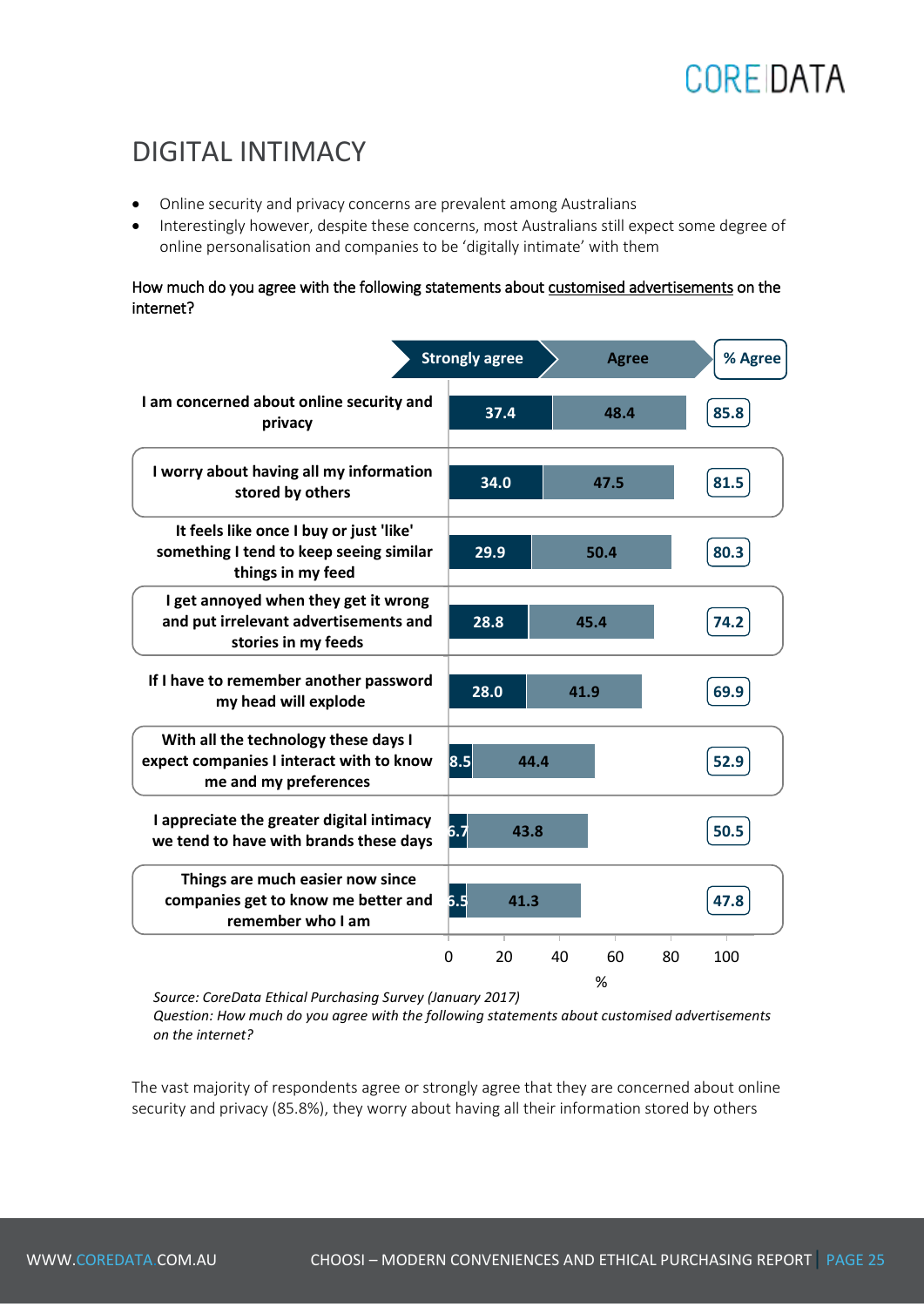(81.5%) or feel like once they buy or 'like' something, they tend to keep seeing similar things in their feed (80.3%).

This is despite more than half (52.9%) of respondents agreeing or strongly agreeing that they expect companies they interact with to know their preferences.

The majority of respondents also agree or strongly agree on getting annoyed when websites get it wrong and put irrelevant advertisements or stories in their feeds (74.2%) or when they have to remember another password to the point of feeling their heads will explode (69.9%).

#### Do you do any of the following to maintain your digital privacy?







*Source: CoreData Ethical Purchasing Survey (January 2017) Question: Do you do any of the following to maintain your digital privacy?*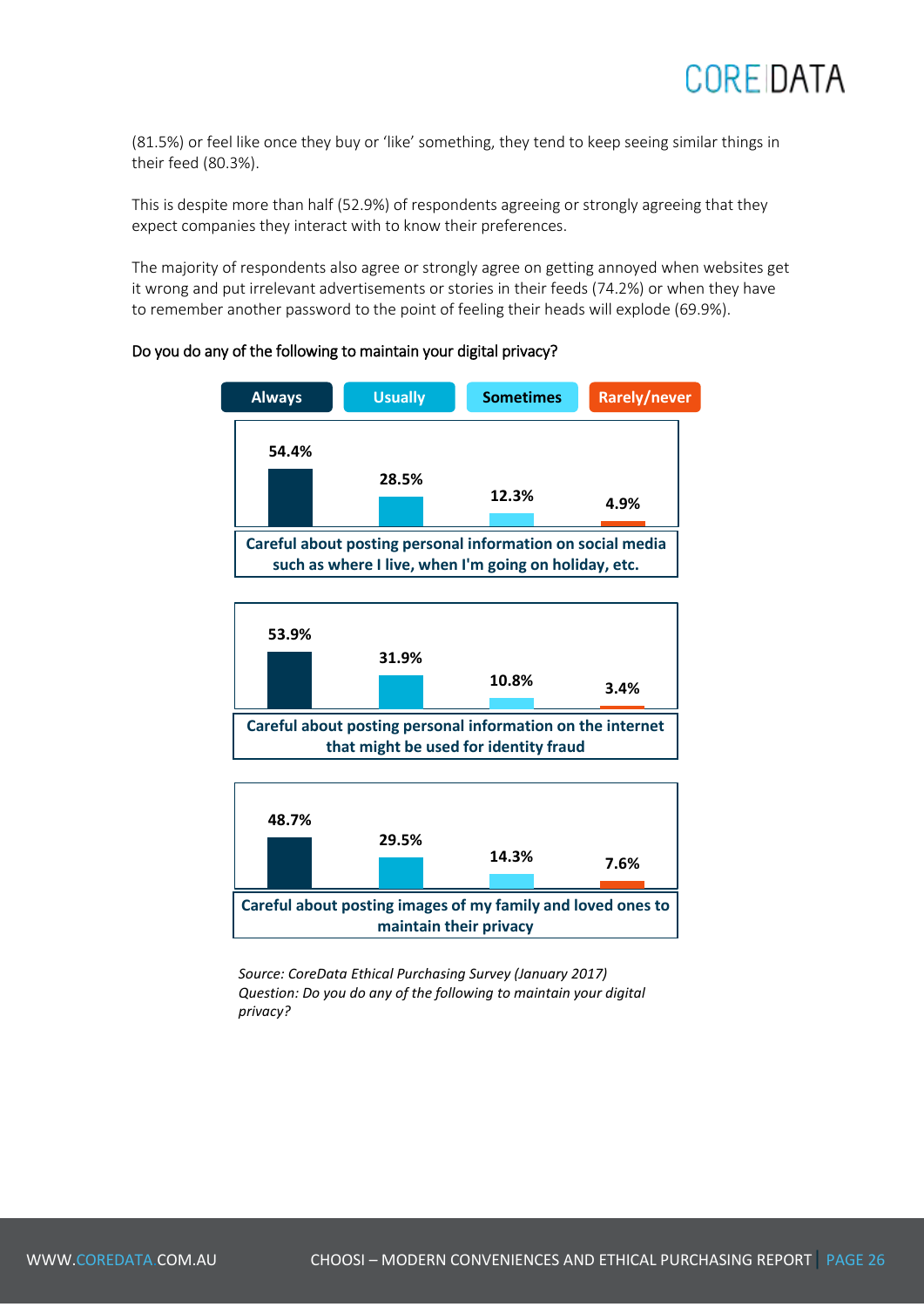





**Surf the internet in private browsing mode**

*Source: CoreData Ethical Purchasing Survey (January 2017) Question: Do you do any of the following to maintain your digital privacy?*

The large majority of respondents are always or usually careful about posting personal information on the internet that might be used for fraud (85.8%), personal information on social media (82.9%) and images of their families/loved ones (78.2%) to maintain their digital privacy. Three in four (74.4%) also always or usually purchase or update their anti-virus software.

To a lesser degree, many also change their internet passwords (56.2%), delete their browsing history (50.0%) or surf the internet in private browsing mode (45.3%) at least usually.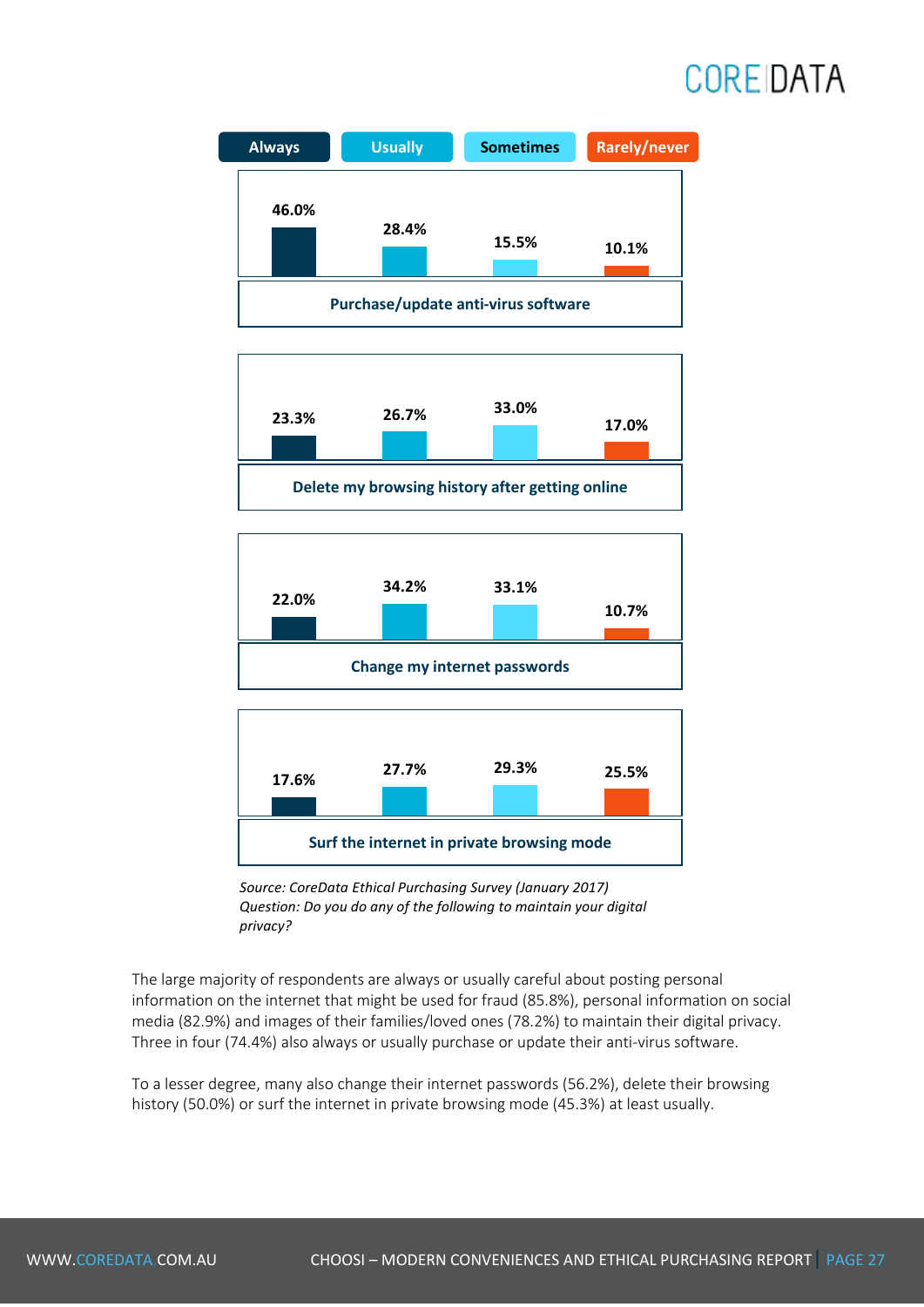#### ETHICAL CHOICES

- Most Australians are concerned with environmental, social and governance issues and view ethical considerations as important when making purchasing decisions, to a point where they would shun brands they deem to be unethical
- However, Australians are generally reluctant to fork out extra for a more ethical purchase, with most not taking a product's ethical claims at face value and some even questioning their legitimacy and whether they are just 'marketing'

#### How important is having these ethical alternative choices available to you as a consumer?

| How important is having<br>these ethical alternative | 20.8%                         | 41.2%                    | 29.5%                 |                                | 8.5% |
|------------------------------------------------------|-------------------------------|--------------------------|-----------------------|--------------------------------|------|
| choices available to you<br>as a consumer?           | <b>Extremely</b><br>important | <b>Very</b><br>important | Somewhat<br>important | <b>Not really</b><br>important |      |

*Source: CoreData Ethical Purchasing Survey (January 2017) Question: How important is having these ethical alternative choices available to you as a consumer?*

The overwhelming majority (91.5%) of respondents say having ethical alternative choices available to them as consumers is at least somewhat important, with one in five (20.8%) claiming it is extremely important.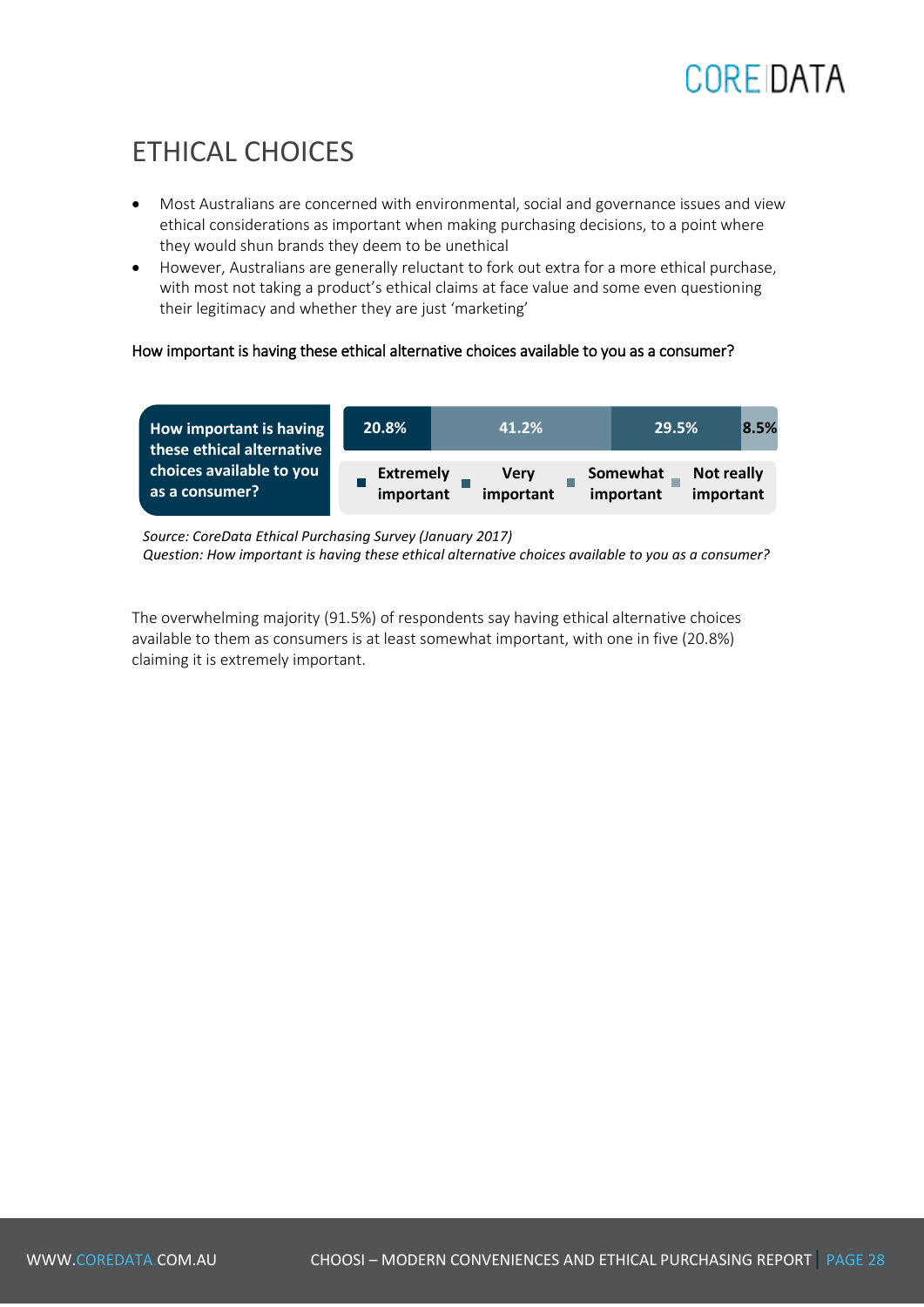If there is an option available, do you usually consider an alternative purchase choice because of ethical considerations?



*Source: CoreData Ethical Purchasing Survey (January 2017) Question: If there is an option available, do you usually consider an alternative purchase choice because of ethical considerations?*

Seven in 10 (69.7%) respondents say they consider an alternative purchase choice because of ethical considerations at least sometimes, while similar proportions claim they rarely or never do (14.9%) or would consider this depending on the product or service (15.4%).

Gen Ys are the most likely to consider an alternative purchase choice due to ethical considerations at least sometimes (77.3%), while Pre-Boomers are the least likely to (56.4%).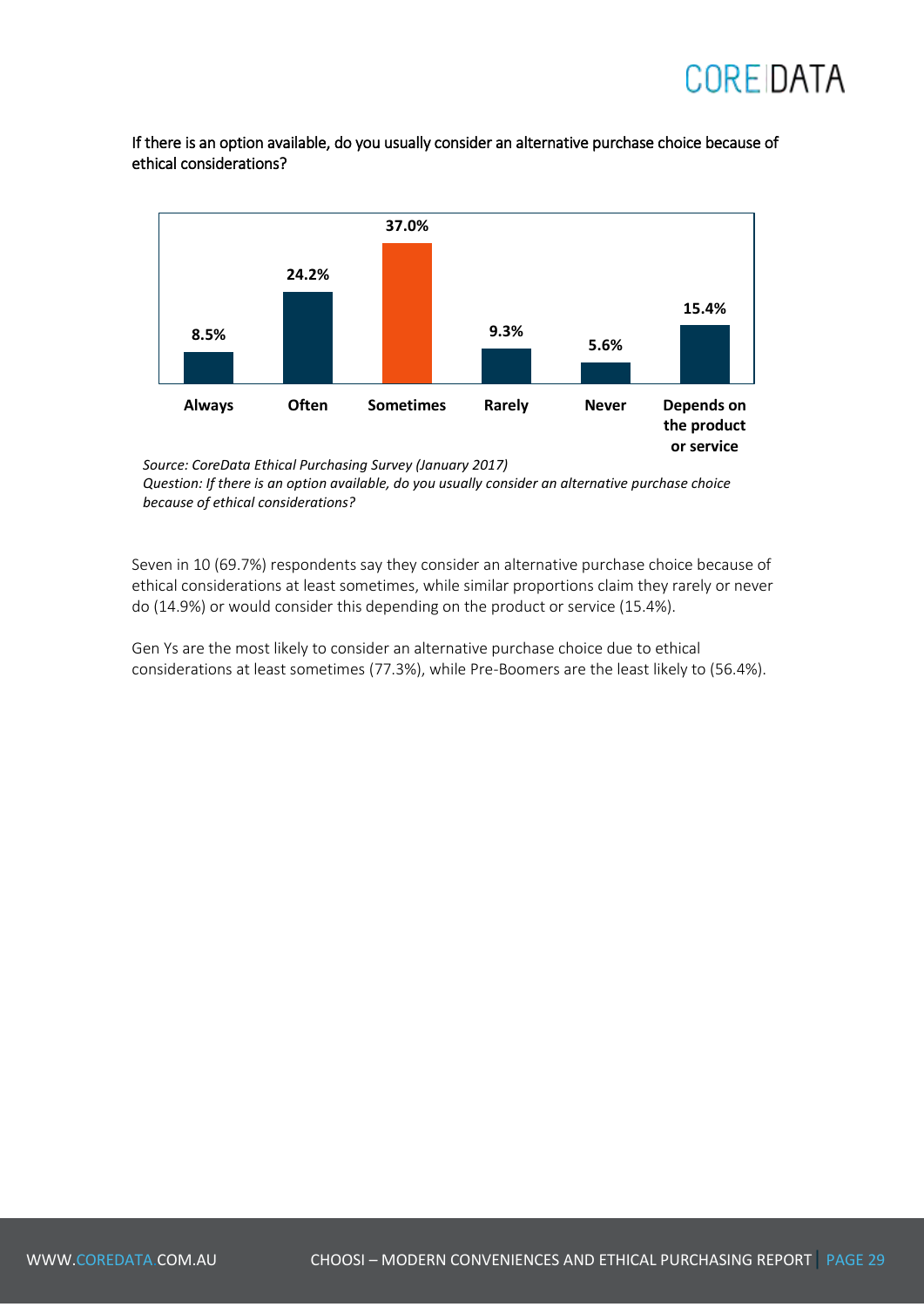Generally speaking, if you could choose between two products of equal value, except one was a more ethical purchasing option, would you most likely...



*Question: Generally speaking, if you could choose between two products of equal value, except one was a more ethical purchasing option, would you most likely…*

When given the choice between two products of equal value but one was a more ethical purchasing option, more than two in five (41.3%) respondents say they would tend to choose the ethical purchasing option as long as the price is about the same. More than a third (36.5%) would choose the ethical purchasing option even if the price was higher, although only 4.8% would choose this option if the price differential was greater than 10%.

However, more than one in five (22.2%) claim they would not be influenced by ethical considerations and would choose based on other reasons. Pre-Boomers in particular, are the most likely to claim this is the case (35.6%). Gen Ys on the other hand, are the most likely to claim they would choose the ethical purchasing option even if the price was higher (48.7%).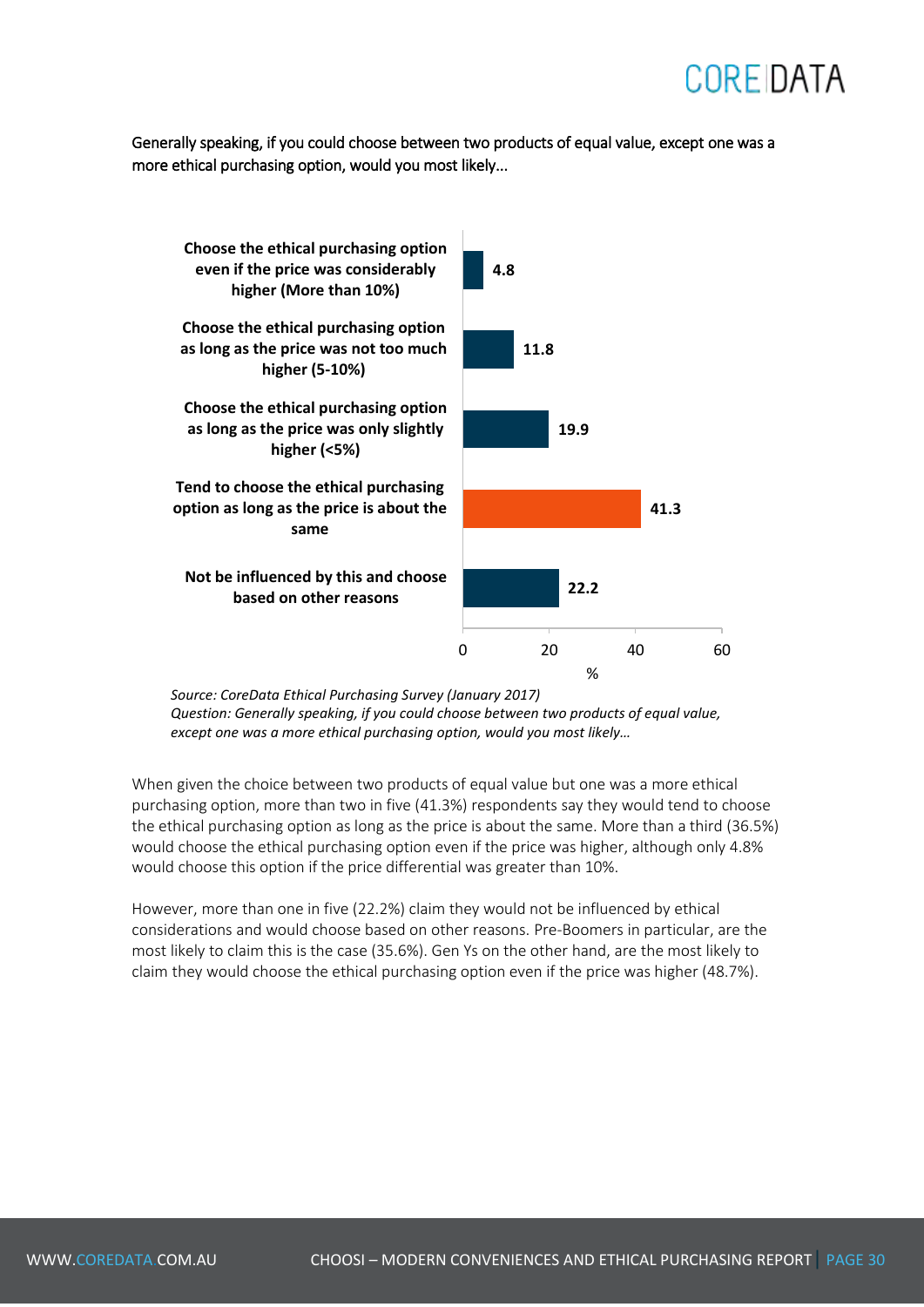

#### What products would you pay more for in order to make a more ethical purchase?

*Source: CoreData Ethical Purchasing Survey (January 2017) Question: What products would you pay more for in order to make a more ethical purchase?*

The majority of Australians are clearly reluctant to fork out more to pay for a more ethical purchase. More than half of respondents would not pay more for a more ethical purchase across most categories, particularly technology devices (56.9%), coffee (55.2%) and furniture and home appliances (54.1%). Furthermore, only around three in 10 would pay up to 5% more across all categories.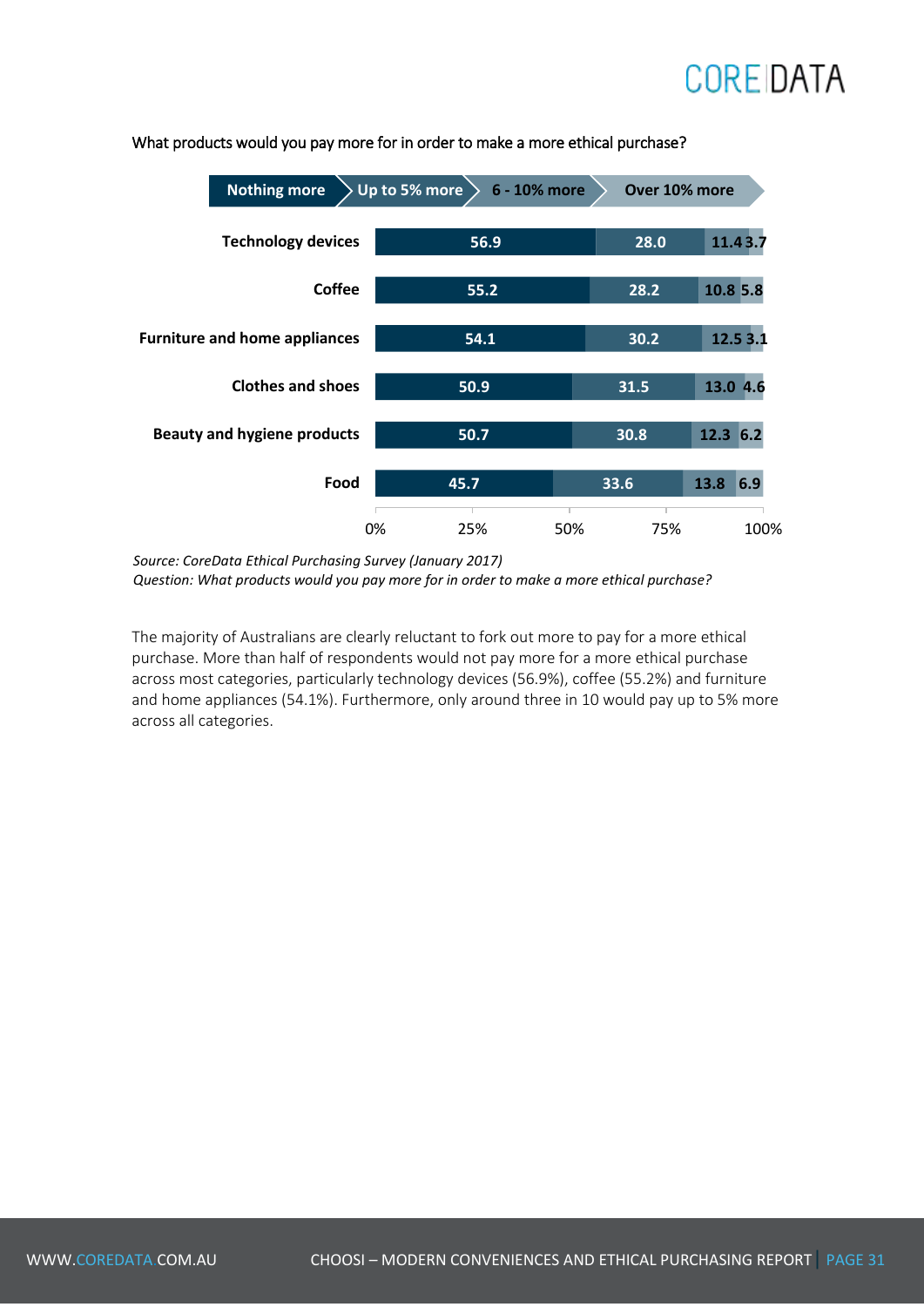

#### What are the most important reasons to you for ethical purchasing?

*Source: CoreData Ethical Purchasing Survey (January 2017) Question: What are the most important reasons to you for ethical purchasing?*

The overwhelming majority of respondents find human working/living conditions (93.5%), animal treatment (92.2%), environment protection (91.4%) and avoiding unethical corporate behaviour (90.5%) as at least somewhat important reasons for ethical purchasing.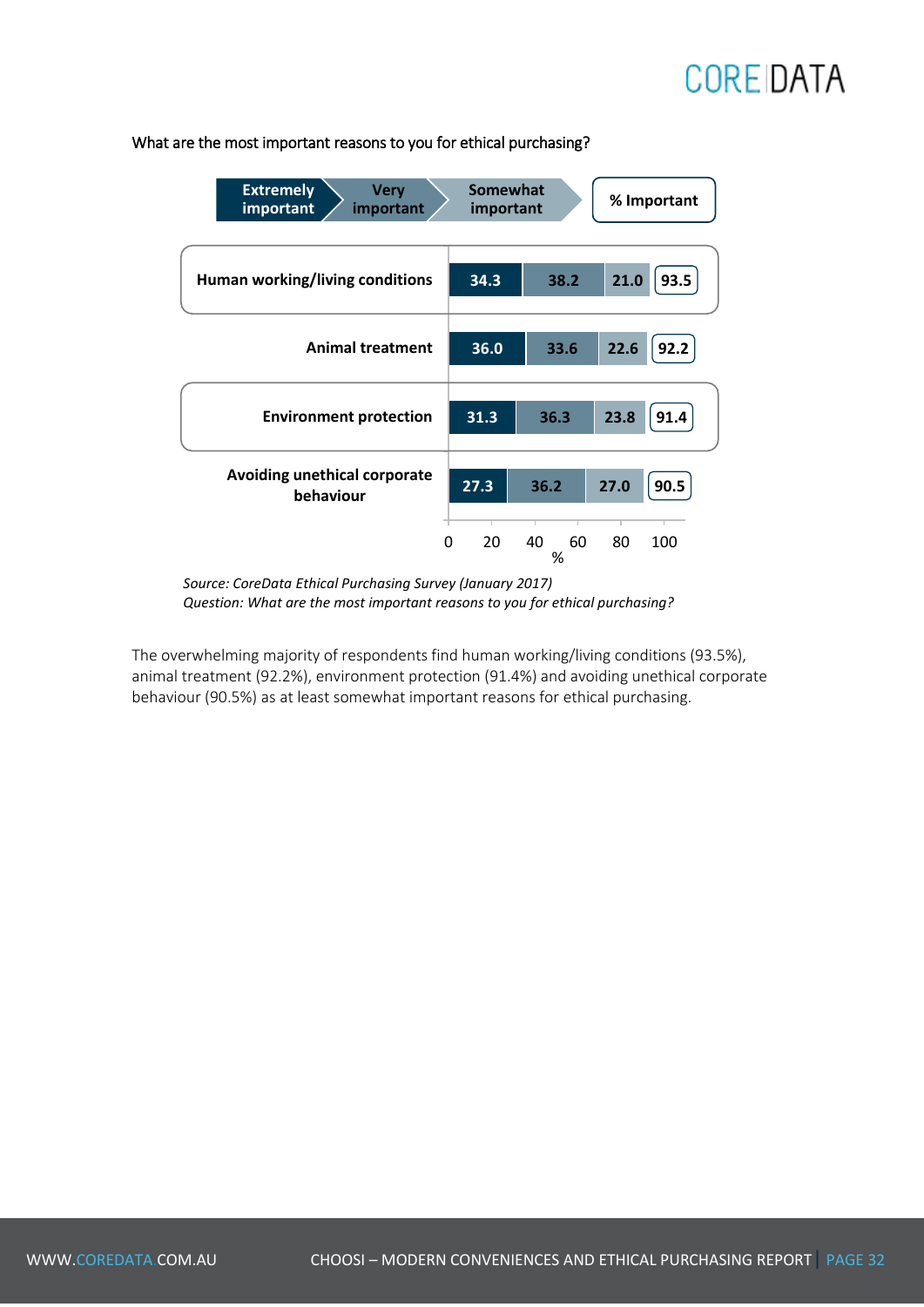#### How do you assess whether a product's ethical claims are backed up?



*Source: CoreData Ethical Purchasing Survey (January 2017) Question: How do you assess whether a products ethical claims are backed up?*

When asked how they assess whether a product's ethical claims are backed up, more than one in four (27.3%) respondents say they take the product's claims at face value given Australia's tough consumer laws, while a further one in five (19.3%) trust the claims of trusted brands.

On the other hand, one in five (21.8%) do their own independent research and one in 10 (10.5%) follow up on the information provided. Close to one in five (19.3%) however, tend to not believe a product's ethical claims.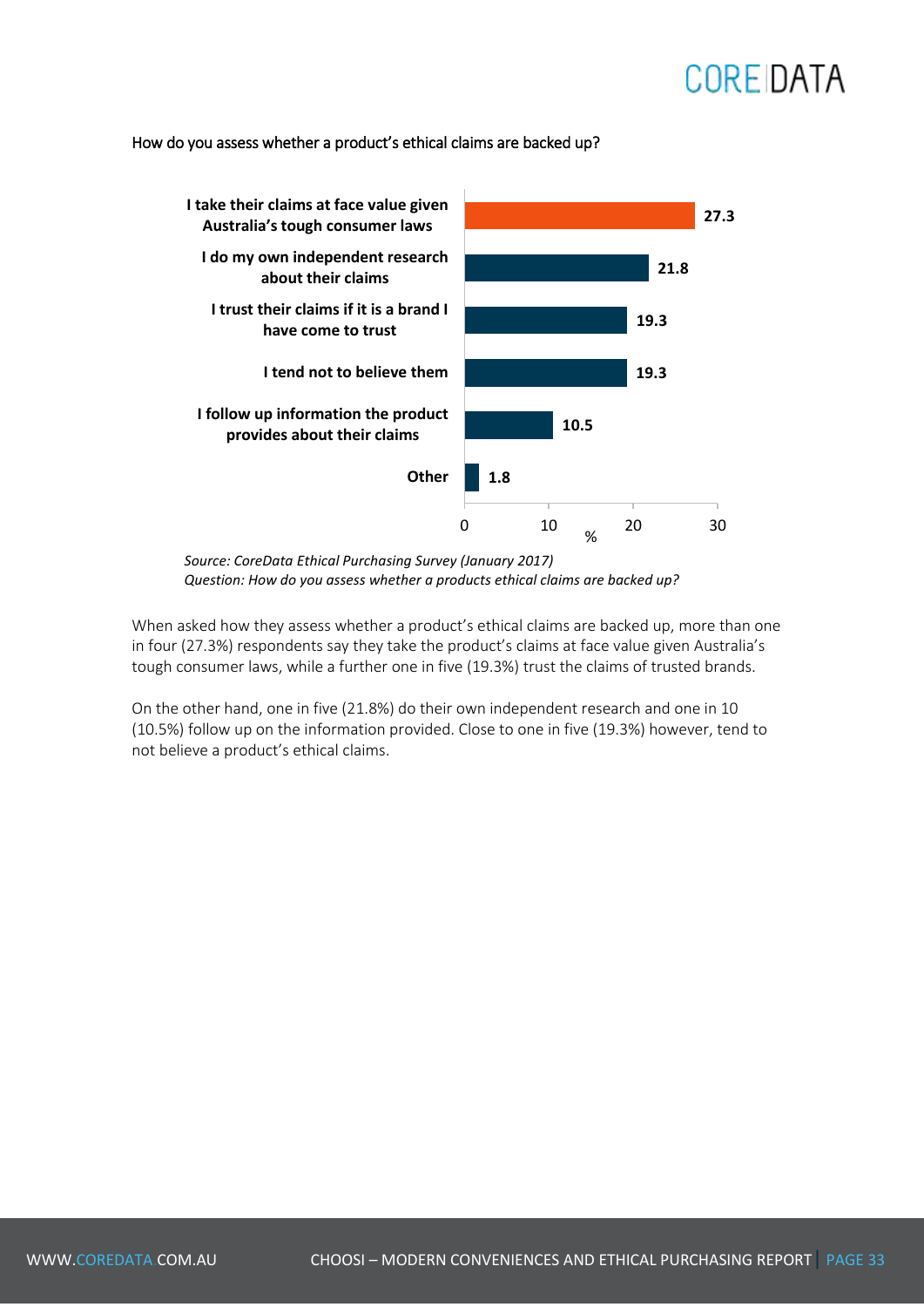#### What types of ethical purchasing claims do you tend to question most?



*Source: CoreData Ethical Purchasing Survey (January 2017) Question: What types of ethical purchasing claims do you tend to question most?*

The most commonly questioned ethical purchasing claims are general environmentally friendly claims (44.8%), 'no animal testing' (43.8%) and corporate charity sponsorship (37.3%). More than a third of respondents also tend to question claims on organic production (36.1%) or nonexploitative labour practices (33.6%).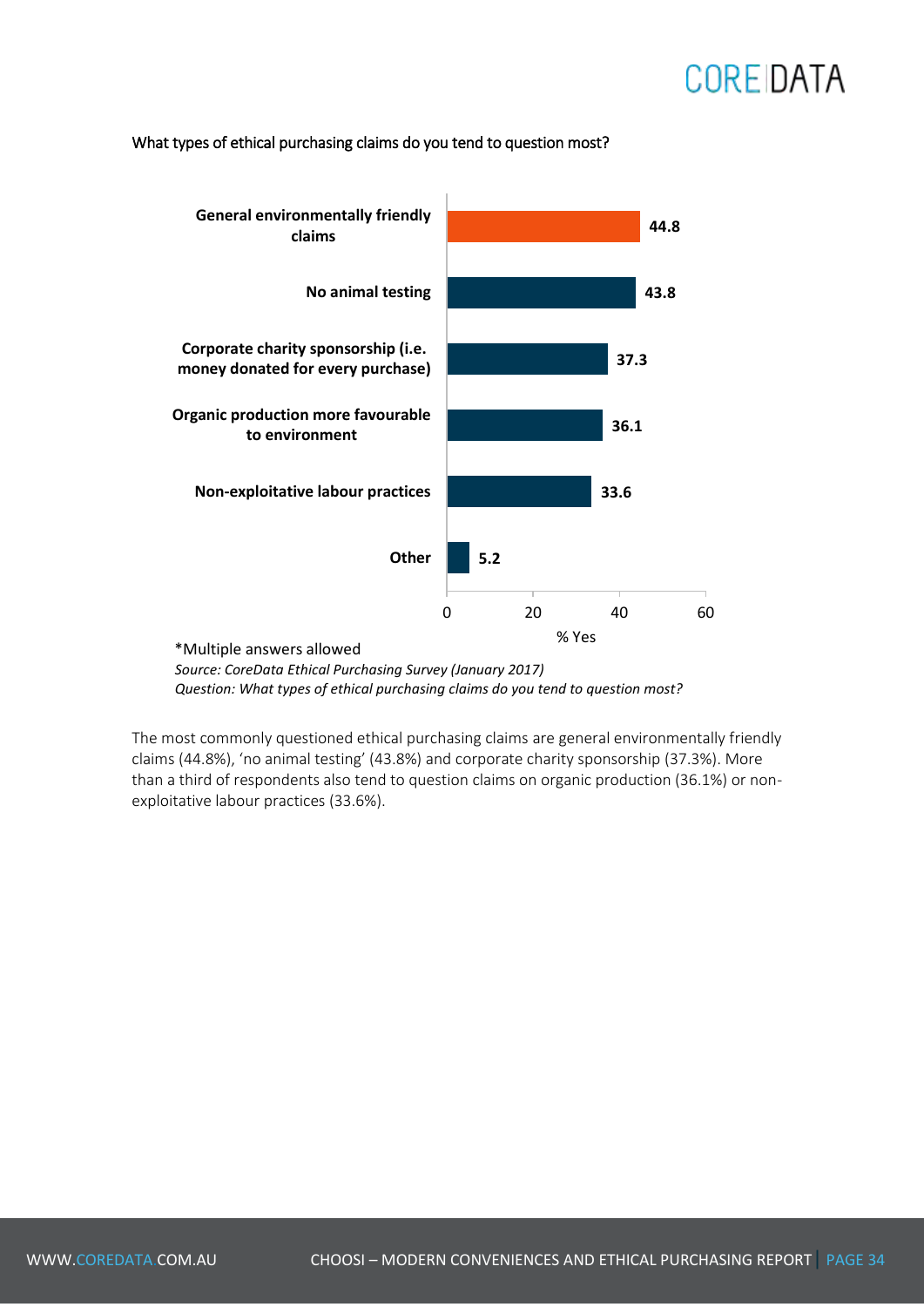### **CORE DATA**



#### Do you think brands should have a purpose beyond just making profit?

More than two-thirds (68.9%) of respondents think brands should have a purpose beyond just making profit at least to some extent, while one in nine (11.6%) think it should only be limited to some types of brands in certain industries. However, one in five (19.5%) say they do not think brands should have a purpose beyond making profit.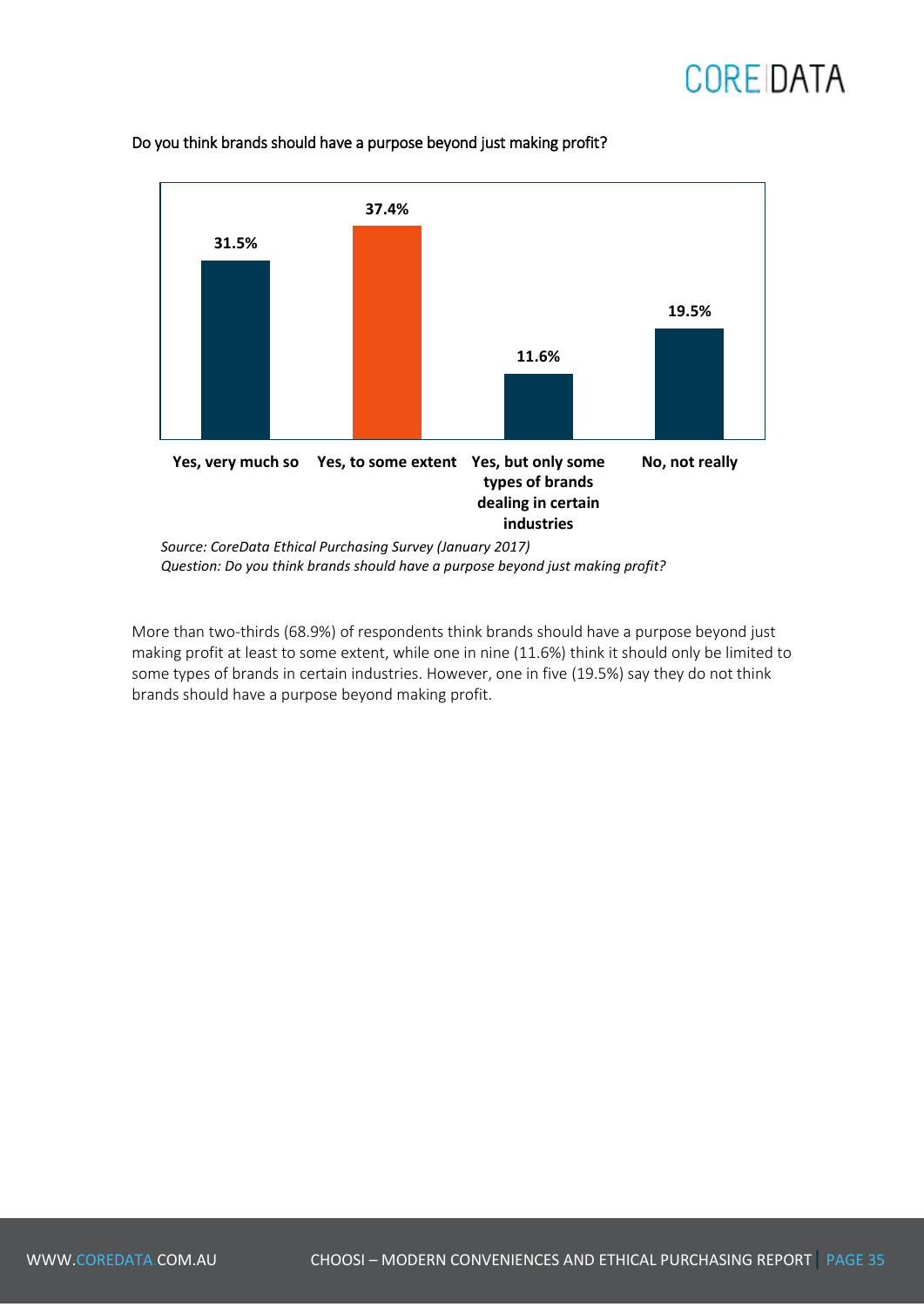What types of brands do you think should have a purpose beyond just making profit? Please rank your top 3, with the top option being your most important.



*Source: CoreData Ethical Purchasing Survey (January 2017) Question: What types of brands do you think should have a purpose beyond just making profit?*

Respondents most commonly cite food chains (average ranking score of 9.4 out of 10), meat goods (7.9) and grocery (7.8) as the types of brands that should have a purpose beyond just making profit.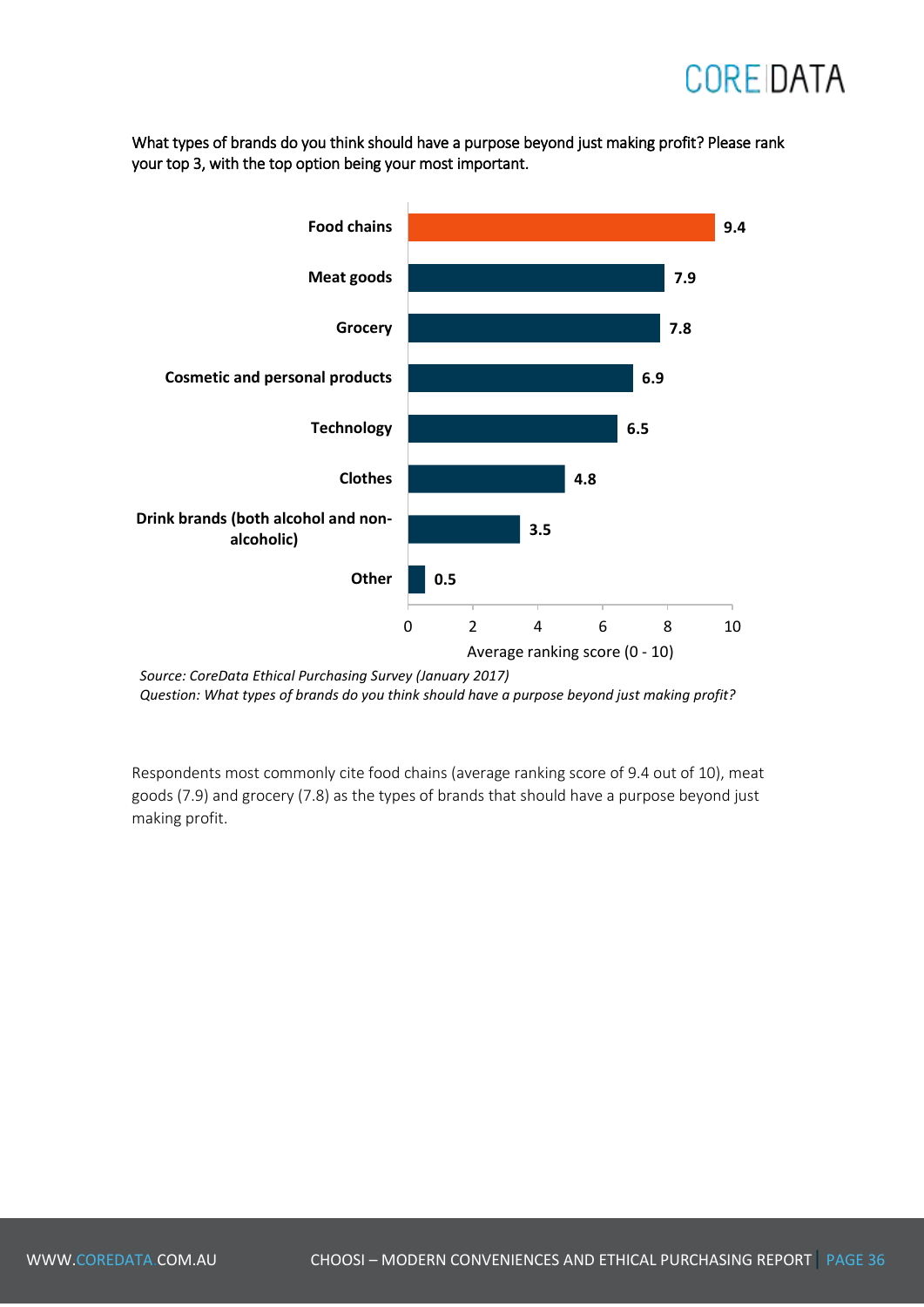

If you discovered a brand was being unethical in their practice would it deter you from purchasing from them in the future?



*Source: CoreData Ethical Purchasing Survey (January 2017) Question: If you discovered a brand was being unethical in their practice would it deter you from purchasing from them in the future?*

The vast majority (86.4%) of respondents would definitely or probably be deterred from purchasing from a brand if they discovered the brand was engaging in unethical practices.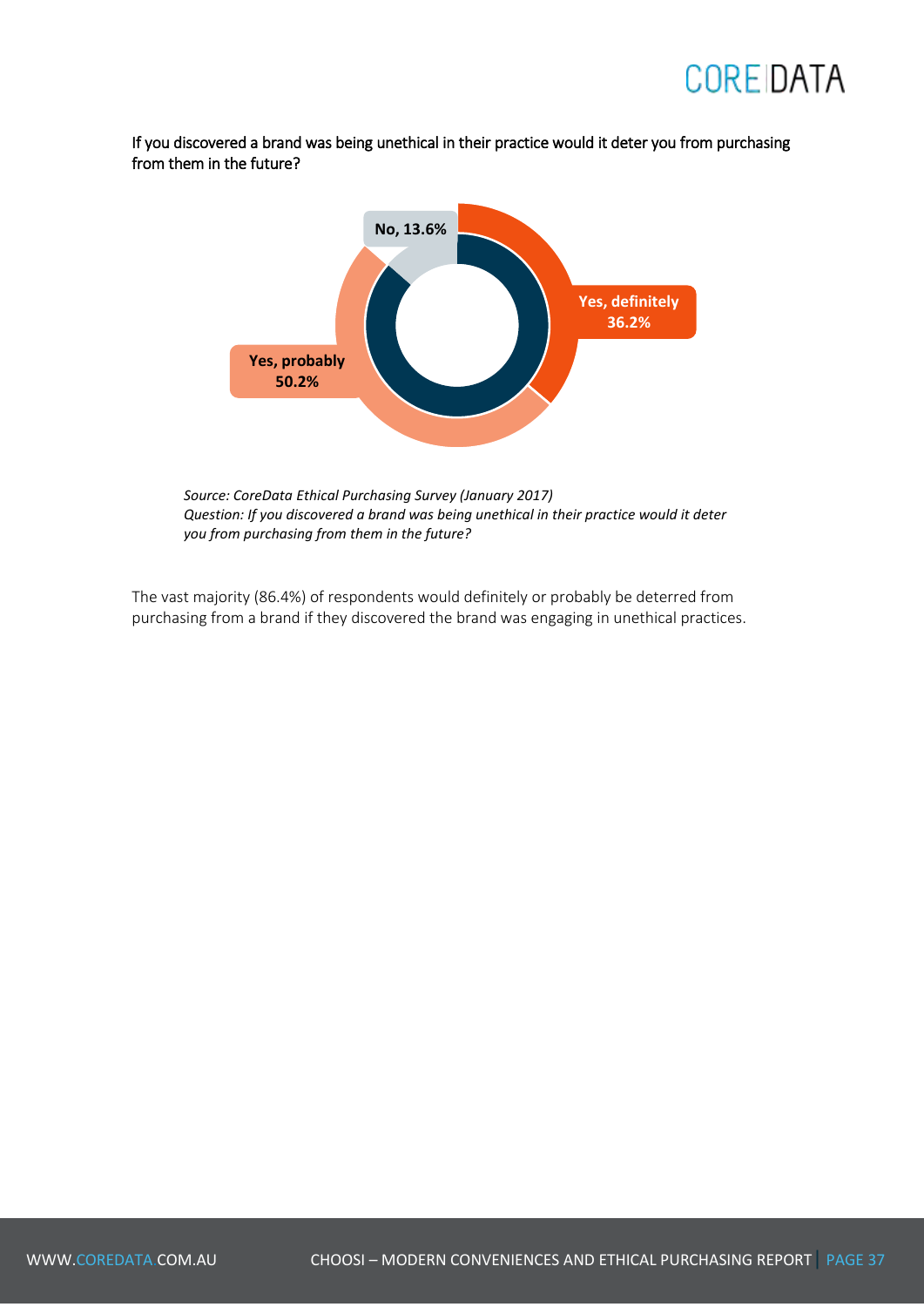

How much do you agree with the following statements about ethical considerations when purchasing?

| <b>Strongly agree</b>                                                                                                                                           |      | <b>Agree</b> |      | % Agree |      |
|-----------------------------------------------------------------------------------------------------------------------------------------------------------------|------|--------------|------|---------|------|
| I tend to make purchases from brands I<br>have loyalty to or that offer a<br>loyalty/rewards scheme as opposed to<br>taking ethical considerations into account | 13.0 |              | 55.6 |         | 68.6 |
| I like to research the internet to inform<br>my ethical purchase decisions                                                                                      | 13.9 |              | 52.0 |         | 65.9 |
| I tend to make purchases based on<br>current consumer trends as opposed to<br>taking ethical considerations into account                                        | Б.4  | 41.1         |      |         | 46.5 |
| I am influenced by lifestyle choices I see<br>on social media networks as opposed to<br>taking ethical considerations into account                              | 6.d  | 28.2         |      |         | 34.2 |
|                                                                                                                                                                 | 0    | 30           | %    | 60      | 90   |

*Source: CoreData Ethical Purchasing Survey (January 2017) Question: How much do you agree with the following statements about ethical considerations when purchasing?*

Although close to two in three (65.9%) respondents agree or strongly agree that they like to research the internet to inform their ethical purchase decisions, close to seven in 10 (68.6%) tend to make purchases from brands they have loyalty to or from brands that offer loyalty/rewards schemes as opposed to taking ethical considerations into account.

Close to half (46.5%) tend to make purchases based on current consumer trends as opposed to taking ethical considerations into account, while more than one in three (34.2%) claim to be influenced by lifestyle choices they see on social media as opposed to ethical considerations.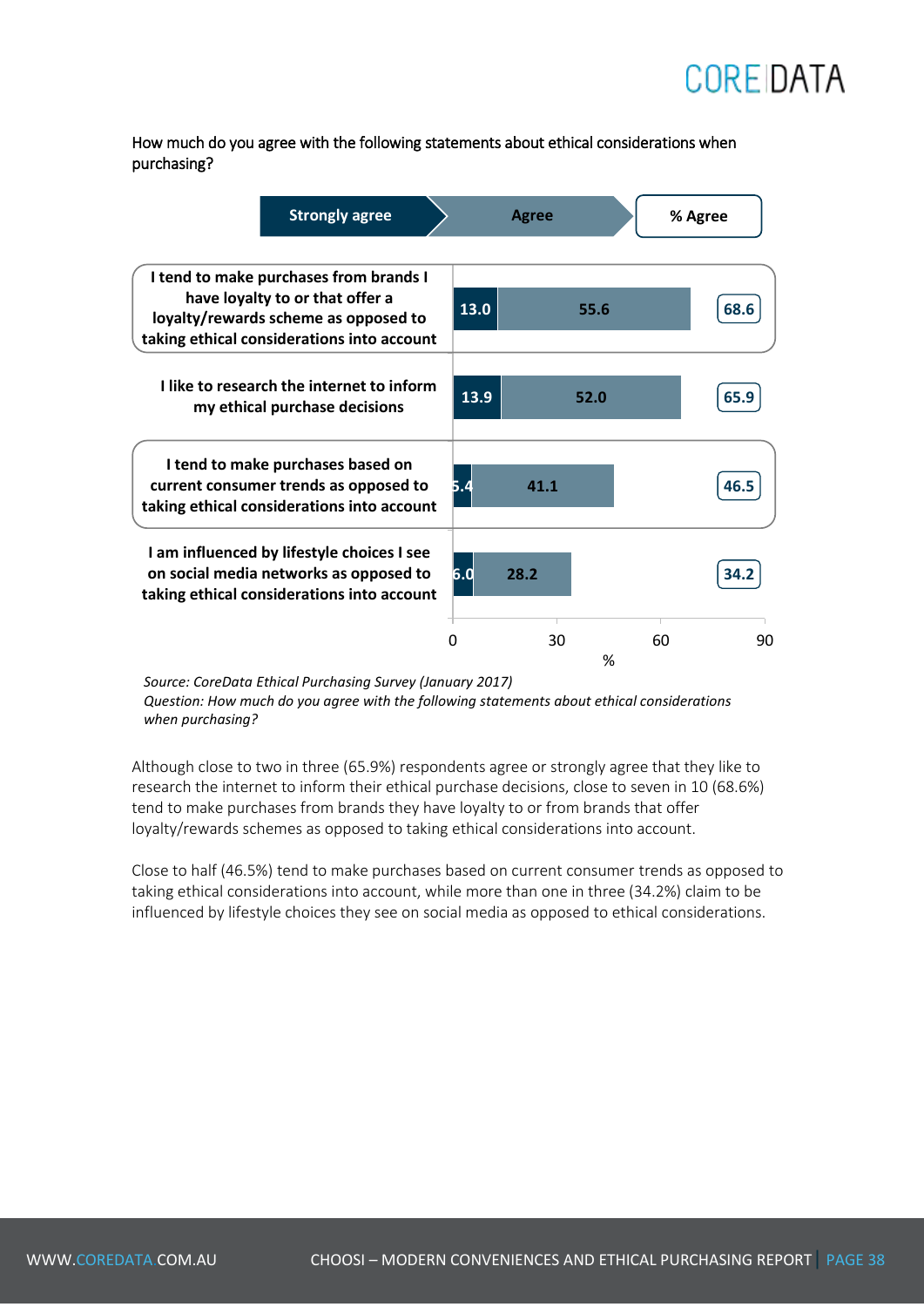Would you consider using a technology app that can help you make better informed ethical purchasing decisions day to day (e.g. when shopping or choosing restaurants)?



*Source: CoreData Ethical Purchasing Survey (January 2017) Question: Would you consider using a technology app that can help you make better informed ethical purchasing decisions day to day (e.g. when shopping or choosing restaurants)?*

Half (54.5%) of all respondents are already using or at least somewhat likely to consider using a technology app that can help them make better informed ethical purchasing decisions day to day. However, close to half (45.5%) are somewhat or very unlikely to consider using such apps.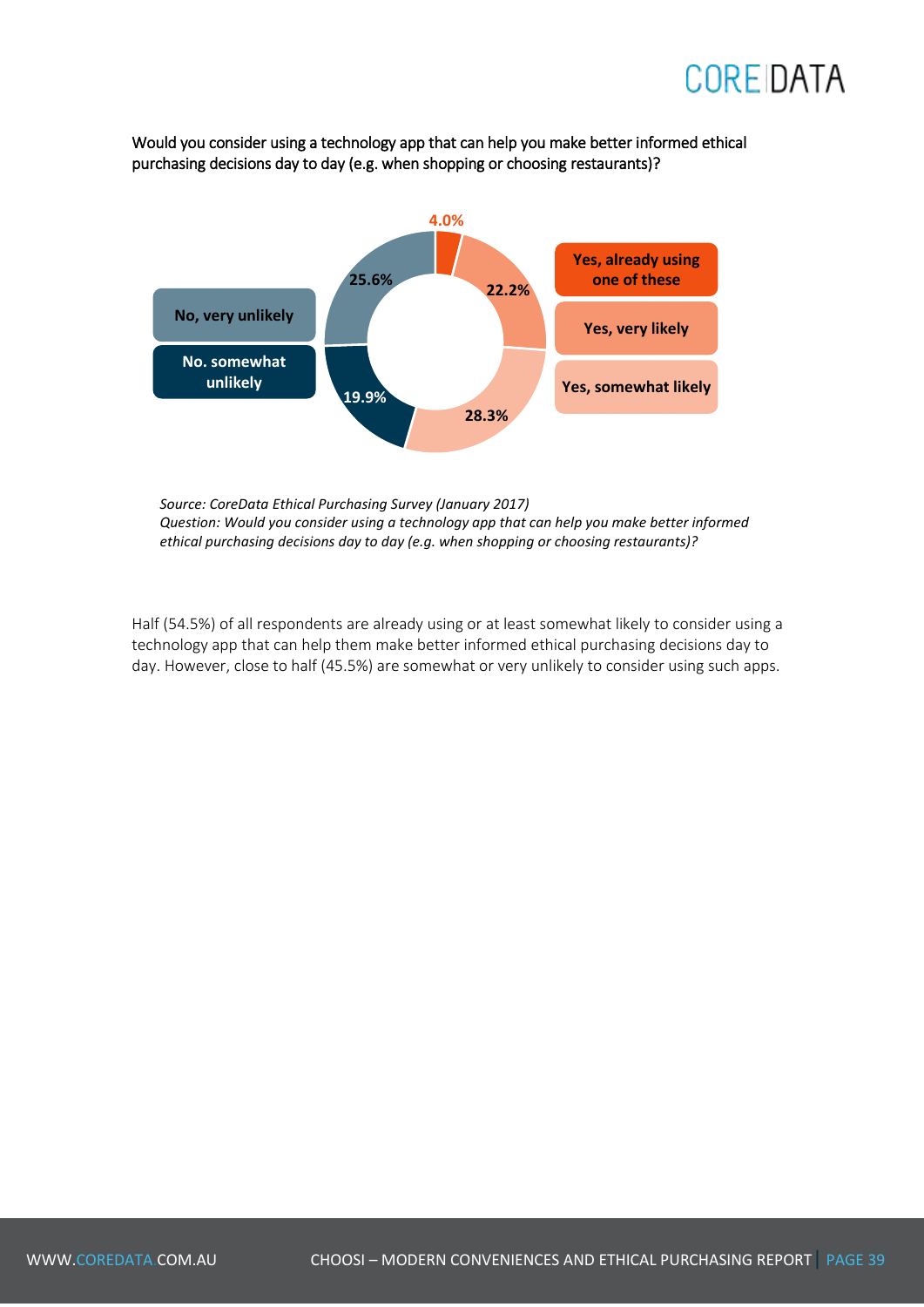How much do you agree with the following statements?



*Question: How much to do you agree with the following statements?*

The vast majority (84.2%) of respondents agree or strongly agree that they tend to associate buying Australian made products with making a more ethical purchase due to the strict standards.

However, a similar proportion agree or strongly agree that it is too hard to assess whether ethical claims are just a marketing tool (83.4%) or that brands should educate consumers more about ethical purchase decisions (81.9%).

Interestingly, close to two in three (65.1%) agree or strongly agree that they think of themselves as a 'selective' ethical shopper, with a similar proportion (60.8%) claiming they are not convinced making an ethical purchase choice really makes any difference.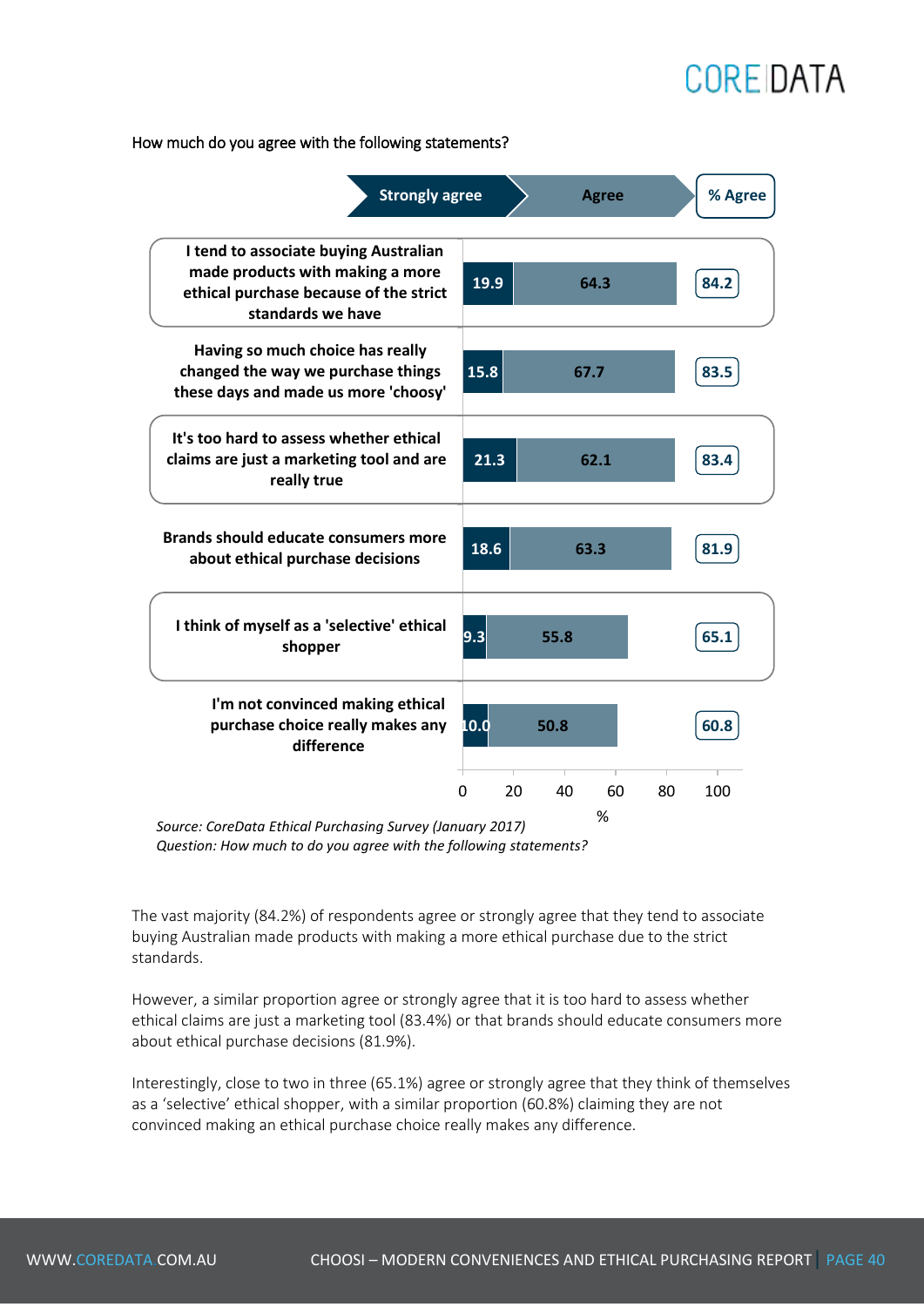



How strongly do you believe that human activity contributes substantially to climate change?

The large majority (74.0%) of respondents somewhat or strongly believe that human activity contributes substantially to climate change.



#### How concerned are you about how products are produced with respect to social responsibility (e.g. labour exploitation and community health)?

*Source: CoreData Ethical Purchasing Survey (January 2017) Question: How concerned are you about how products are produced with respect to social responsibility (e.g. labour exploitation and community health)?*

The large majority (76.8%) of respondents are somewhat or strongly concerned about how products are produced with respect to social responsibility.

*Source: CoreData Ethical Purchasing Survey (January 2017) Question: How strongly do you believe that human activity contributes substantially to climate change?*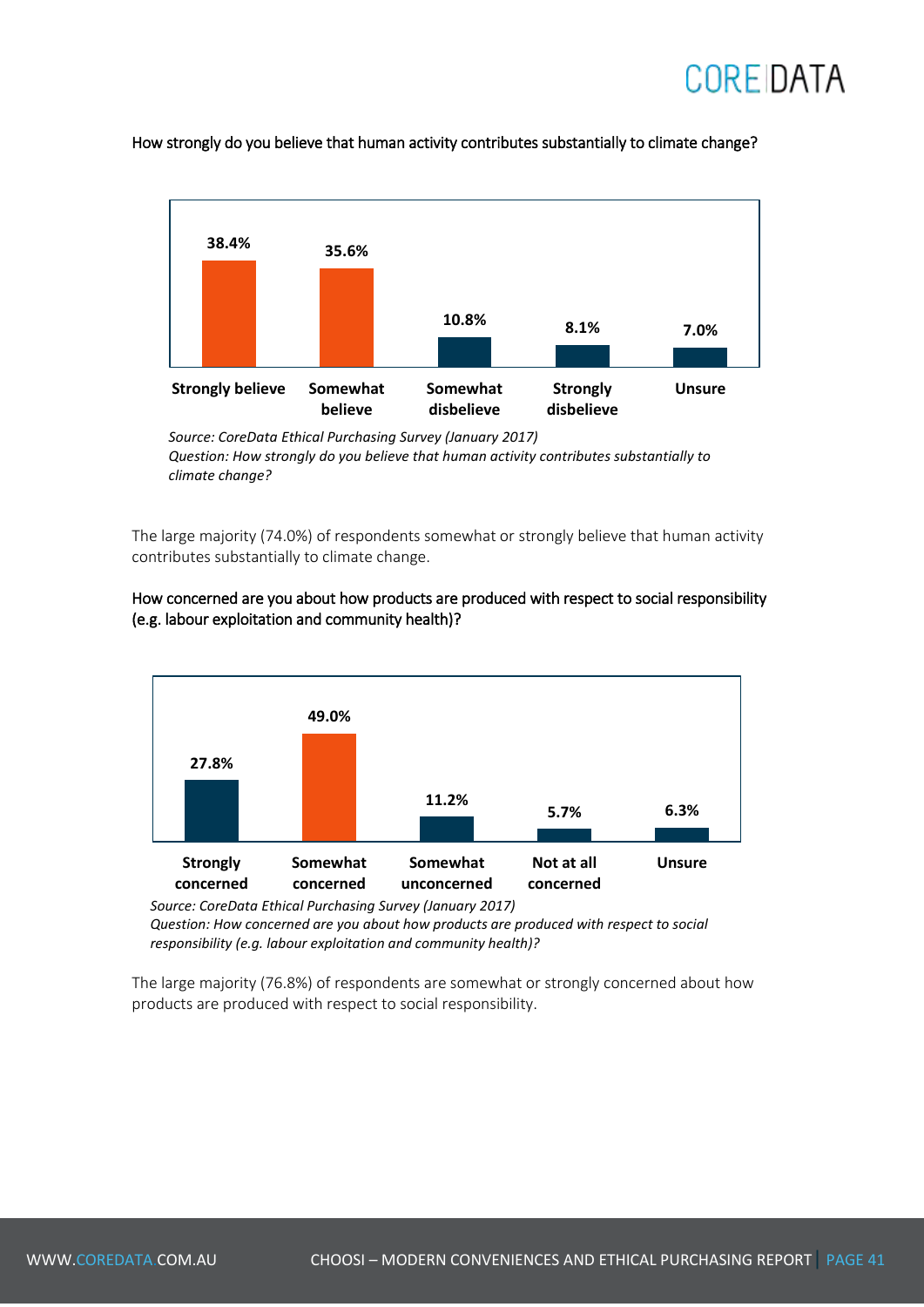



How concerned are you about the quality of leadership in the companies in which you invest?

*Source: CoreData Ethical Purchasing Survey (January 2017) Question: How concerned are you about the quality of leadership in the companies in which you invest?*

The majority (64.5%) of respondents are somewhat or strongly concerned about the quality of leadership in the companies in which they invest.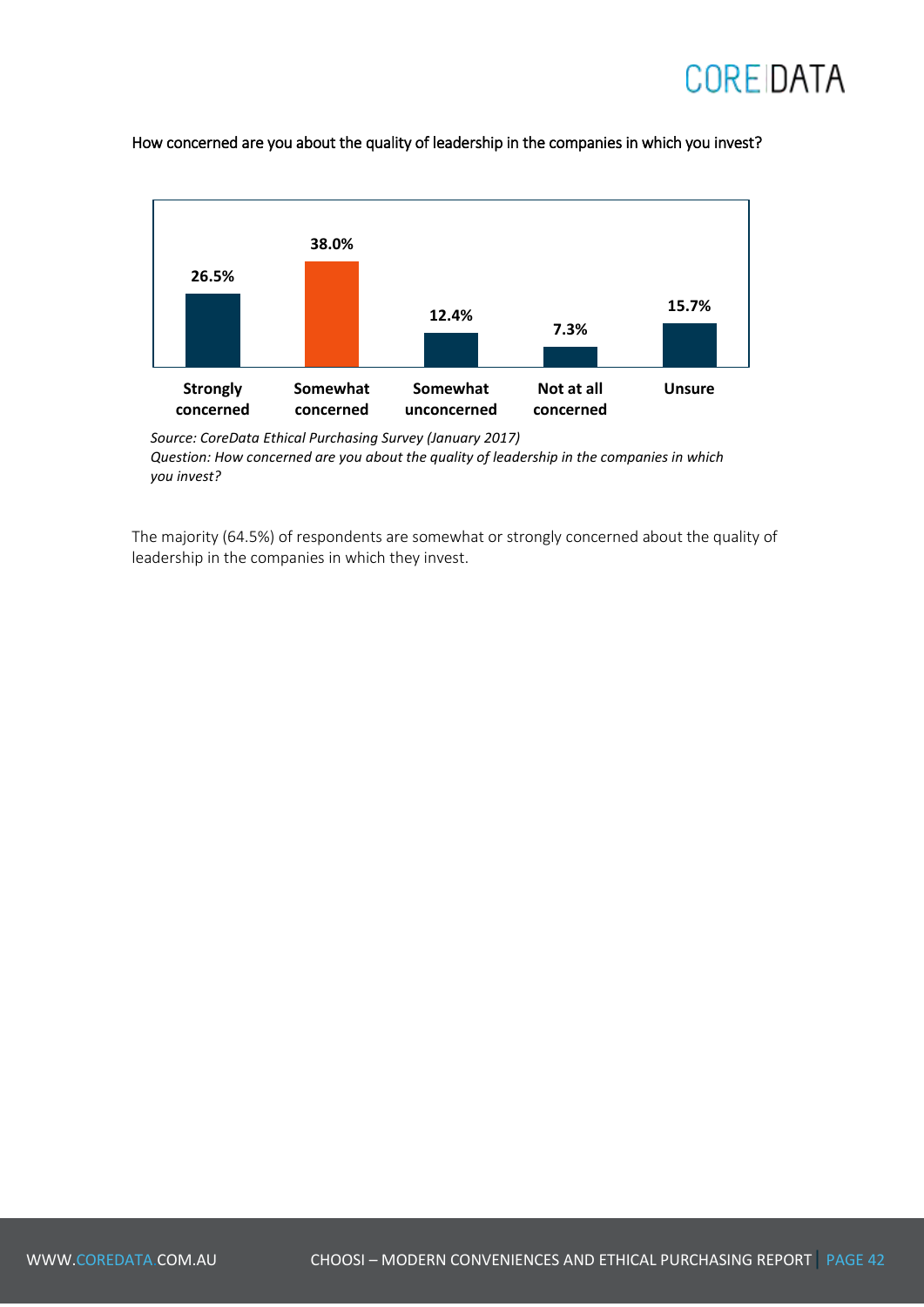

#### UPCYCLING

 Upcycling is a foreign concept for most Australians. With only some understanding the concept however, there is a wide acknowledgement of upcycling as an important thing to do in today's society

#### Have you ever heard of upcycling?



*Source: CoreData Ethical Purchasing Survey (January 2017) Question: Have you ever heard of upcycling?*

Only around one in three (36.0%) respondents have ever heard of upcycling. Gen Ys are the most likely to have heard of upcycling (40.7%), while Pre-Boomers are the least likely to (23.3%).

#### Have you upcycled anything in the last year?



*Source: CoreData Ethical Purchasing Survey (January 2017) Question: Have you upcycled anything in the last year?*

Among those who have heard of upcycling, less than three in 10 (29.2%) have upcycled in the last year.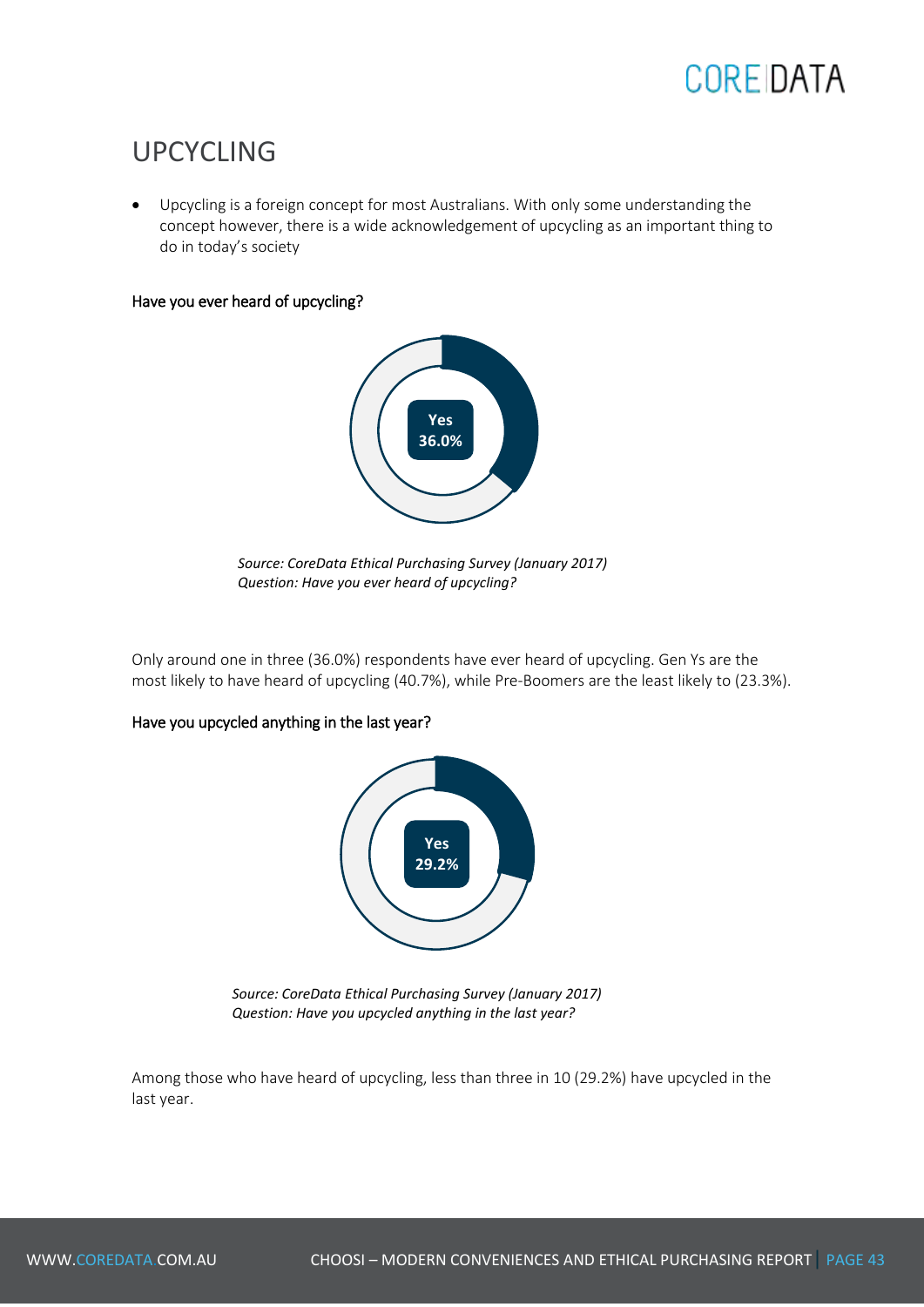What is the best example of you upcycling in the last year?





*Source: CoreData Ethical Purchasing Survey (January 2017)*

*Question: What is the best example of you upcycling in the last year? (recoded)*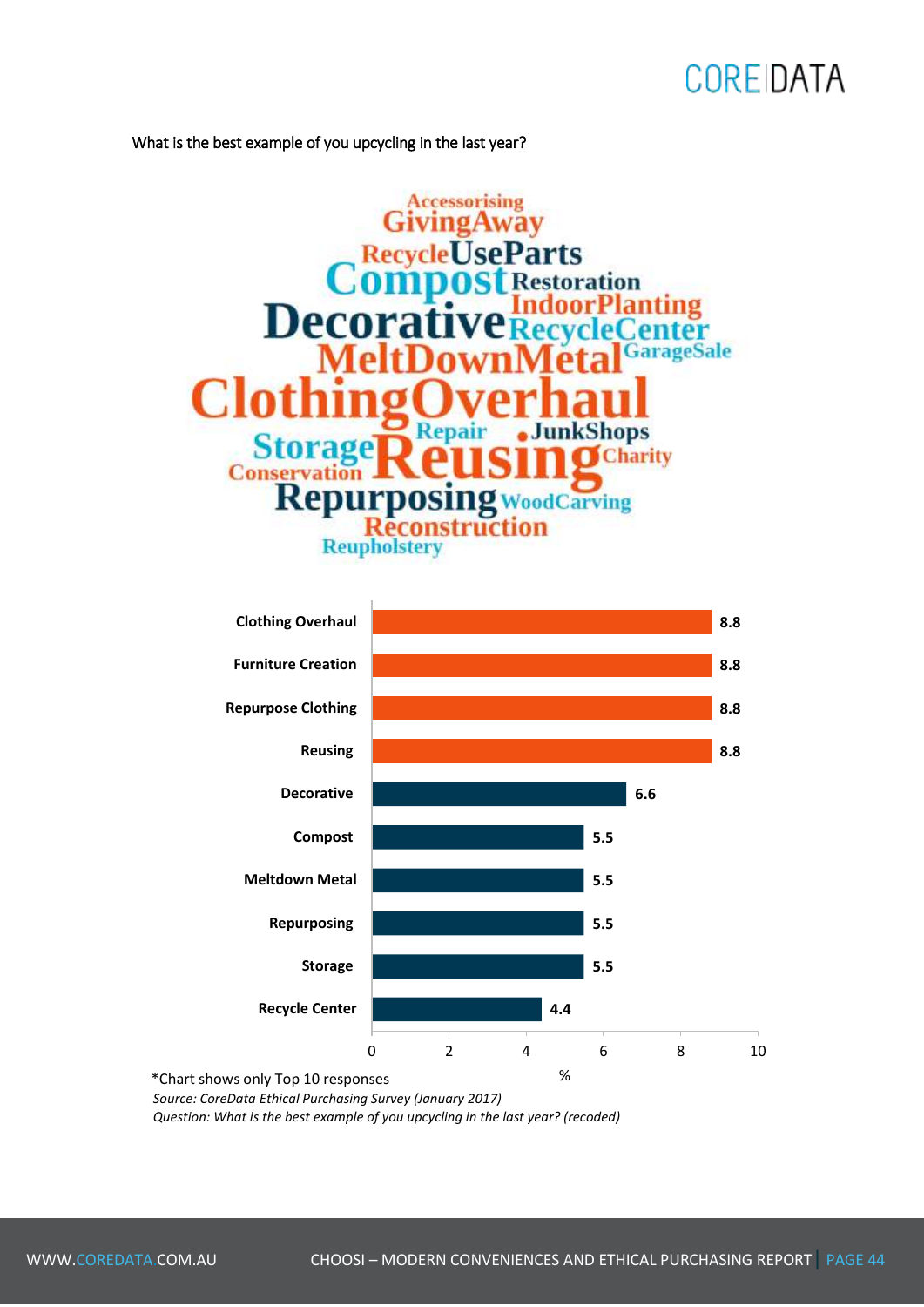*''Buying a fence panel from dump shop to make a garden.'' (68 years old, Male, QLD)* 

*''Passing on objects I no longer use to others who can, either as they are or to be used in a different way, rather than throw them away.'' (65 years old, Female, SA)* 

*''I reuse bottles for storage, food scraps for worm farm and compost, and buy second-hand household items.'' (64 years old, Female, NSW)* 

*''We use discarded timbers and convert it into wooden boxes for garden edging or retaining walls.'' (58 years old, Female, VIC)* 

*''I found all my unused and old phones and dropped them into a recycle centre.'' (54 years old, Female, QLD)* 

*''Use of second-hand building materials for repairs around the property and home.'' (71 years old, Male, QLD)* 

> *''Buy fabric/remnants of fabric from charity shops to make items for myself and my family/friends.'' (60 years old, Female, NSW)*

*''Reusing bags for shopping, using empty milk bottles for other uses.'' (53 years old, Female, QLD)* 

*''Plastic containers for plants, glass jars for storage.'' (56 years old, Female, QLD)*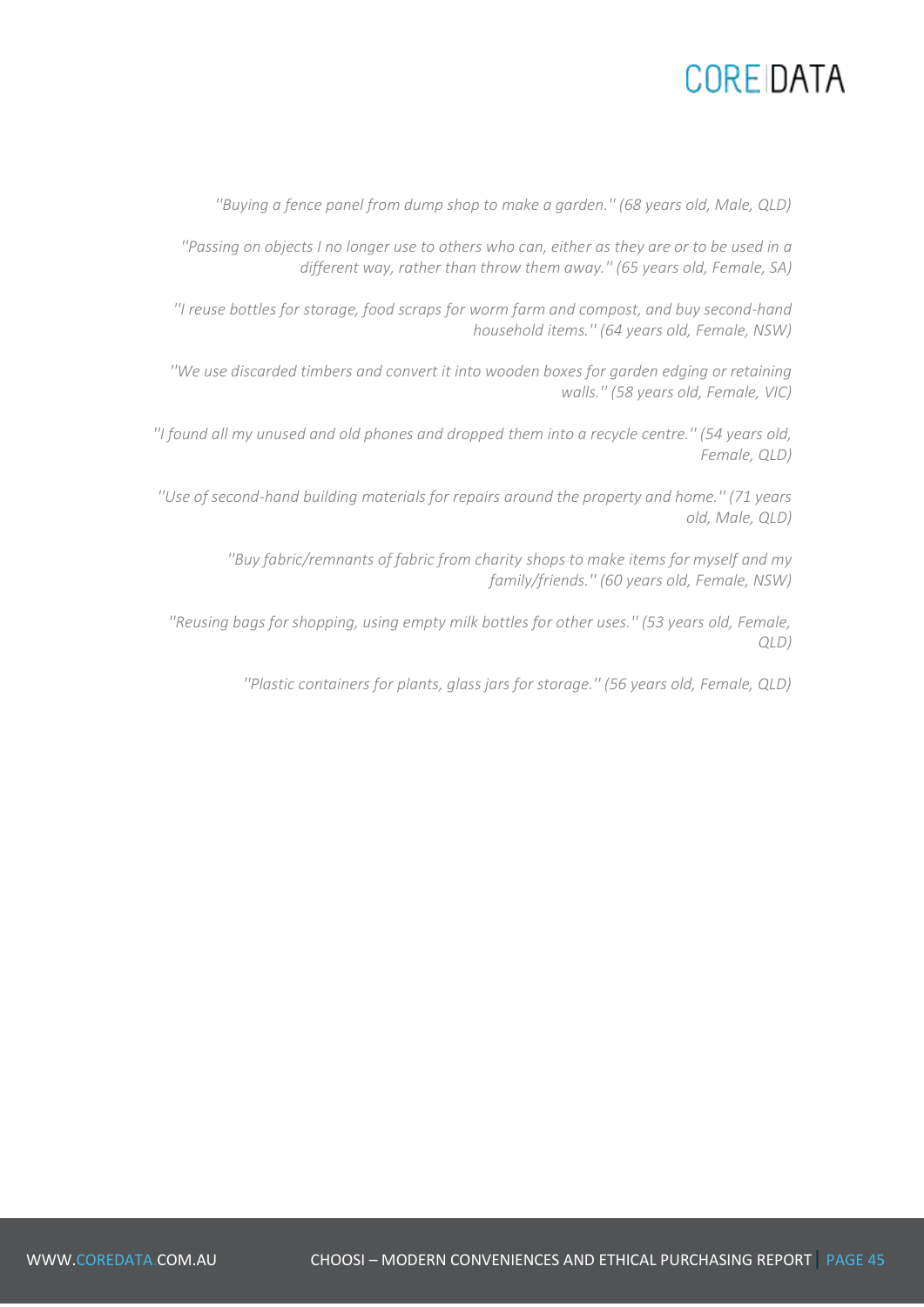

Do you consider upcycling to be ethical as well as economical?

*Source: CoreData Ethical Purchasing Survey (January 2017) Question: Do you consider upcycling to be ethical as well as economical?*

Among those who have heard of upcycling, the large majority (71.5%) think it is ethical and economical.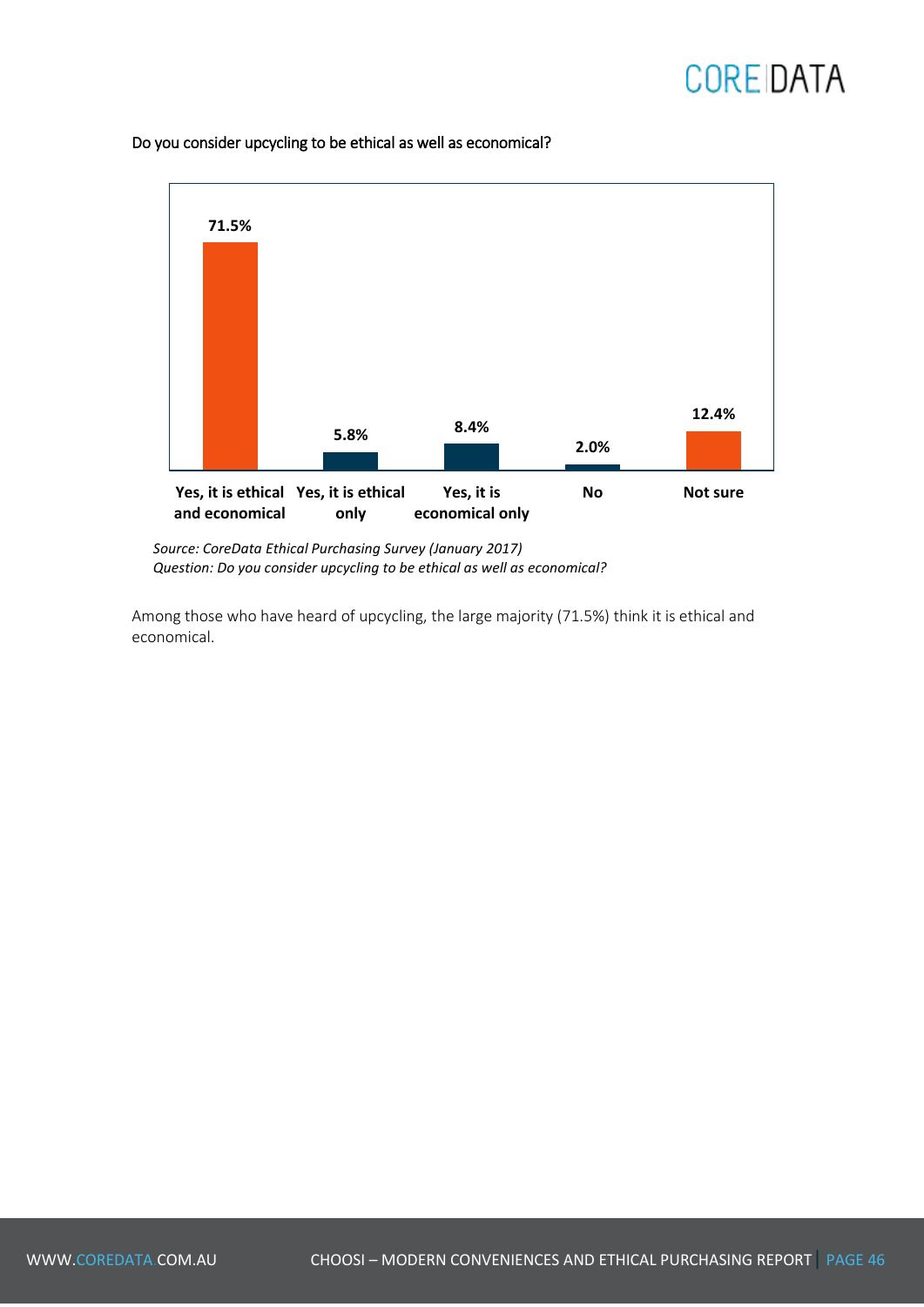

Have you ever engaged in the following upcycling activities?

*Source: CoreData Ethical Purchasing Survey (January 2017) Question: Have you ever engaged in the following upcycling activities?*

The most commonly cited upcycling activities among respondents are repurposing objects for clever storage purposes (27.5%) and repurposing clothes or accessories (26.4%). However, more than half (51.9%) have not engaged in any of the listed upcycling activities.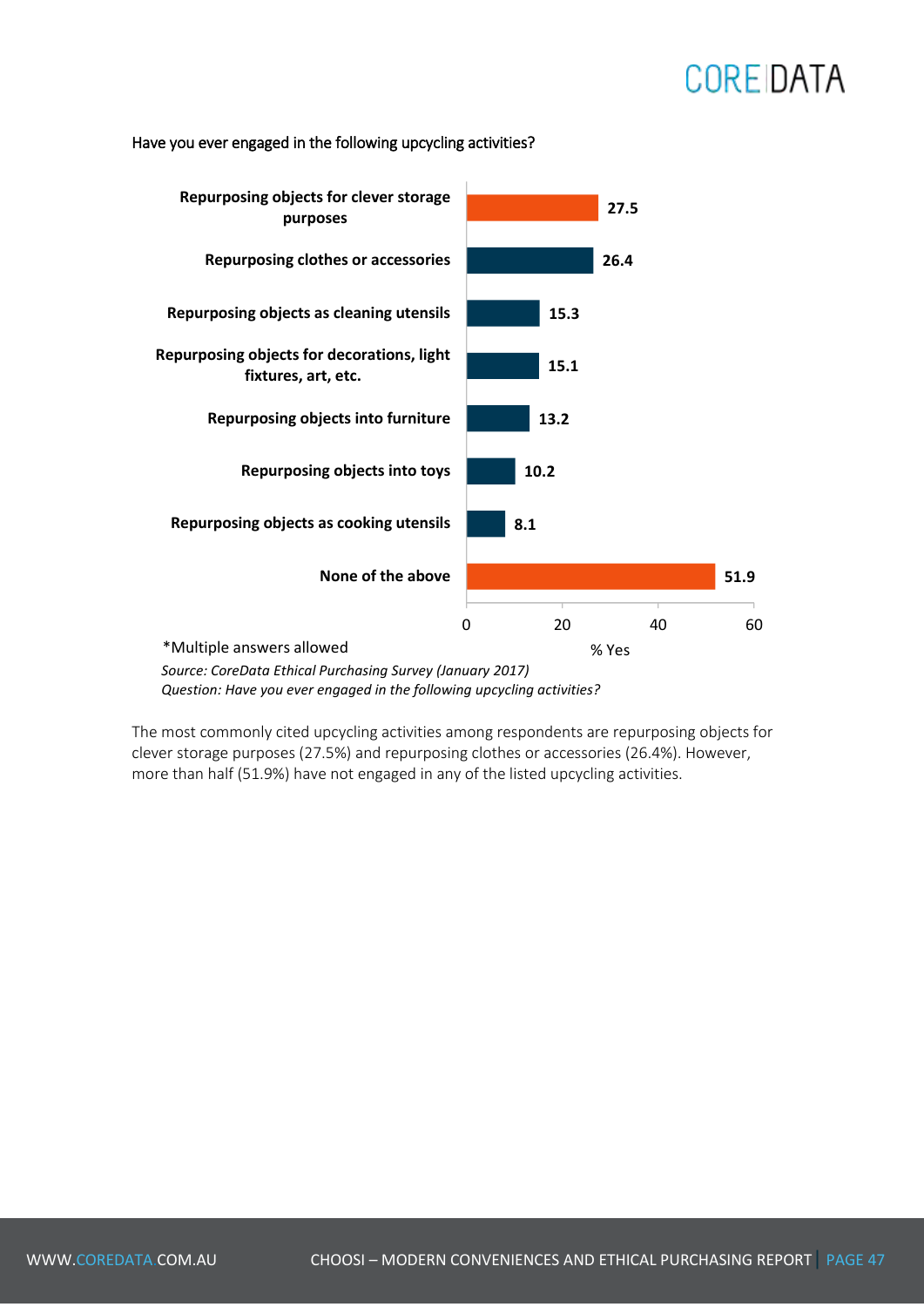Have you ever used a buy/sell/swap group?



More than two in five (44.8%) respondents have used a buy/sell/swap group at least once. However, a similar proportion (45.0%) have not, while one in 10 (10.3%) have never heard of such a group before.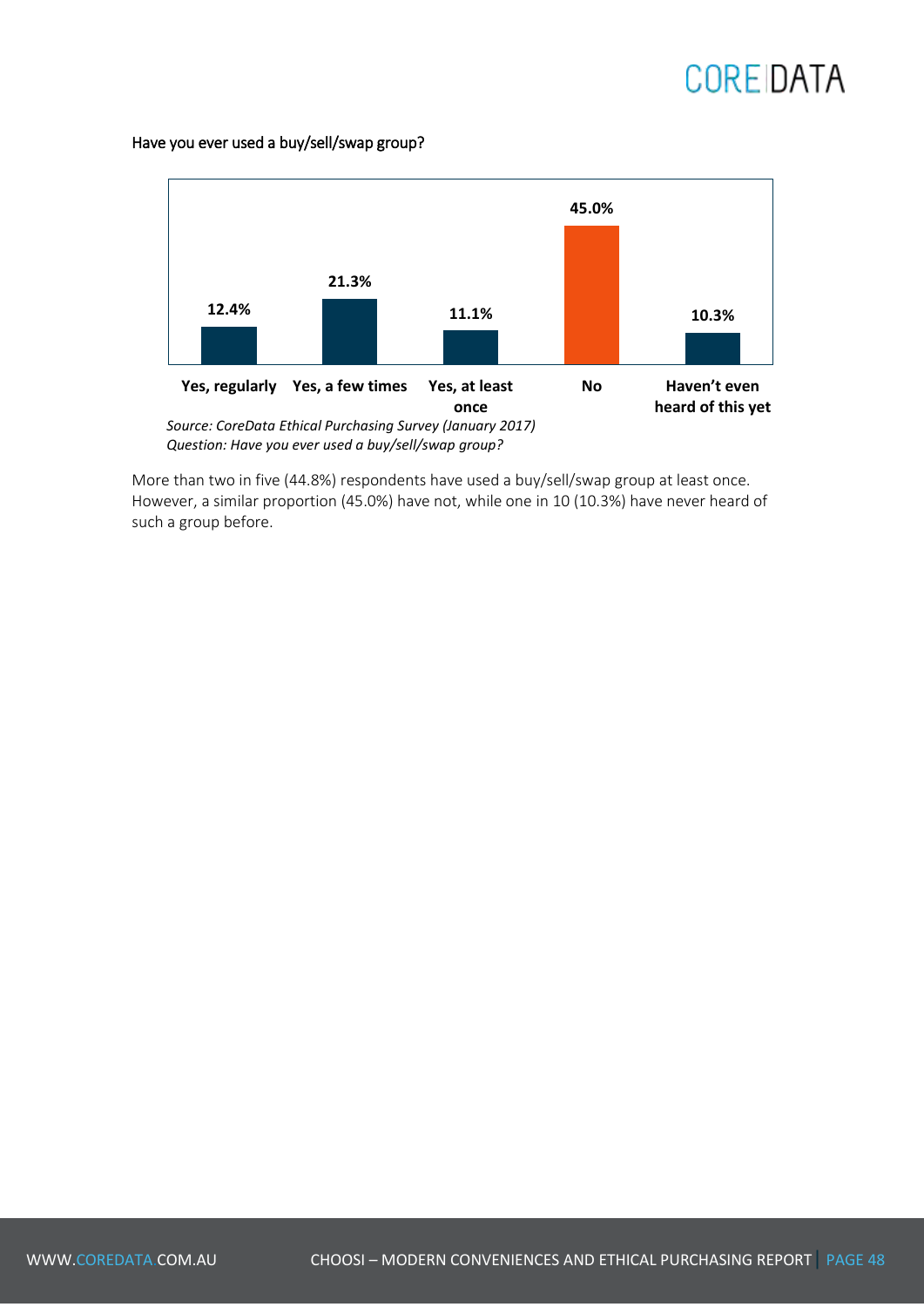#### What platforms have you used to upcycle?



*Source: CoreData Ethical Purchasing Survey (January 2017) Question: What platforms have you used to upcycle?*

Gumtree is by far the most commonly used upcycling platform (71.1%), followed by Facebook buy and sell (40.6%).

#### Do you think upcycling is an important thing we should all try and do these days?



*Source: CoreData Ethical Purchasing Survey (January 2017) Question: Do you think upcycling is an important thing we should all try and do these days?*

With some understanding of upcycling, the large majority (75.6%) of respondents think that it is an important thing to do these days.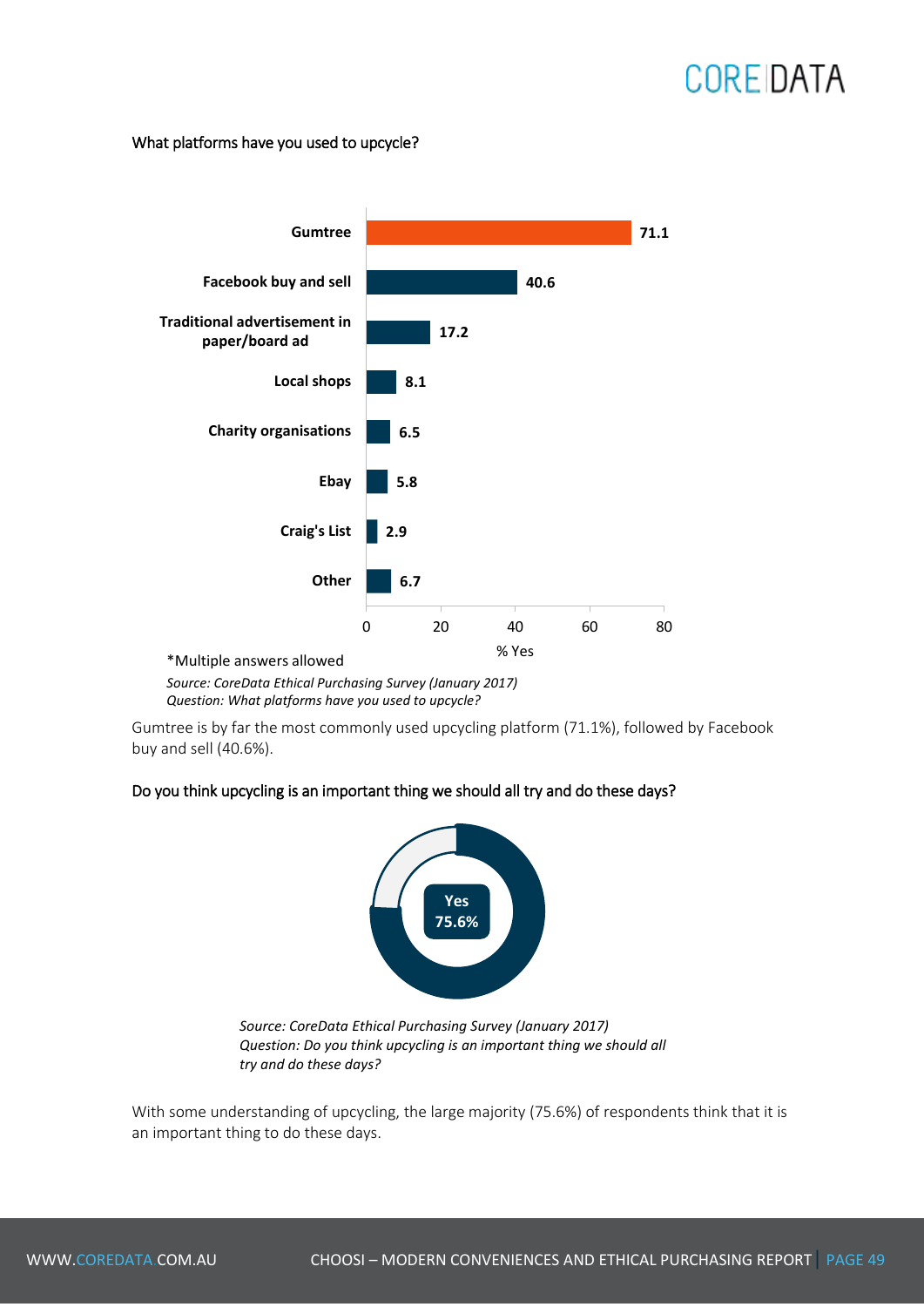#### DEMOGRAPHICS

| Gender |                      |
|--------|----------------------|
|        | <b>Valid Percent</b> |
| Female | 54.1                 |
| Male   | 45.9                 |
| Total  | 100.0                |

| Area                                     |                      |
|------------------------------------------|----------------------|
|                                          | <b>Valid Percent</b> |
| The capital city of my state / territory | 67.8                 |
| A regional centre                        | 22.7                 |
| A rural area                             | 9.5                  |
| <b>Total</b>                             | 100.0                |

| <b>State</b> |                      |  |
|--------------|----------------------|--|
|              | <b>Valid Percent</b> |  |
| <b>ACT</b>   | 1.3                  |  |
| <b>NSW</b>   | 20.4                 |  |
| <b>NT</b>    | 0.2                  |  |
| <b>QLD</b>   | 18.9                 |  |
| SA           | 15.6                 |  |
| <b>TAS</b>   | 3.1                  |  |
| <b>VIC</b>   | 19.9                 |  |
| <b>WA</b>    | 20.6                 |  |
| <b>Total</b> | 100.0                |  |

| <b>Age Generation</b>                |                      |  |  |
|--------------------------------------|----------------------|--|--|
|                                      | <b>Valid Percent</b> |  |  |
| Generation Y (36 years old & below)  | 30.4                 |  |  |
| Generation X (37 - 51 years old)     | 27.0                 |  |  |
| Baby Boomers (52 - 71 years old)     | 35.8                 |  |  |
| Pre-Boomers (72 years old and above) | 6.8                  |  |  |
| <b>Total</b>                         |                      |  |  |

| <b>Educational Attainment</b>        |                      |  |  |
|--------------------------------------|----------------------|--|--|
|                                      | <b>Valid Percent</b> |  |  |
| Primary                              | 0.6                  |  |  |
| Part of high school                  | 11.3                 |  |  |
| Completed high school                | 22.1                 |  |  |
| Diploma or certificate qualification | 32.0                 |  |  |
| Degree qualification                 | 22.3                 |  |  |
| Postgraduate qualification           | 11.7                 |  |  |
| Total                                | 100.0                |  |  |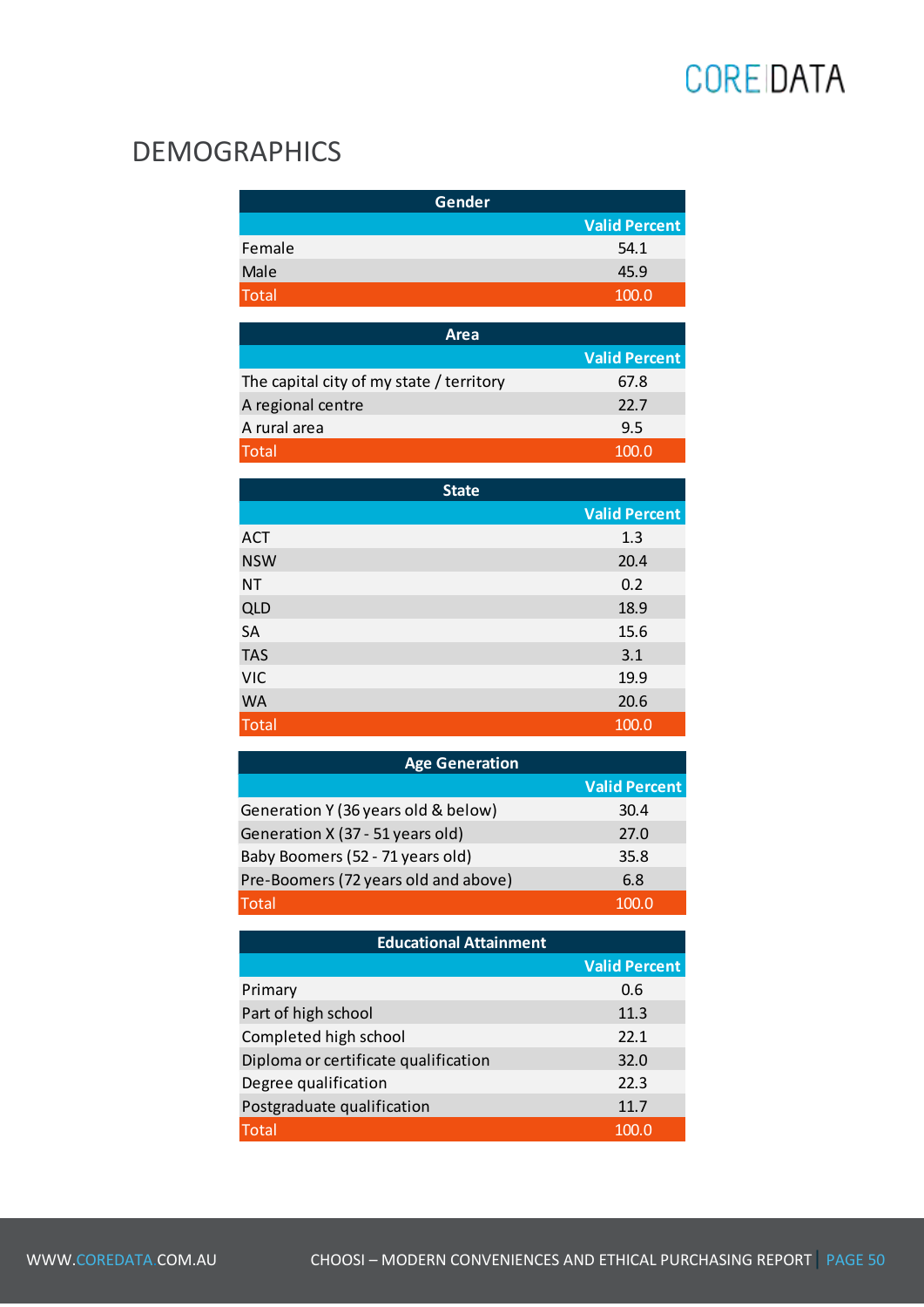| <b>Relationship Status</b>  |                      |  |  |
|-----------------------------|----------------------|--|--|
|                             | <b>Valid Percent</b> |  |  |
| Single                      | 24.9                 |  |  |
| Living with partner/married | 60.6                 |  |  |
| Separated/divorced/widowed  | 13.9                 |  |  |
| Other                       | 0.6                  |  |  |
| <b>Total</b>                |                      |  |  |

| <b>Work Status</b>                                   |                      |
|------------------------------------------------------|----------------------|
|                                                      | <b>Valid Percent</b> |
| Full-time paid employment                            | 32.4                 |
| Part-time paid employment                            | 13.6                 |
| Self-employed                                        | 6.2                  |
| Casual employment                                    | 3.9                  |
| Transitioning to retirement and working part<br>time | 0.6                  |
| <b>Fully retired</b>                                 | 19.1                 |
| <b>Full-time home duties</b>                         | 9.5                  |
| <b>Maternity leave</b>                               | 0.2                  |
| Unemployed / not in paid employment                  | 6.3                  |
| Student                                              | 3.5                  |
| On a disability pension                              | 4.7                  |
| Total                                                | 100.0                |

| <b>Occupation</b>                     |                      |
|---------------------------------------|----------------------|
|                                       | <b>Valid Percent</b> |
| <b>Business owner</b>                 | 7.7                  |
| Manager                               | 15.6                 |
| Professional                          | 25.9                 |
| Technician                            | 1.5                  |
| Trades worker                         | 4.3                  |
| Community and personal service worker | 5.6                  |
| Clerical and administrative worker    | 18.8                 |
| Sales worker                          | 6.2                  |
| Machinery operators and driver        | 2.4                  |
| Labourer                              | 8.8                  |
| Other                                 | 3.1                  |
| Total                                 | 100.0                |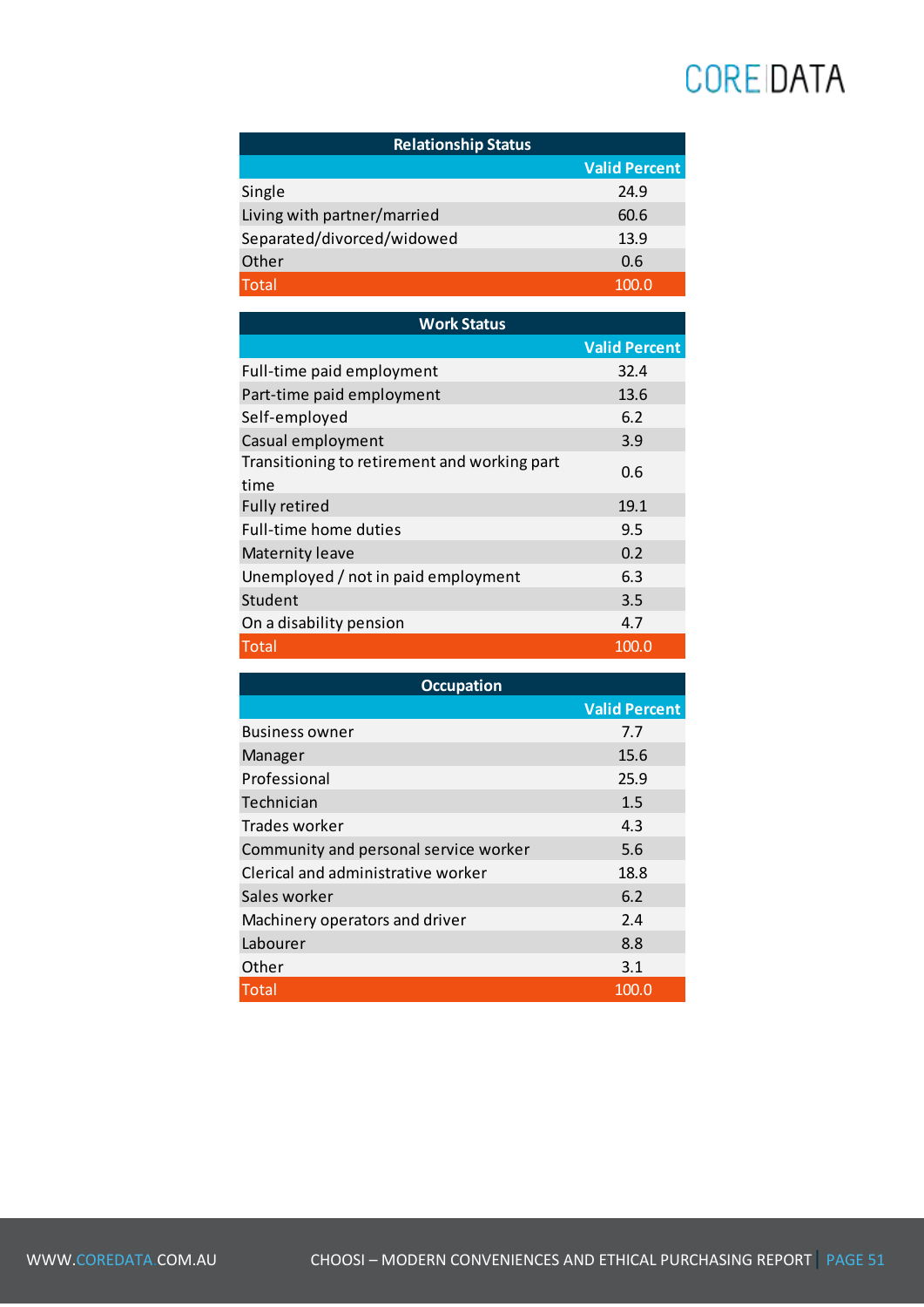| <b>Living Arrangement</b>                                           |                      |
|---------------------------------------------------------------------|----------------------|
|                                                                     | <b>Valid Percent</b> |
| Living alone (never had children)                                   | 13.7                 |
| Living with flatmate(s) (never had children)                        | 3.2                  |
| Living with parents/siblings (never had<br>children)                | 8.8                  |
| Living with partner only (never had children)                       | 11.9                 |
| Living with your children (under 18 years) at<br>home               | 22.6                 |
| Living with your children (over 18 years) at<br>home                | 8.2                  |
| Living with your children (both over and under<br>18 years) at home | 2.5                  |
| Children have all left home                                         | 25.5                 |
| Other                                                               | 3.5                  |
| Total                                                               | 100.0                |

| <b>Investment Portfolio</b>          |                      |  |
|--------------------------------------|----------------------|--|
|                                      | <b>Valid Percent</b> |  |
| I have no investments                | 45.0                 |  |
| \$50,000 or less                     | 15.3                 |  |
| \$50,001 to \$150,000                | 11.3                 |  |
| \$150,001 to \$250,000               | 6.9                  |  |
| \$250,001 to \$350,000               | 6.0                  |  |
| \$350,001 to \$450,000               | 2.5                  |  |
| \$450,001 to \$550,000               | 4.3                  |  |
| \$550,001 to \$650,000               | 2.3                  |  |
| \$650,001 to \$750,000               | 1.5                  |  |
| \$750,001 to \$1 million             | 2.9                  |  |
| More than \$1 million to \$3 million | 1.7                  |  |
| More than \$3 million to \$5 million | 0.1                  |  |
| Total                                | 100.0                |  |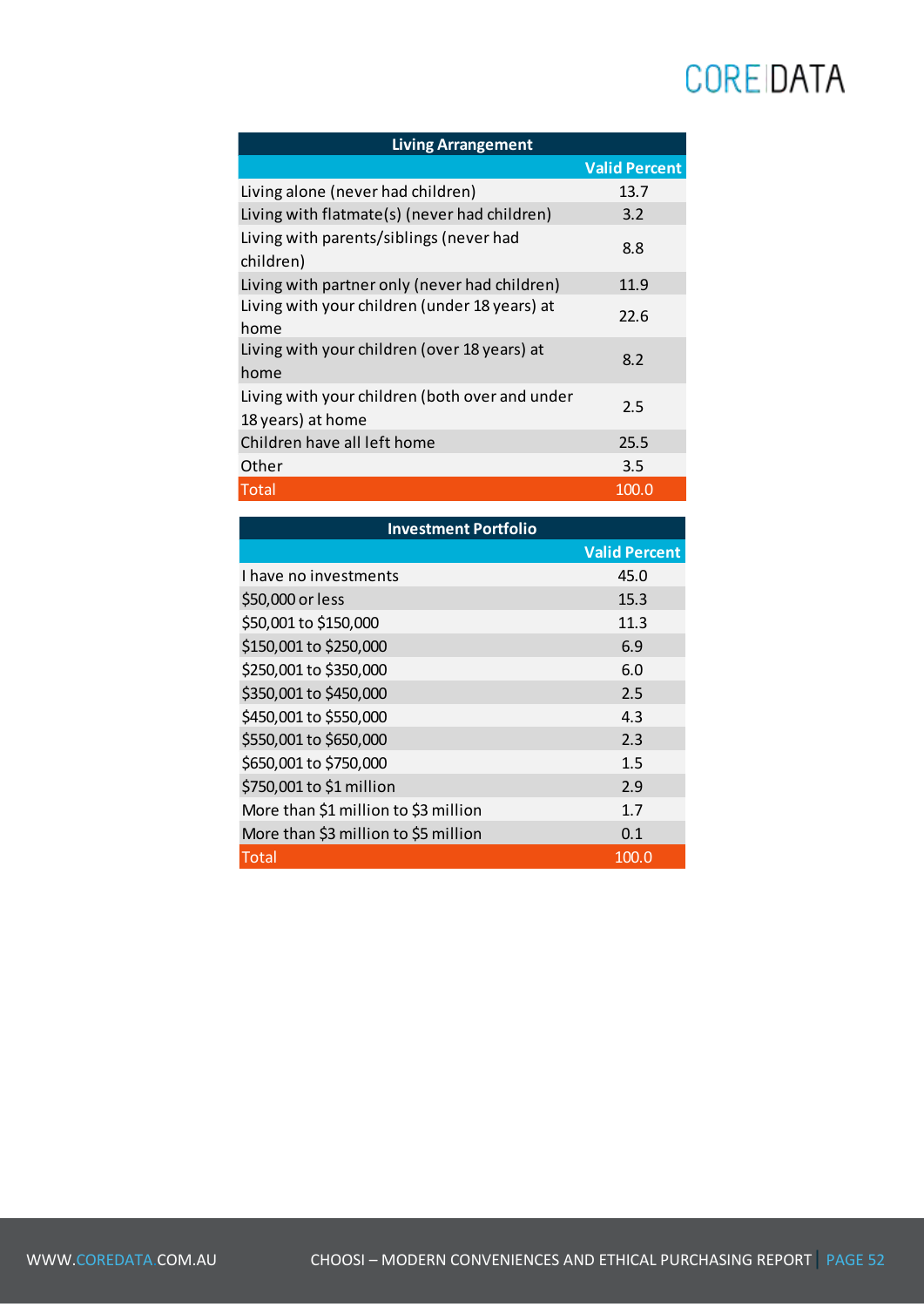| <b>Household Income</b> |                      |  |
|-------------------------|----------------------|--|
|                         | <b>Valid Percent</b> |  |
| \$50,000 or less        | 40.5                 |  |
| \$50,001 to \$75,000    | 19.5                 |  |
| \$75,001 to \$100,000   | 18.3                 |  |
| \$100,001 to \$125,000  | 8.1                  |  |
| \$125,001 to \$150,000  | 7.2                  |  |
| \$150,001 to \$200,000  | 4.5                  |  |
| \$200,001 to \$250,000  | 1.3                  |  |
| \$250,001 to \$350,000  | 0.4                  |  |
| \$350,001 or more       | 0.3                  |  |
| Total                   | 100.0                |  |

| <b>Personal Income</b> |                      |  |
|------------------------|----------------------|--|
|                        | <b>Valid Percent</b> |  |
| \$20,000 or less       | 31.7                 |  |
| \$20,001 to \$30,000   | 17.1                 |  |
| \$30,001 to \$40,000   | 10.1                 |  |
| \$40,001 to \$50,000   | 7.5                  |  |
| \$50,001 to \$60,000   | 9.3                  |  |
| \$60,001 to \$70,000   | 5.9                  |  |
| \$70,001 to \$80,000   | 4.7                  |  |
| \$80,001 to \$90,000   | 3.1                  |  |
| \$90,001 to \$100,000  | 2.0                  |  |
| \$100,001 to \$125,000 | 4.5                  |  |
| \$125,001 to \$150,000 | 2.9                  |  |
| \$150,001 to \$200,000 | 0.7                  |  |
| More than \$200,000    | 0.5                  |  |
| Total                  | 100.0                |  |

|               | <b>Wealth Segment</b> |
|---------------|-----------------------|
|               | <b>Valid Percent</b>  |
| Mass Market   | 60.3                  |
| Mass Affluent | 29.3                  |
| Core Affluent | 8.0                   |
| <b>HNW</b>    | 2.4                   |
| <b>Total</b>  | 100.0                 |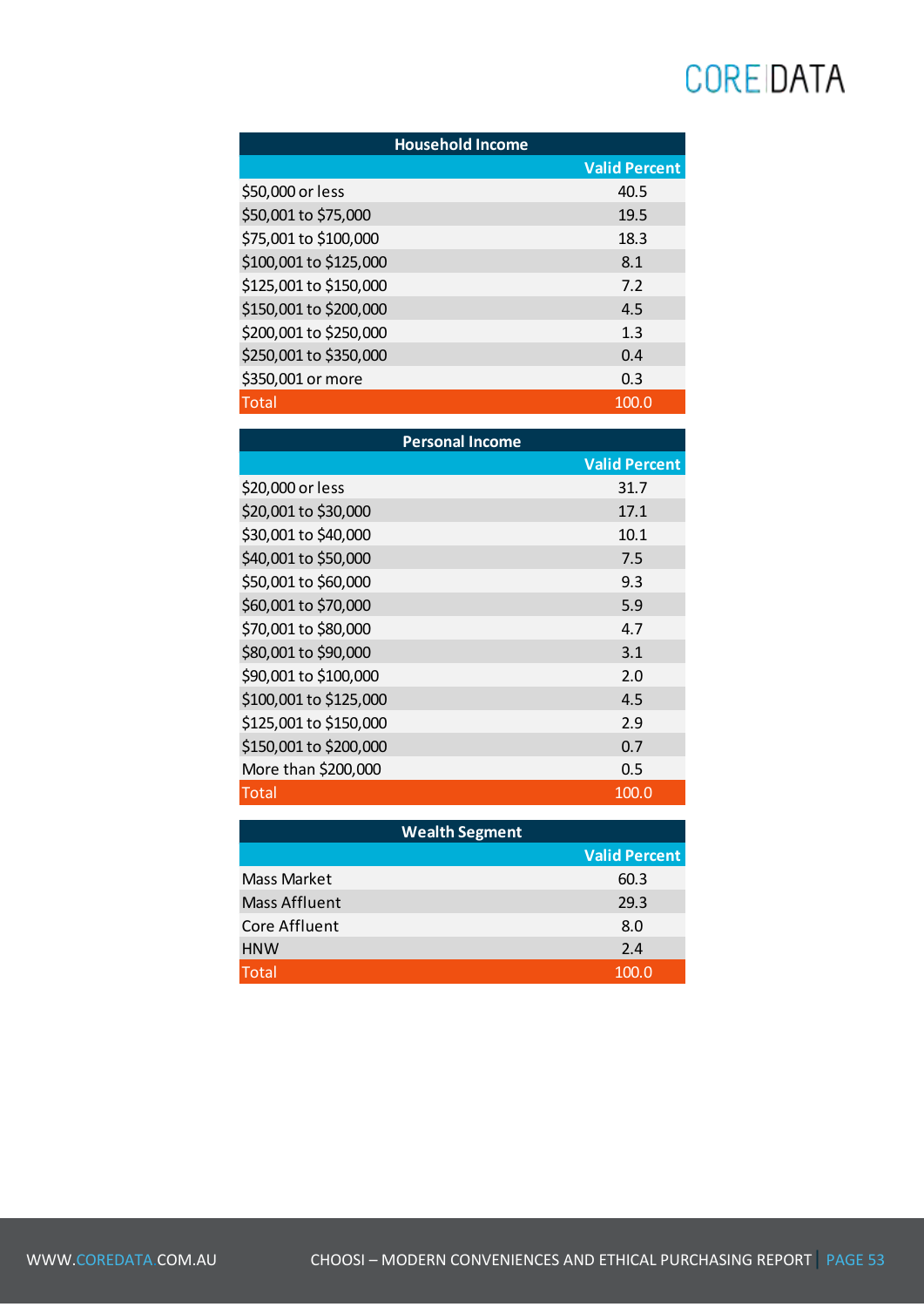# COREDATA

#### ABOUT US

CoreData Research is a global specialist financial services research and strategy consultancy. CoreData Research understands the boundaries of research are limitless and with a thirst for new research capabilities and driven by client demand; the group has expanded over the past few years into the Americas, Africa, Asia, and Europe.

CoreData Group has operations in Australia, the United Kingdom, the United States of America, South Africa and the Philippines. The group's expansion means CoreData Research has the capabilities and expertise to conduct syndicated and bespoke research projects on five different continents, while still maintaining the high level of technical insight and professionalism our repeat clients demand.

With a primary focus on financial services CoreData Research provides clients with both bespoke and syndicated research services through a variety of data collection strategies and methodologies, along with consulting and research database hosting and outsourcing services.

CoreData Research provides both business-to-business and business to-consumer research, while the group's offering includes market intelligence, guidance on strategic positioning, methods for developing new business, advice on operational marketing and other consulting services.

The team is a complimentary blend of experienced financial services, research, marketing and media professionals, who together combine their years of industry experience with primary research to bring perspective to existing market conditions and evolving trends.

CoreData Research has developed a number of syndicated benchmark proprietary indexes across a broad range of business areas within the financial services industry.

- Experts in financial services research
- **•** Deep understanding of industry issues and business trends
- **In-house proprietary industry benchmark data**
- **Industry leading research methodologies**
- Rolling benchmarks

The team understands the demand and service aspects of the financial services market. It is continuously in the market through a mixture of constant researching, polling and mystery shopping and provides in-depth research at low cost and rapid execution. The group builds a picture of a client's market from hard data which allows them to make efficient decisions which will have the biggest impact for the least spend.